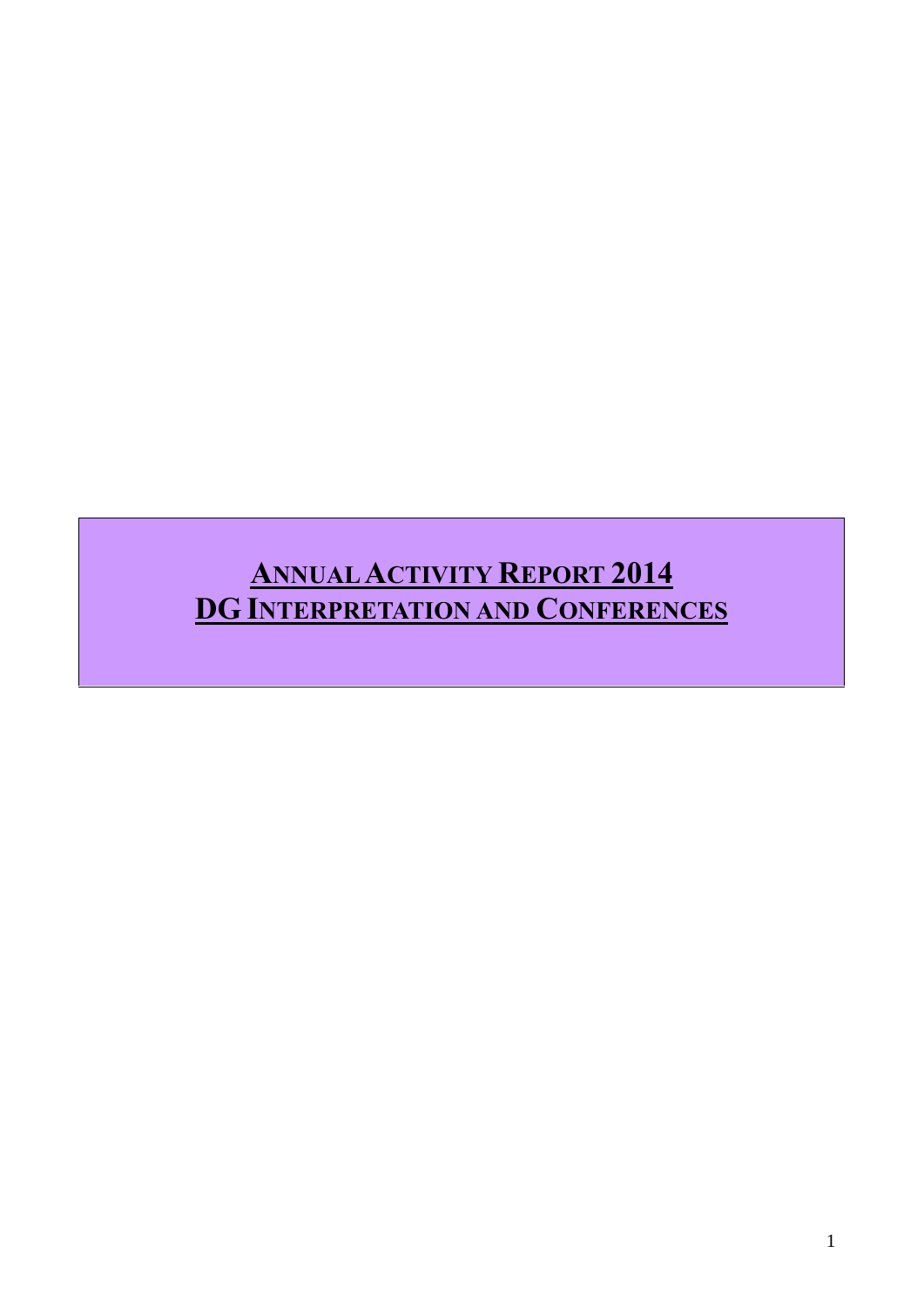# **Table of contents**

*Contents 2*

|                                                                                     | 3                |
|-------------------------------------------------------------------------------------|------------------|
| 0. Overview of budget execution<br>1. Objectives                                    | $\overline{4}$   |
| 1.1 Objectives of the Directorate-General                                           | $\overline{4}$   |
| 1.2 Evaluation of Feasibility and potential associated risks                        | $\overline{4}$   |
| 2. Evaluation of results of operations with regard to objectives - Use of resources | 5                |
| 2.1 Environment in the Directorate-General                                          | 5                |
| 2.2 Human Resources of the DG                                                       | $\overline{7}$   |
| 2.3 Budgetary Execution 2014                                                        | $\boldsymbol{7}$ |
| 2.3.1 Final appropriations and initial appropriations                               | $\boldsymbol{7}$ |
| 2.3.2 Final appropriations and committed appropriations                             | 9                |
| 2.3.3 Committed appropriations and effected payments                                | 9                |
| 2.3.4 Use of appropriations carried forward from 2013 to 2014                       | 9                |
| 2.3.5 Use of appropriations corresponding to assigned revenue                       | 10               |
| 2.4 Results obtained                                                                | 11               |
| 2.4.1 Resource efficient demand management                                          | 13               |
| 2.4.2 Preparing for future interpretation needs of the institution                  | 13               |
| 2.4.2.1 Virtual Classes and Virtual Coaching Tool                                   | 13               |
| 2.4.2.2 Speech Recordings                                                           | 14               |
| 2.4.2.3 Study visits & teaching assistance                                          | 14               |
| 2.4.2.4 DG INTE Grant Programme                                                     | 14               |
| 2.4.2.5 University networks                                                         | 15               |
| 2.4.2.6 Research on the future of interpretation                                    | 15               |
| 2.4.3 Optimising human resources                                                    | 15               |
| 2.4.3.1 Training                                                                    | 15               |
| 2.4.3.2 Testing                                                                     | 16               |
| 2.4.4. Communication and Networking Activities                                      | 16               |
| 2.4.5 Satisfaction Survey                                                           | 17               |
| 2.4.6 Operating, maintaining and updating meeting facilities                        | 17               |
| 2.4.7 Improving the supply of meeting documents to interpreters                     | 17               |
| 2.4.8 Optimising the use of "valise" interpretation on missions                     | 18               |
| 2.4.9 Expansion of videoconferencing in parliamentary meetings                      | 18               |
| 2.4.10 IT supporting DG INTE initiatives<br>2.4.11 Web calendar                     | 18               |
| 3. Evaluation and effectiveness of internal controls including global evaluation of | 19<br>19         |
| cost-efficiency of controls                                                         |                  |
| 4. Conclusions                                                                      | 20               |
| 5. Declaration of the Delegated Authorising Officer                                 | 21               |
| 6. Annexes                                                                          | 22               |
| 6.1 Budget execution statements 2014                                                | 22               |
| 6.2 Report on the respect of payment delays                                         | 29               |
| 6.3 List of exceptions                                                              | 31               |
| 6.4 Long-term contractual obligations                                               | 32               |
| 6.5 Exceptional negotiated procedures                                               | 32               |
| 6.6 Results of ex post evaluation                                                   | 33               |
| 6.7 Sensitive posts                                                                 | 34               |
| 6.8 Evaluation of implementation of minimum internal control standards              | 35               |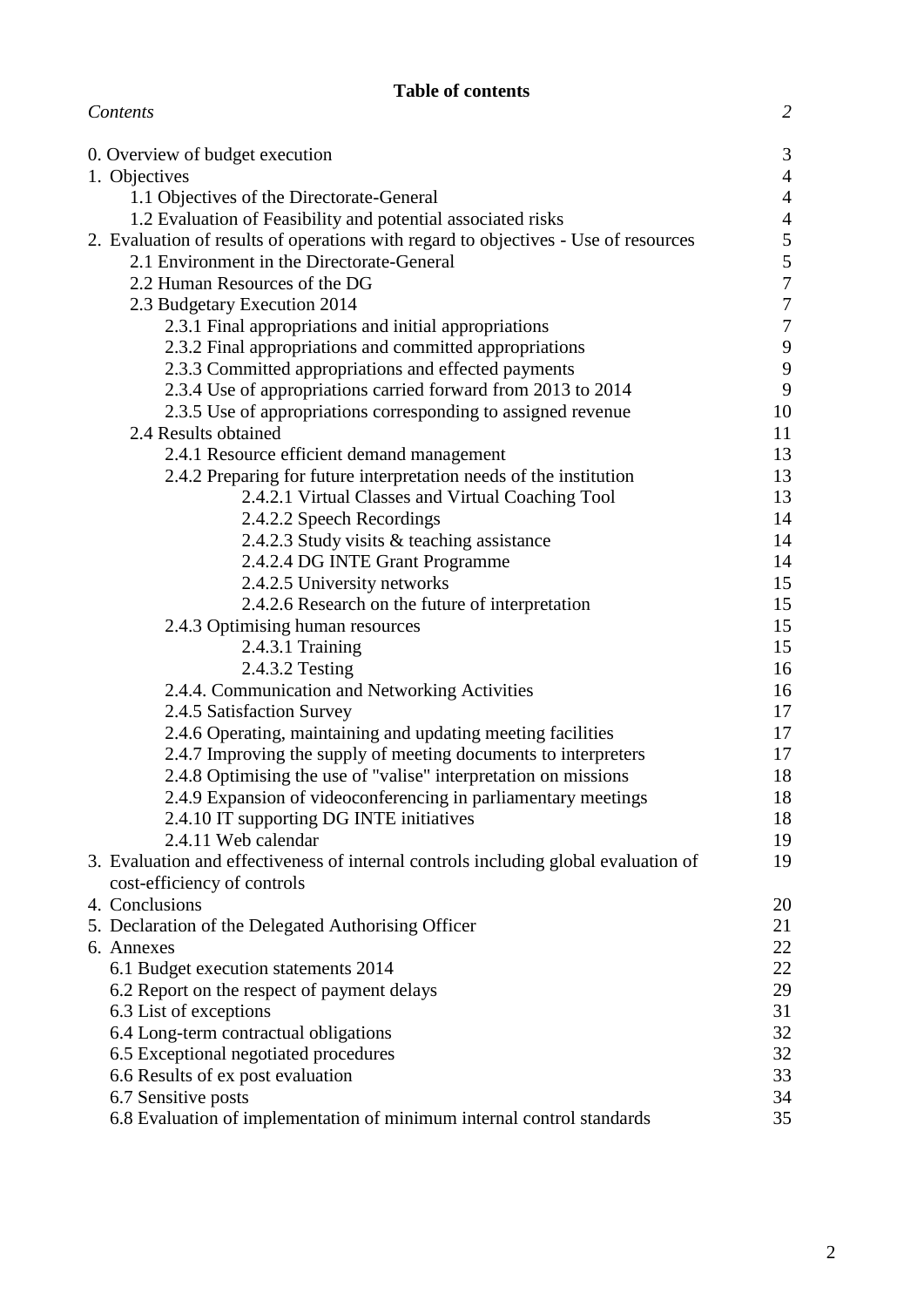# **0. OVERVIEW OF BUDGET EXECUTION**

|              |                                                                                                                      |                                                                                                                                                  |                 | <b>INTE</b>   |
|--------------|----------------------------------------------------------------------------------------------------------------------|--------------------------------------------------------------------------------------------------------------------------------------------------|-----------------|---------------|
| Code         | <b>Appropriation type</b>                                                                                            | Type de crédits                                                                                                                                  | <b>Formula</b>  | EUR or %      |
|              | <b>Appropriations of 2014</b>                                                                                        | Crédits 2014                                                                                                                                     |                 |               |
| Α            | Initial appropriations                                                                                               | Crédits initiaux                                                                                                                                 |                 | 45.579.991,00 |
| B            | Final appropriations                                                                                                 | Crédits finaux                                                                                                                                   |                 | 39.614.991,00 |
| С            | Commitments                                                                                                          | Engagements                                                                                                                                      |                 | 39.527.585,67 |
| D            | Commitments in % of final appropriations                                                                             | Engagements en % des credits finaux                                                                                                              | $D=C/B$         | 100%          |
| Е            | Payments                                                                                                             | Paiements                                                                                                                                        |                 | 36.998.352,97 |
| F            | Payments in % of commitments                                                                                         | Paiements en % des engagements                                                                                                                   | $F = E/C$       | 94%           |
| G            | Cancellations of 2014 final appropriations                                                                           | Annulations de crédits finaux 2014                                                                                                               | $G = B - C - K$ | 87.405.33     |
| н            | Cancellations appropriations in % of final<br>appropriations                                                         | Annulations en % des crédits finaux                                                                                                              | $H = G/B$       | 0%            |
|              | <b>Appropriations carried over</b><br>from 2014 to 2015                                                              | <b>Crédits reportés</b><br>de 2014 à 2015                                                                                                        |                 |               |
| $\mathbf{I}$ | Automatic carryovers from 2014 to 2015                                                                               | Crédits reportés automatiquement de 2014 à<br>2015                                                                                               | $I = C - E$     | 2.529.232,70  |
| J            | Automatic carryovers from 2014 to 2015 in % of                                                                       | Crédits reportés automatiquement de 2014 à                                                                                                       | $J=I/C$         | 6%            |
| Κ            | commitments<br>Non-automatic carryovers from 2014 to 2015                                                            | 2015 en % des engagements<br>Crédits reportés non-automatiquement de 2014                                                                        |                 |               |
|              | Non-automatic carryovers from 2014 to 2015 in                                                                        | à 2015<br>Crédits reportés non-automatiquement de 2014                                                                                           |                 |               |
| L            | % of final appropriations<br><b>Appropriations carried over</b>                                                      | à 2015 en % des crédits finaux<br><b>Crédits reportés</b>                                                                                        | $L=K/B$         |               |
|              | from 2013 to 2014                                                                                                    | de 2013 à 2014                                                                                                                                   |                 |               |
| М            | Automatic carryovers from 2013 to 2014                                                                               | Crédits reportés automatiquement de 2013 à<br>2014                                                                                               |                 | 3.786.405,99  |
| N            | Payments against automatic carryovers from<br>2013 to 2014                                                           | Paiements sur crédits reportés<br>automatiquement de 2013 à 2014                                                                                 |                 | 3.481.571,37  |
| O            | Payments against automatic carryovers from<br>2013 to 2014 in % of automatic carryovers from<br>2013 to 2014         | Paiements sur crédits reportés<br>automatiquement de 2013 à 2014 en % des<br>crédits reportés automatiquement de 2013 à<br>2014                  | $O=N/M$         | 92%           |
| P            | Cancellations of automatic carryovers from<br>2013 to 2014                                                           | Annulations de crédits reportés<br>automatiquement de 2013 à 2014                                                                                | $P=M-N$         | 304.834,62    |
| Q            | Cancellations of automatic carryovers from<br>2013 to 2014 in % of automatic carryovers from<br>2013 to 2014         | Annulations de crédits reportés<br>automatiquement de 2013 à 2014 en % des<br>crédits reportés automatiquement de 2013 à<br>2014                 | $Q = P/M$       | 8%            |
| R            | Non-automatic carryovers from 2013 to 2014                                                                           | Crédits reportés non-automatiquement de 2013<br>à 2014                                                                                           |                 | 0,00          |
| S            | Payments of non-automatic carryovers from<br>2013 to 2014                                                            | Paiements sur crédits reportés non-<br>automatiquement de 2013 à 2014                                                                            |                 | 0,00          |
| Т            | Payments against non-automatic carryovers<br>from 2013 to 2014 in % of non-automatic<br>carryovers from 2013 to 2014 | Paiements sur crédits reportés non-<br>automatiquement de 2013 à 2014 en % des<br>crédits reportés non-automatiquement de 2013<br>$\lambda$ 2014 | $T = S/R$       |               |
| U            | Cancellations of non-automatic carryovers from<br>2013 to 2014                                                       | Annulations de crédits reportés non-<br>automatiquement de 2013 à 2014                                                                           | $U = R-S$       |               |
| $\vee$       | Cancellations of non-automatic carryovers from<br>2013 to 2014 in % of non-automatic carryovers<br>from 2013 to 2014 | Annulations de crédits reportés non-<br>automatiquement de 2013 à 2014 en % des<br>crédits reportés non-automatiquement de 2013<br>à 2014        | $V=U/R$         |               |
|              | <b>Assigned revenue in 2014</b>                                                                                      | Recettes affectées 2014                                                                                                                          |                 |               |
| W            | Appropriations from assigned revenue in 2014<br>(current)                                                            | Crédits de dépenses spécifiques sur recettes<br>affectées courants 2014                                                                          |                 | 5.474.216,68  |
| X            | Assigned revenue carried over to 2014                                                                                | Crédits de dépenses spécifiques sur recettes<br>affectées reportés à 2014                                                                        |                 | 281.727,08    |
| Y            | Commitments on assigned revenue carried over<br>to 2014                                                              | Engagements reportés à 2014 sur crédits de<br>dépenses spécifiques sur recettes affectées                                                        |                 | 2.066.422,79  |
| Ζ            | Payments in 2014 against appropriations from<br>assigned revenue (current and carried-over)                          | Paiements sur crédits de recettes affectées<br>2014 (courants et reportés)                                                                       |                 | 6.653.469,54  |
| AA           | Payments in 2014 against assigned revenue in<br>% of assigned revenue in 2014 (current and<br>carried-over)          | Paiements sur crédits de recettes affectées<br>2014 en % des crédits de recettes affectées<br>2014 (courants et reportés)                        | $AA=Z/(W+X+Y)$  | 85%           |

| w | Nature 7                        |  |
|---|---------------------------------|--|
| x | Nature 5 + Nature 9             |  |
|   | Nature 3                        |  |
|   | Payments on natures 3, 5, 7 and |  |

3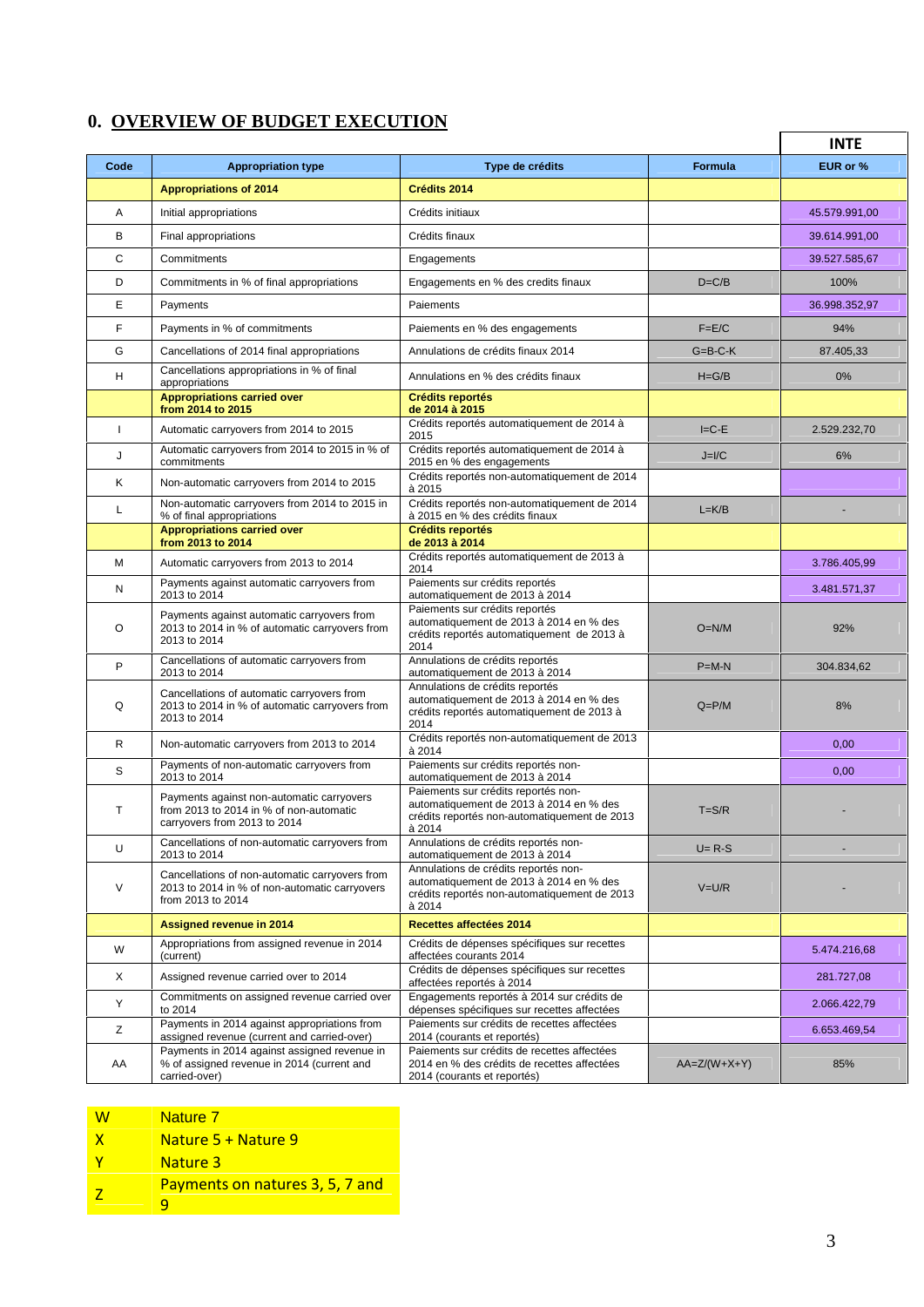#### **1. OBJECTIVES**

#### **1.1 Objectives of the Directorate General**

The general objectives of the DG in 2014 are:

- i) **Resource-efficient demand management**. Continuation and consolidation of implementation of the Bureau decision of December 2011 on Resource Efficient Full Multilingualism. Raising awareness of users of interpretation with a view to further optimising resource management, ensuring a more efficient use of interpretation during meetings, and further developing and promoting the use of new technologies in the interpretation field.
- ii) **Preparing for future needs of the Institution by stimulating the supply of high quality interpretation and conference services.** Interpretation - Continued efforts in training to optimise human resources by adding additional languages to repertoires and by offering support and assistance to universities and other stakeholders working in the field of interpretation. Conference Services – Strengthening of the structure of the Conference Technicians Unit for the enhancement of project management and optimisation of the use made of available skills. To up-date equipment in the meeting rooms and support the use of new technologies in the field.
- iii) **Restructuring the service in order to reach the objectives.** Completing the cycle of internal re-organisation of the DG. Improving the working environment for DG INTE staff and other personnel, and consolidation of a quality management approach integrating risk management.

These objectives fall within the projects forming part of the AWP 2012 – 2014 which are:

- Establishment of a new unit for E-learning.
- Investment in new training programmes.
- New partnership with universities and virtual networks.
- Expansion of video conferencing in parliamentary meetings.
- Strengthening the structure of the Conference Technicians Unit.
- Optimising the use of valise interpretation during missions.
- Interpretation logistics for external meetings.
- Improving the supply of meeting documents to the interpreters in the booth.
- Web-calendar to manage recruitment offers.

No substantial modifications to the objectives set are registered since the beginning of the reporting period.

#### **1.2 Evaluation of feasibility and potential associated risks**

Risk management continues to be firmly embedded in daily activities. Coordination is ensured by the Risk Management Team (RMT) composed of the Director for Resources, the Head of Human Resources (in her capacity as advisor to the Director General) and the Head of the Total Quality Management Unit.

In order to further improve the methodological approach for the rating of risks, the assessment made of likelihood and impact has been reviewed and aligned with the centrally prepared guidance. Moreover, risk registration forms have been adapted to the revised and simplified reporting requirements from the EP risk manager.

The risk register is updated at least twice a year.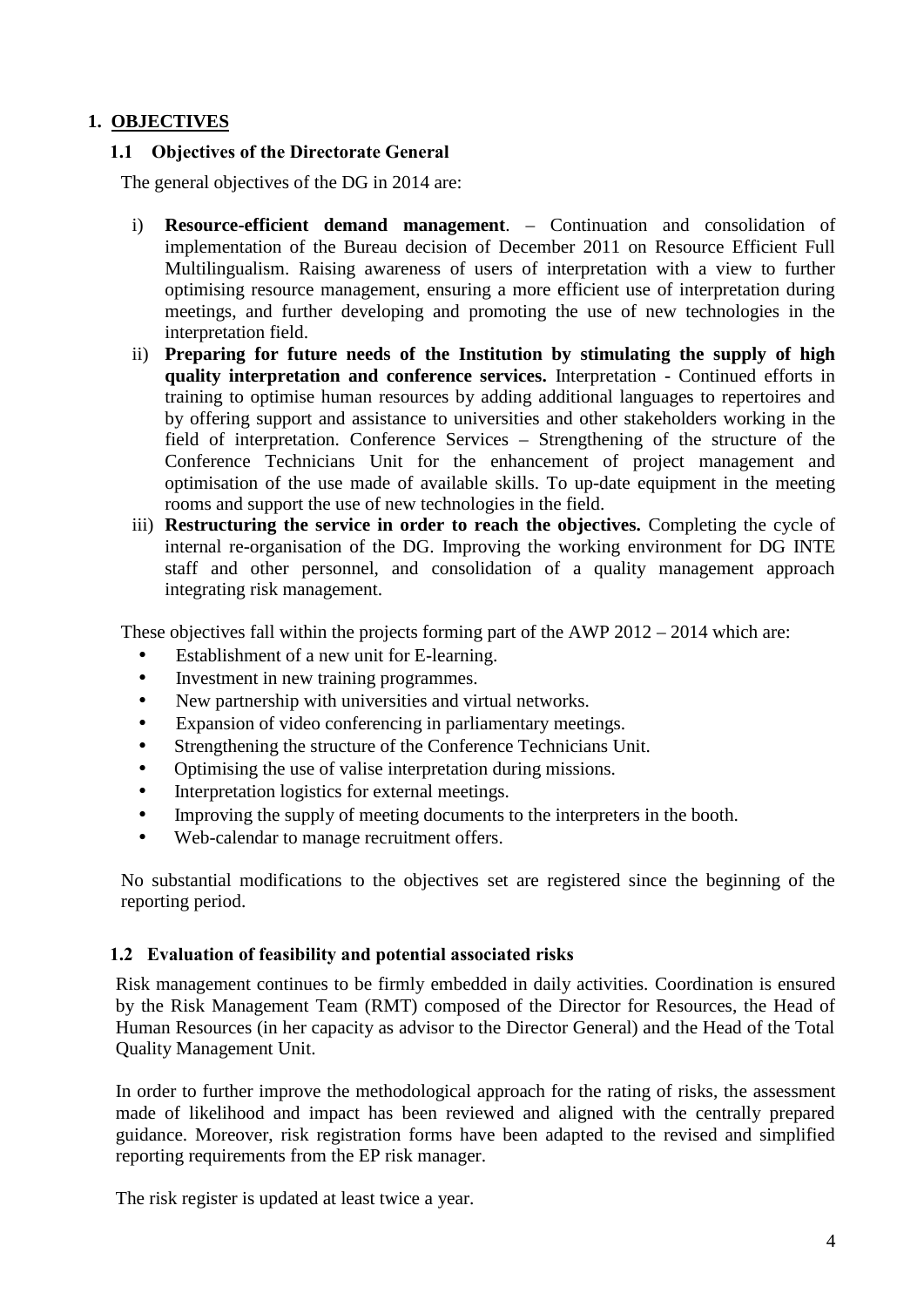As a result one risk related to the archiving of financial files was closed following the May update exercise considering the satisfactory level of implementation of mitigating measures initially planned. In the framework of the year-end exercise, a new risk was reported to the RMT by the IT service with regard to the change of IT development team for Pericles and the possible consequences it may have for on-going and upcoming projects and requests.

Overall, compared to 2013, no major change has been noted with regard to the nature of risks but measures implemented have allowed reducing the likelihood and/or impact of most of the risks recorded in DG INTE risk register.

Some aspects related to the inter-institutional arrangements in the area of payments to freelance interpreters will continue to be subject to senior management attention. Moreover, risk related to the succession planning and sustainable development of linguistic competences in certain languages continues to require close monitoring (bearing in mind the substantial role to be played by Member States in this domain in line with the subsidiarity principle, and the enhanced co-operation with Universities).

The risk register has now become a substantial basis for quality monitoring and management oversight of the DG.

#### **2. EVALUATION OF THE RESULTS OF ACTIONS IN RELATION TO THE OBJECTIVES - USE OF RESOURCES**

#### **2.1 Environnement of the Directorate General**

2014 was not a typical year for DG INTE due to the EP elections. The volume of parliamentary activity is lower than in a 'normal' year; this impacted on requirements for interpretation and conference services and, therefore, the work of DG INTE during this exercise.

During the electoral period, and reduced EP activity, a higher proportion of permanent staff were utilised to satisfy the needs of the EP and of other institutions, reducing the corresponding levels of recruitment of ACI's. In the case of services supplied to other institutions, the EP is reimbursed for the provision of these services, enabling DG INTE to make considerable savings with regard to budget appropriations in 2014.

Additionally, during the election recess it was decided that staff interpreters would undergo extensive training. The focus on this additional training meant that staff resources in the Interpreter Training Unit were not available for the organisation of training programmes for ACI's as is normally planned, it was decided to reduce certain training and support initiatives for ACI's and new graduates, given the reduced opportunities for recruitment.

Until the beginning of 2014 DG INTE ran a joint grant programme with its counterpart, the services of the SCIC at the Commission. Due to last minute changes in the way the Commission was to implement their programme, and, given the differing priorities of each institution it was decided to launch a separate EP (DG INTE) grant programme for the 2014/2015 exercise. Running a separate grant programme will enable DG INTE to specifically target the needs of the EP.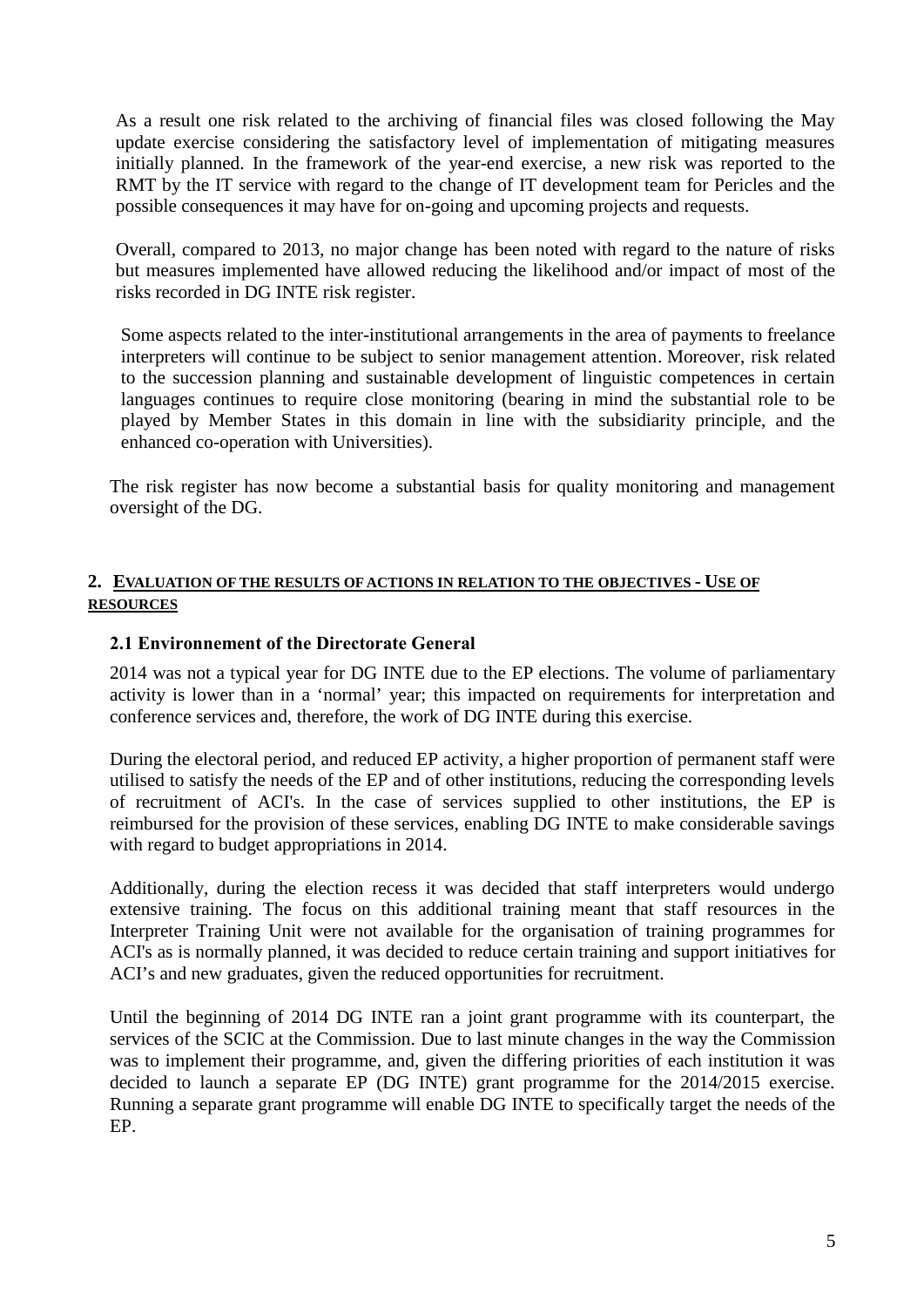Due to increased availability of interpreters during the election recess period, the e-Learning Unit were able to handle an exceptionally high number of Bilateral Virtual Classes and speech recordings.

Following the entry into force of both the Lisbon Treaty and the new Staff Regulations, interpretation duties are being performed in an environment with outdated working conditions. To address these shortcomings the renegotiation of working conditions of interpreting staff began in 2014. Provisional agreement on the main principles was reached in December 2014. Preparation of the final text and their adoption by all stakeholders is foreseen for the first semester of 2015, and is expected to result in substantial gains in terms of efficiency and flexibility. The on-going negotiation at a global level of new ISO standards for conference interpreting will, hopefully, result in the EP being ISO certified.

The first decentralised managed IT projects were implemented in 2014. The IT unit of DG INTE needed to allocate more resources to technical project management and implementation of these projects. External training courses were organised to bridge the gap in in-house knowledge in order to be able to assist the operational units with implementation. This effort needs to be continued in view of other decentralised projects in the pipeline and in order to cover the need for operational second line support for the applications in question

During the first semester of 2014 a number of units, from the ASP moved and the DG re grouped into the TRI building. Offices were re-arranged enabling the Resource Directorate and the Director Generals office and support functions to be located together. The building is not to the standard of other EP buildings. There is no air conditioning and, as yet, no canteen facilities. However, water fountains have been supplied during the past two summers and works are underway to fit a kitchen for a canteen. The building does, however, lack suitably arranged office space and DG INTE has numerous problems to allocate office space for staff as there is a shortage of offices in the building. Additionally, the security measures for access to the building are well below those in other buildings and should therefore be reviewed.

Communication is ensured via DG meetings, of which there were 11 in 2014, bringing together all Heads of Units and Directors, in addition to the weekly management meetings. All issues and important documents are also published on the internal DG INTE website EPIweb.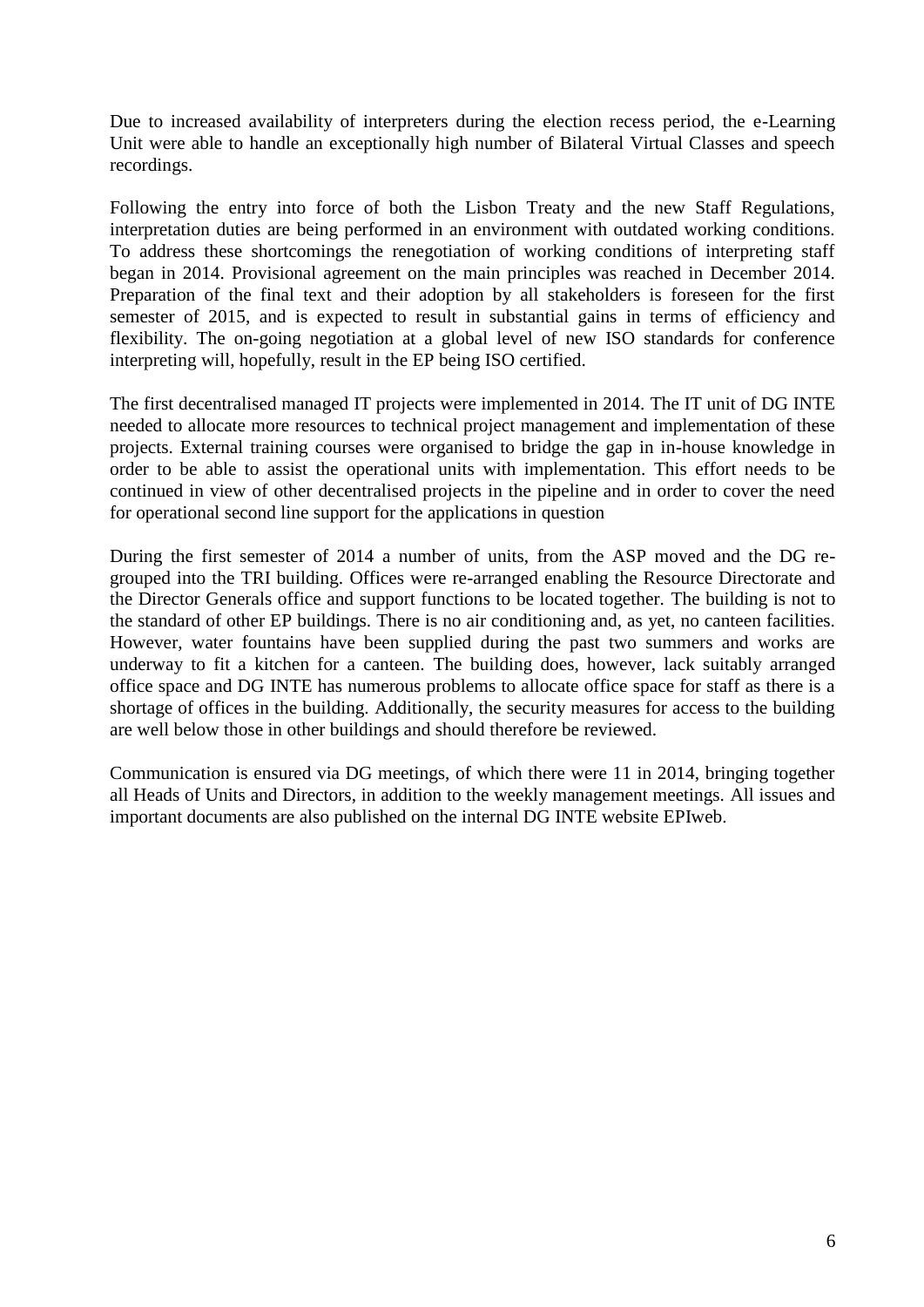#### 2.2 Human Resources of the DG

|                                        | <b>Situation as</b><br>at<br>01/01/2013 | <b>Situation as</b><br>at<br>01/01/2014 | Staff as at<br>31/12/2014 |
|----------------------------------------|-----------------------------------------|-----------------------------------------|---------------------------|
|                                        |                                         | <b>Establishment plan posts</b>         |                           |
| <b>AD</b>                              | 412                                     | 396                                     | 387                       |
| Permanent staff (1)                    | 412                                     | 396                                     | 354                       |
| Temporary staff (2)                    | 0                                       | 0                                       | 33                        |
| <b>AST</b>                             | 123                                     | 120                                     | 121                       |
| Permanent staff                        | 123                                     | 120                                     | 109                       |
| Temporary staff (2)                    | $\Omega$                                | $\Omega$                                | 12                        |
| Total 1                                | 535                                     | 516                                     | 508                       |
|                                        |                                         | <b>Estimated FTEs</b>                   |                           |
| Contract staff (3)                     | 36                                      | 26                                      | 22.2                      |
| Seconded national experts              | 0                                       | 0                                       | 0                         |
| Agency staff                           | 1                                       | $\mathbf{1}$                            | $\overline{2}$            |
| Interpreters (ACI) (4)                 | 242                                     | 178                                     | 178                       |
| Accredited parliamentary<br>assistants | 0                                       | 0                                       | $\Omega$                  |
| Local parliamentary assistants         | 0                                       | $\Omega$                                | $\mathbf 0$               |
| Externals                              | 11                                      | 11                                      | 12.25                     |
| Total 2                                | 290                                     | 216                                     | 214.45                    |
| Total EP $(1+2)$                       |                                         |                                         |                           |

(1) 3 posts cut in context of 5% reduction.1 post returned in redeployment context, 2 underused AD posts exchanged with other DG for 2 AST posts

(2) Figures include contract on part-time compensation

(3) 1 previous session auxiliary at 20% work time for Stras only, includes both 3a and 3b contracts.

(4) Number of interpretation days/220

#### **2.3 Budget Execution 2014**

#### *2.3.1 Final Appropriations and Initial Appropriations*

The overall, initial appropriations, amounted to €45.579.991. Following the two mopping up procedures and one 'S' transfer, the final total appropriations amounted to  $\epsilon$ 39.614.991. The detail of transfers are as follows: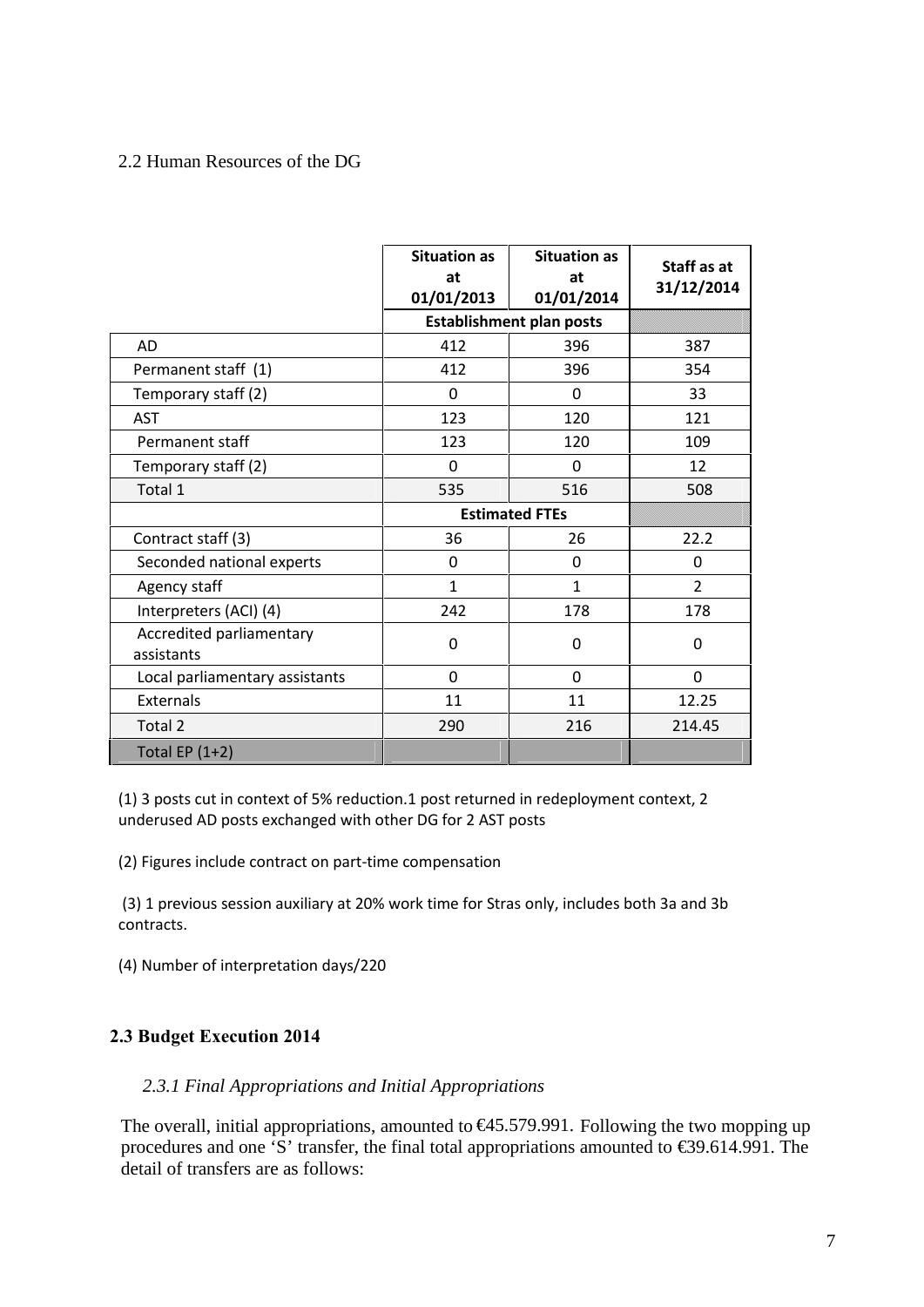| <b>Budget</b><br>Line | <b>Movement</b> |
|-----------------------|-----------------|
| 01402-01              | $-4.875.000$    |
| 01404-04              | $-445.000$      |
| 02105-19              | $+210.000$      |
| 02140-04              |                 |
| 03042-03/04           | $-620.000$      |
| 03245-04              | $-235.000$      |
| <b>Total</b>          | $-5.965.000$    |

#### **Situation after mopping up exercise 1 and 2 and 'S' – transfer**

#### **Budget Item 1402-01 -**

The continued implementation of the Bureau decision (of December 2011) on a Resource Efficient Full Multilingualism led to efficiency gains being achieved and resulted in reduced expenditure on budget item 01402-01. A number of other factors also contributed to less appropriations being required, notably:

- Recuperation of 1.600.000€ on the advance made to the Commission relating to the 2013 exercise for salary adjustments 2011 and 2012. The advance was made on the basis of estimations which were higher than the final decision taken.

- Adjustment of the activity level of the EP, following decisions taken with regard to the calendar of political activity at the beginning of the new EP (beginning of the new legislature, postponement of hearings of Commissioners, modifications to the programme of week 41)

- During the electoral period and during the reduced EP activity, a higher proportion of permanent staff was used to satisfy the needs of other institutions, reducing the corresponding levels of recruitment of ACI's.

- Invoicing other institutions on the basis of a flat rate (since 1/1/2014) has permitted a speedier reception of the assigned revenues.

#### **Budget item 1404-04**

During the election recess it was decided that staff interpreters would undergo extensive training. The focus on this additional training meant that staff resources in the Interpreter Training Unit were not available for the organisation of training programmes for ACI's. (ACI training covered by this budget item rather than staff training covered by DG PERS budget).

#### **Budget item 2105-19**

Appropriations requested on de centralised IT line for development of a Virtual Coaching Tool.

#### **Budget item 03042-03/04**

These appropriations are by definition difficult to forecast accurately as the activity level is totally dependent on demand of both the Political Groups and of other bodies covered by this budget line. During this electoral year activity has been lower than normal.

#### **Budget item 03245-04**

The surplus is mainly the result of fewer grants being offered than was foreseen for the 2014/2015 programme. Additionally one awarded grant was renounced.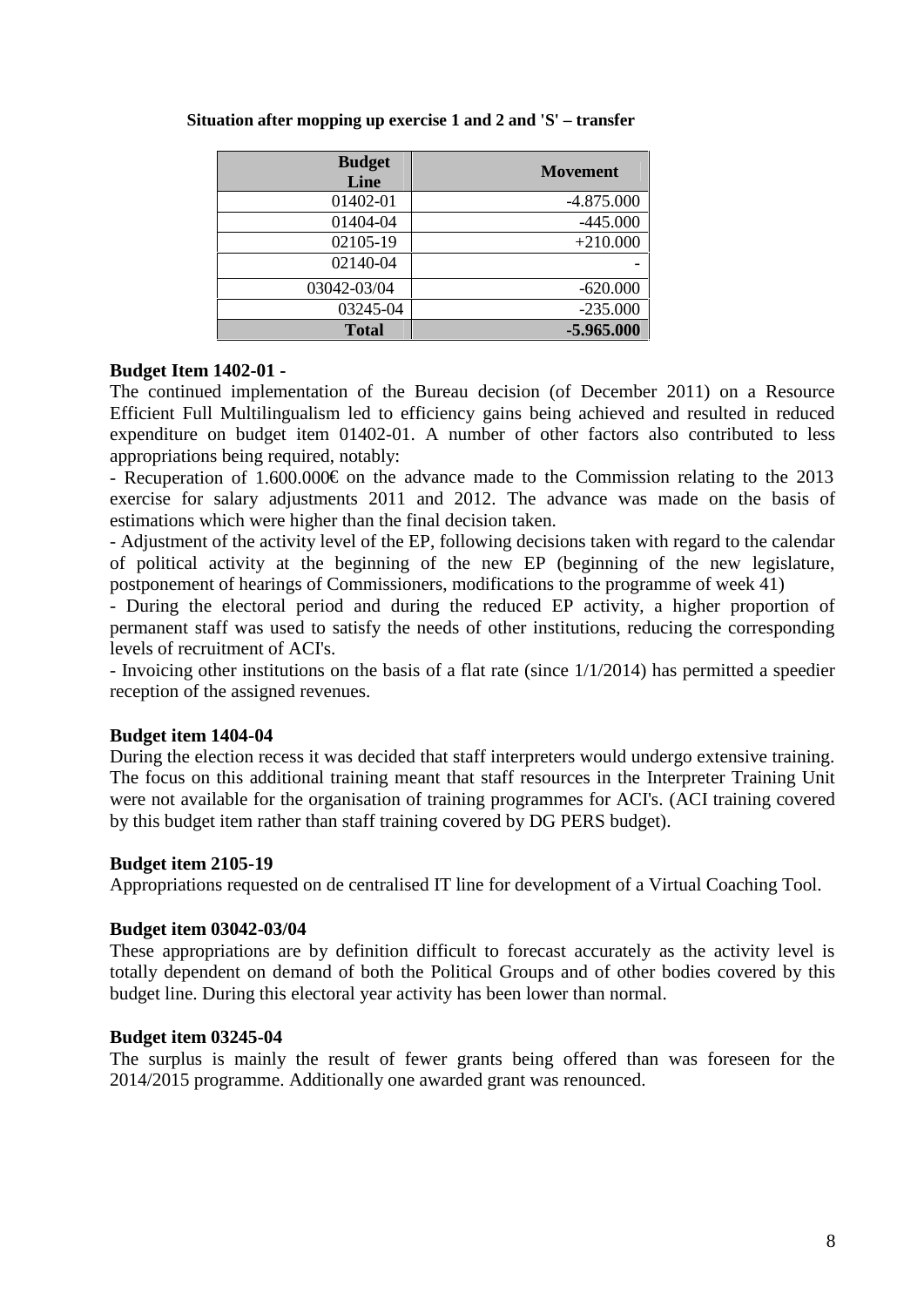#### *2.3.2 Final Appropriations and Commited appropriations*

Committed appropriations against final appropriations represent an overall utilisation rate of 99.78%. This includes large provisional commitments on the budget line 1402-01 "Conference Interpreters".

#### *2.3.3 Commited appropriations and Payments effected*

93.6% of committed appropriations have been paid in 2014.

Remainders on provisional commitments on 2014 appropriations on the budget line 1402-01 will be carried forward to 2015 to honour payments of Conference Interpreter Agents salaries and travel tickets, related to services provided in 2014.

The remaining credits on commitments on the line 2140-04 (1.67 million euro) mainly concern payments for the large maintenance contracts for Brussels and Strasbourg (payments for the last quarter are not yet finalised) and for payments due in 2015 for contracts relating to up-date and renewal of installations in meeting rooms established in 2014.

The amount of carried forward appropriations is steadily diminishing – the big reduction between 2012/2013 and the 2013/2014 exercise is due to rigorous and continuous follow up of budget execution and to the new procedure agreed with the SCIC services of the Commission where large advance payments are made and settled after all payments have been executed.

| <b>Exercise</b>        | 2011 to 2012 | 2012 to 2013 | 2013 to 2014 | 2014 to 2015 |
|------------------------|--------------|--------------|--------------|--------------|
| <b>Current credits</b> | 13.078.883   | 10.403.357   | 3.786.406    | 2.529.233    |
| <b>Carried forward</b> |              |              |              |              |
| <b>Utilisation CF</b>  | 9.929.832    | 9.535.895    | 3.481.571    |              |
| credits                |              |              |              |              |
| % utilisation          | 75.9         | 91.6         | 91.9         |              |

#### *2.3.4 Utilisation of carried forward appropriations from 2013 to 2014*

The overall rate of payments against automatic carry-overs 2013 to 2014 is 91,95%.

The utilisation rate is slightly lower for budget lines 01404-04 at 61% and 64% for 03042- 03. For the line 01404-04 this relates to final payments of grant agreements from the programme 2013/2014. As with all grant agreements the final amounts payable do not necessarily correspond to the amounts commited, being as they are calculated on the basis of real costs actually incurred. For the budget line 03042-03 this is mainly due to final amounts carried forward including a margin as they refer to actual consumption of catering facilities and other services, during meetings of Political Groups organised outside of the three places of work.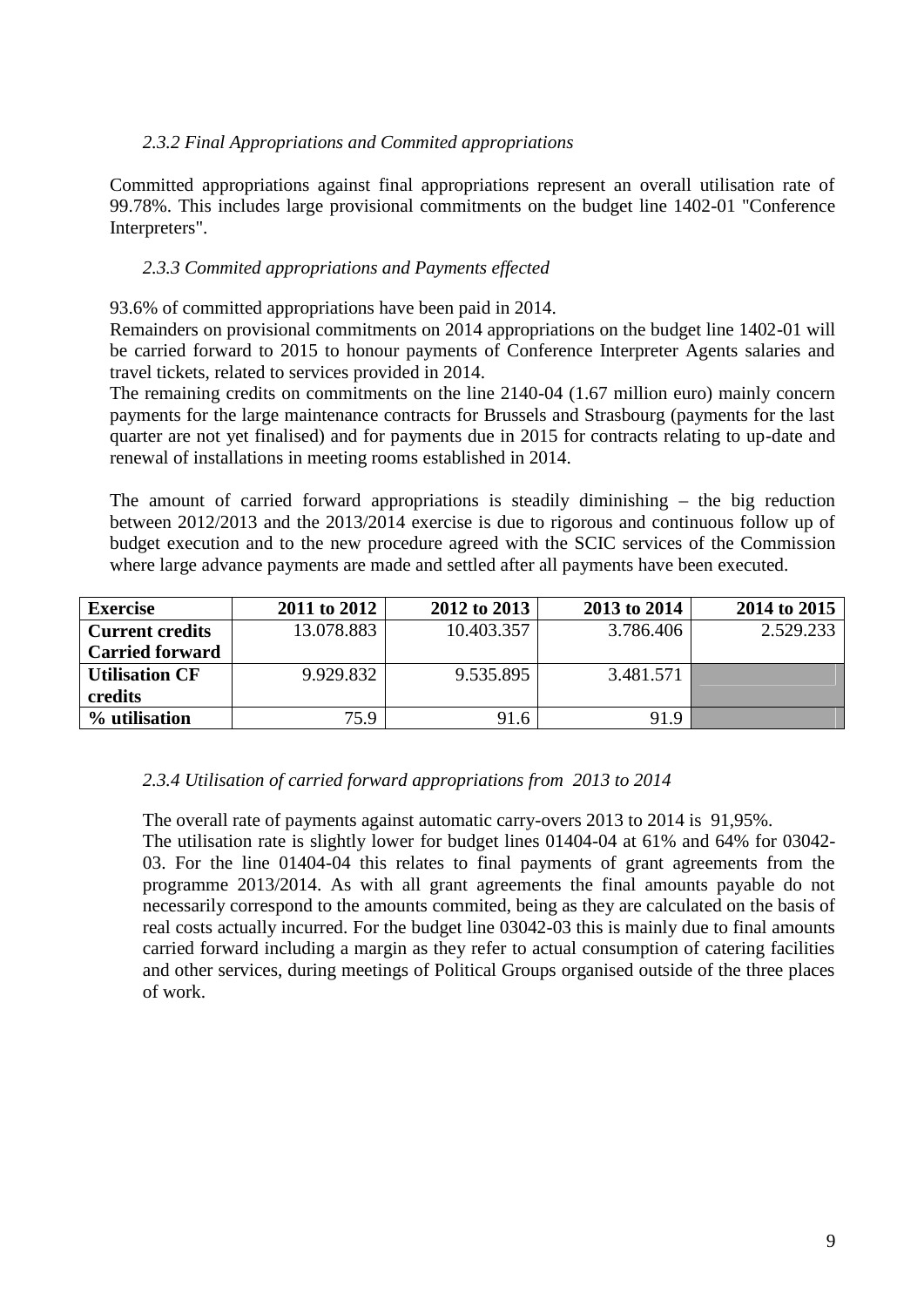#### *2.3.5 Utilisation of appropriations corresponding to assigned revenue*

#### *2.3.5.1 Situation of appropriations of assigned revenue*

The amount of assigned revenue for 2014 is 5.474.216,68 EUR of which 80.28% has been committed in 2014. Of the committed amount 98% was already paid in 2014. This largely concerns the budget line 1402-01. The remaining assigned revenue at the level of the budget line is carried forward to 2015 (1.079.697,66€) and will be utilised in priority.

#### *2.3.5.2 Situation of appropriations of assigned revenue carried forward*

Carried forward revenue amounts to 281.727,08 EUR (type 5) Carried forward committed revenue amounts to 2.066.422,79 EUR (type 3) The overall utilisation rate of carried forward assigned revenue (type 5) is 97.2% The overall utilisation rate of committed carried forward revenue (type 3) is almost 100%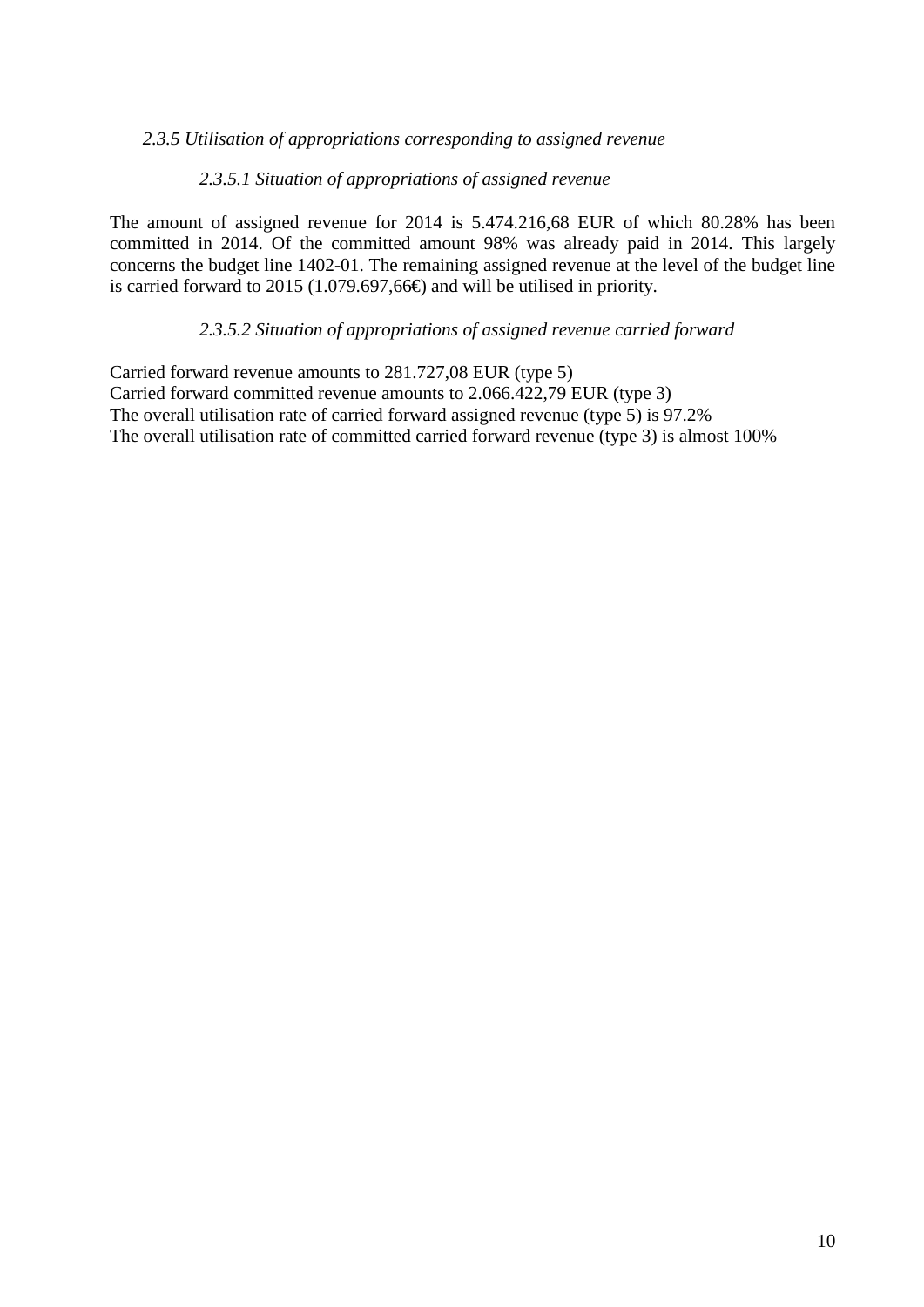# **2.4 Results Obtained**

Development of a fully comprehensive set of performance indicators and the design of the tools required to report against those indicators is an on-going exercise within the DG. The following table provides a mixture of quantitative indicators showing activity levels in the different work areas, with some result indicators included.

| Objective n°             | <b>Indicators</b>                              | <b>Results for the 2014</b><br>exercise |
|--------------------------|------------------------------------------------|-----------------------------------------|
|                          | <b>MEETINGS</b>                                |                                         |
| $\overline{\mathbf{ii}}$ | Total number of meeting sessions with          |                                         |
|                          | interpretation attended by conference          | 3723                                    |
|                          | technicians                                    |                                         |
|                          | Total number of meeting sessions               |                                         |
|                          | requiring <b>sound equipment</b> set up and    | 1277                                    |
|                          | support                                        |                                         |
|                          | Total number of meeting sessions               |                                         |
|                          | requiring projection equipment set up          | 3208                                    |
|                          | and support                                    |                                         |
|                          | <b>Total EP meeting sessions with</b>          |                                         |
|                          | interpretation provided                        |                                         |
|                          | Brussels:                                      |                                         |
| 1                        | Strasbourg:                                    | 2113                                    |
|                          | Luxembourg:                                    | 1616                                    |
|                          | Outside 3 work places:                         | 15                                      |
|                          | <b>TOTAL</b>                                   | 353                                     |
|                          |                                                | 4097                                    |
|                          | Number of meetings outside of places of        |                                         |
| $\bf i$                  | work organised by the Conference               |                                         |
|                          | Service (Political groups, Conf.               | 20                                      |
|                          | Presidents and Bureau)                         |                                         |
|                          | Meetings with interpretation organised         |                                         |
|                          | for other institutions total:                  |                                         |
|                          | Commission (Lux)                               | 135                                     |
|                          | Commission (outside)                           | $\boldsymbol{0}$                        |
|                          | Commission (EP premises)                       | 2                                       |
|                          | Court of Auditors (Bxl, Lux, outside)          | 37                                      |
|                          | Comm. of Regions (Bxl, outside)                | 102                                     |
|                          | Eur. Economic and Social Comm.                 | 11                                      |
|                          | Ombudsman                                      | $\boldsymbol{0}$                        |
|                          | <b>Translation Centre</b>                      | 0                                       |
|                          | DG SCIC meeting in Strasbourg                  | 3                                       |
| 1                        | <b>Total for other institutions</b>            | 290                                     |
|                          | Files treated for requests for meetings in the |                                         |
|                          | EP premises by outside bodies:                 |                                         |
|                          | <b>Brussels</b>                                | 85                                      |
|                          | Luxembourg                                     |                                         |
|                          | Strasbourg                                     | 35                                      |
|                          | <b>TOTAL</b>                                   | 121                                     |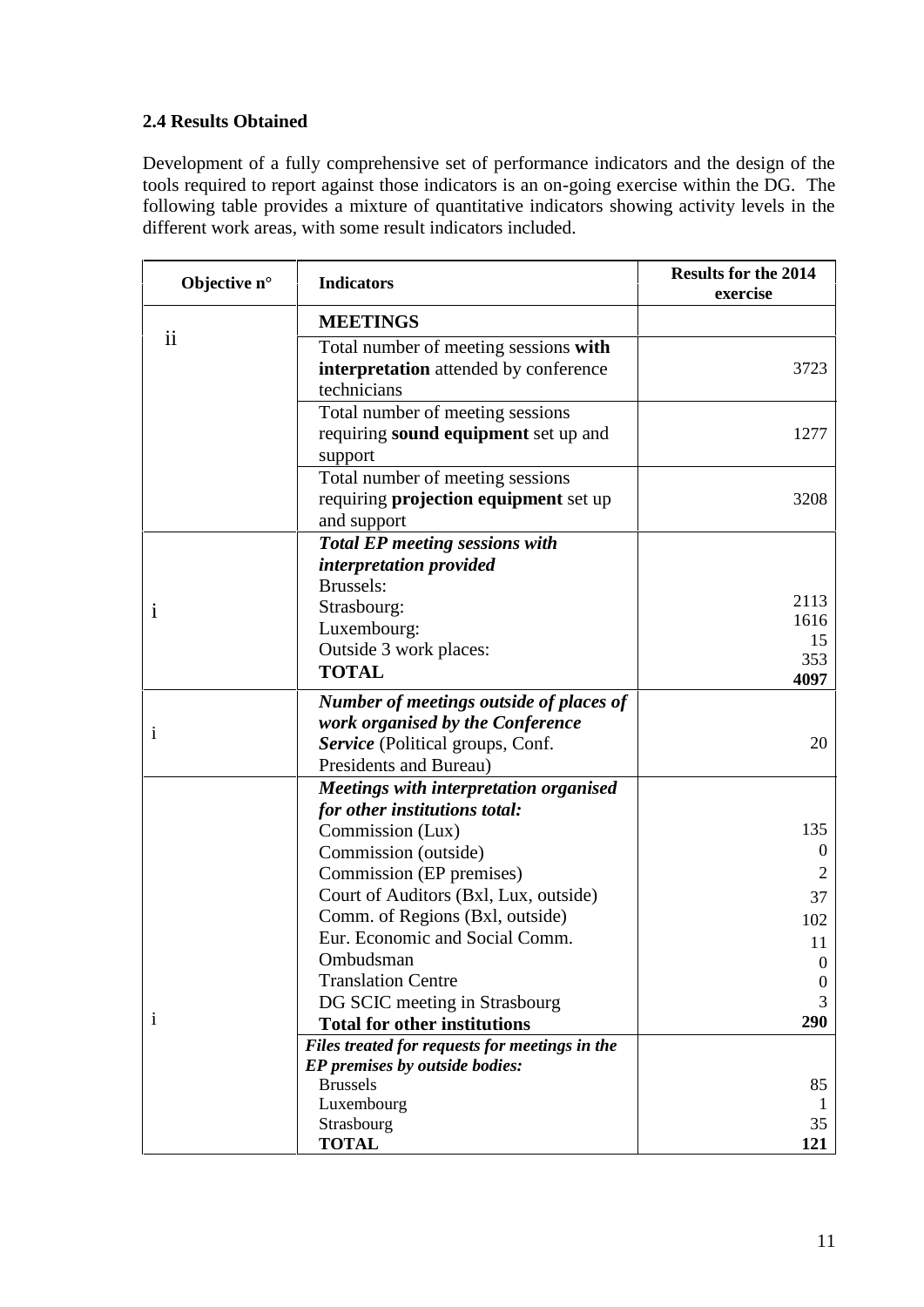|               | Total of staff interpretation days in 2014<br>for the needs of the EP/all institutions                                | 45660/47200 days                                     |
|---------------|-----------------------------------------------------------------------------------------------------------------------|------------------------------------------------------|
|               | Total of Conference interpreting agents<br>(ACI) days in 2014 for the needs of the<br>EP/all institutions             | 36631/39181 days                                     |
| $\mathbf{1}$  | <b>TRAINING &amp; TESTING</b>                                                                                         |                                                      |
|               | Total number of added languages in                                                                                    |                                                      |
| $\mathbf{ii}$ | 2014/total applicants tested                                                                                          | 113/183                                              |
|               | Interpreter days spent assisting testing<br>process/number of successful candidates at<br>language adding tests       | 1:8                                                  |
|               | Total number of new ACI's /total candidates<br>tested                                                                 | 41 / 245<br>1                                        |
|               | Total number of bursaries granted in 2014                                                                             | 47                                                   |
|               | Training events in 2014                                                                                               | 178 events                                           |
| ii            | Of which Election Recess events                                                                                       | 3263 participants<br>104 events<br>1986 participants |
| ii            | Total number of participants in 16 in-house<br>interpreter specific language courses 2014-<br>2015                    | 111 participants                                     |
|               | Total number of external language courses                                                                             |                                                      |
|               | for staff                                                                                                             |                                                      |
|               | • Short term                                                                                                          | 22 interpreters                                      |
|               | • Long term                                                                                                           | 26 interpreters                                      |
| ii            | <b>GRANTS/ASSISTANCE TO</b><br><b>UNIVERSITIES</b>                                                                    |                                                      |
|               | Number of grants awarded to universities in<br>2014                                                                   | 9                                                    |
|               | Number of universities who received<br>pedagogical assistance at final exams                                          | 27 universities                                      |
|               | Remote teaching assistance (virtual classes)                                                                          | 69 with 321 students $\&$<br>332 interpreters        |
|               | Total n° of visits by universities                                                                                    | 24 universities                                      |
|               | Total number of students visiting DG INTE                                                                             | 214 students                                         |
|               | <b>INTER-INSTITUTIONAL &amp;</b><br><b>INTERNATIONAL COOPERATION</b>                                                  |                                                      |
| ii            | Participants to structured exchange<br>programme with SCIC (EP & SCIC)/total n°<br>of exchange days of interpretation | 17/491                                               |
|               | N° EP interpreter days placed at disposal of<br><b>SCIC</b> during Strasbourg session                                 | 337                                                  |
|               | N° EP interpreter days placed at the disposal<br>of the SCIC outside Strasbourg sessions                              | 303                                                  |

 $1$  Given that accreditation tests are managed inter-institutionally, this indicator can only be updated when detailed statistics are received from other institutions participating to the accreditation tests. The statistics will be available beginning of 2015.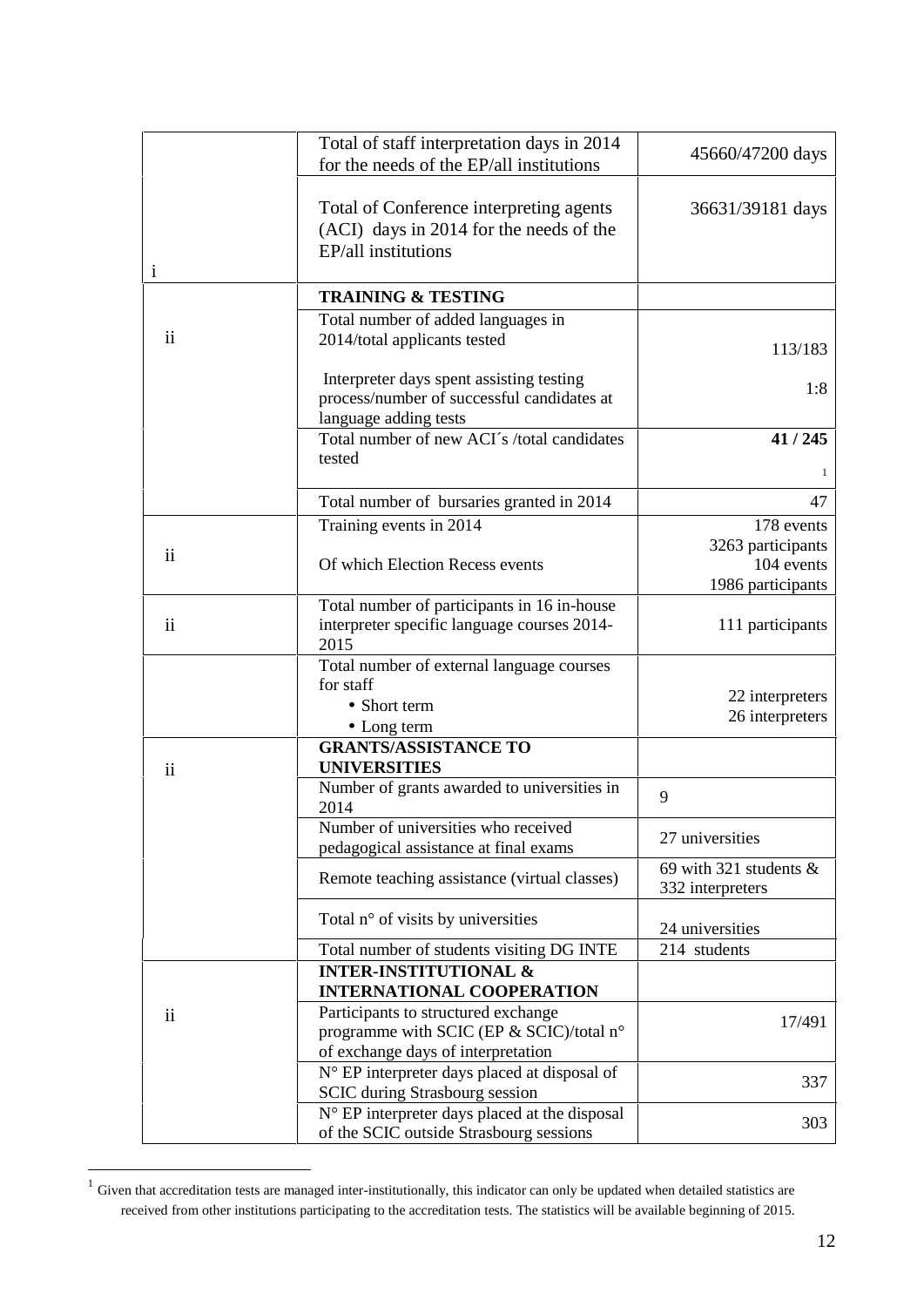#### **2.4 Results obtained**

#### *2.4.1 Resource efficient demand management*

Implementation of the Bureau Decision (11/12/2011) on a Resource Efficient Multilingualism in interpretation is carried out, in practice, by three units (Meetings & Conferences, ACI Recruitment and the Programming Unit) and started in 2012. Additionally, in the course of 2013, the Secretary General decided to reserve the Tuesday and Wednesday afternoons of Committee weeks exclusively for committees and trilogues, thus creating a considerable additional meeting capacity for trilogues. The aim of this measure was to ensure that due priority is given to the legislative activity of the European Parliament, whilst safeguarding the principles of a resource efficient multilingualism and thus ensuring the efficiency and cost effectiveness of the interpretation services during Committee weeks. The decision of the Secretary General of 25/3/2013 set out that Parliaments meeting facilities will be made available to other EU Institutions and Bodies and that all costs arising directly or indirectly from events would be borne by the other EU Institution and Bodies concerned, also setting out that interpreting services for meetings taking place in the EP premises would be provided exclusively by DG INTE.

Although the efforts deployed by DG INTE are hampered by the current scattered organisation of meeting and conference management over different DGs, implementation of these decisions nevertheless allowed DG INTE to achieve considerable savings through a reduction in the cost of external interpretation. In 2014 these efforts, again, contributed to DG INTE returning appropriations to the mopping-up exercise from budget line 1402-01. (In 2014 4.875.000Eur were returned). Another main contributing factor was the lower than anticipated level of parliamentary activity in the second semester. The final use made of these appropriations is part of the overall procedure managed by DG FINS. This trend could continue next year given the additional impact from implementing the new interpreters working conditions in the EP.

#### IAP (Interpretation ad Personam)

As 2014 was an election year with interruption of the legislative and other parliamentary activities, requests for IAP were considerably lower in number than previous years. Total requests in 2014 were 64 with the vast majority being for the Italian/English and Spanish/English language combinations. Of the 64 requests for IAP, 20 had to be refused as they were not eligible for IAP services.

#### *2.4.2 Preparing for future interpretation needs of the institution*

#### *2.4.2.1 Virtual Classes & Virtual Coaching Tool*

The **e-Learning Unit** has strengthened relationships with European and Non-European universities with the common goal of ensuring that interpretation students receive the best training available. The number of universities participating in virtual classes has continued to grow and 5 new universities joined this initiative in 2014 bringing the total number to 30. The following universities joined in 2014:

University of Bath (United Kingdom), University of Riga (Latvia), Comenius University Bratislava (Slovakia), Saint Joseph University (Lebanon) University of Maryland (USA)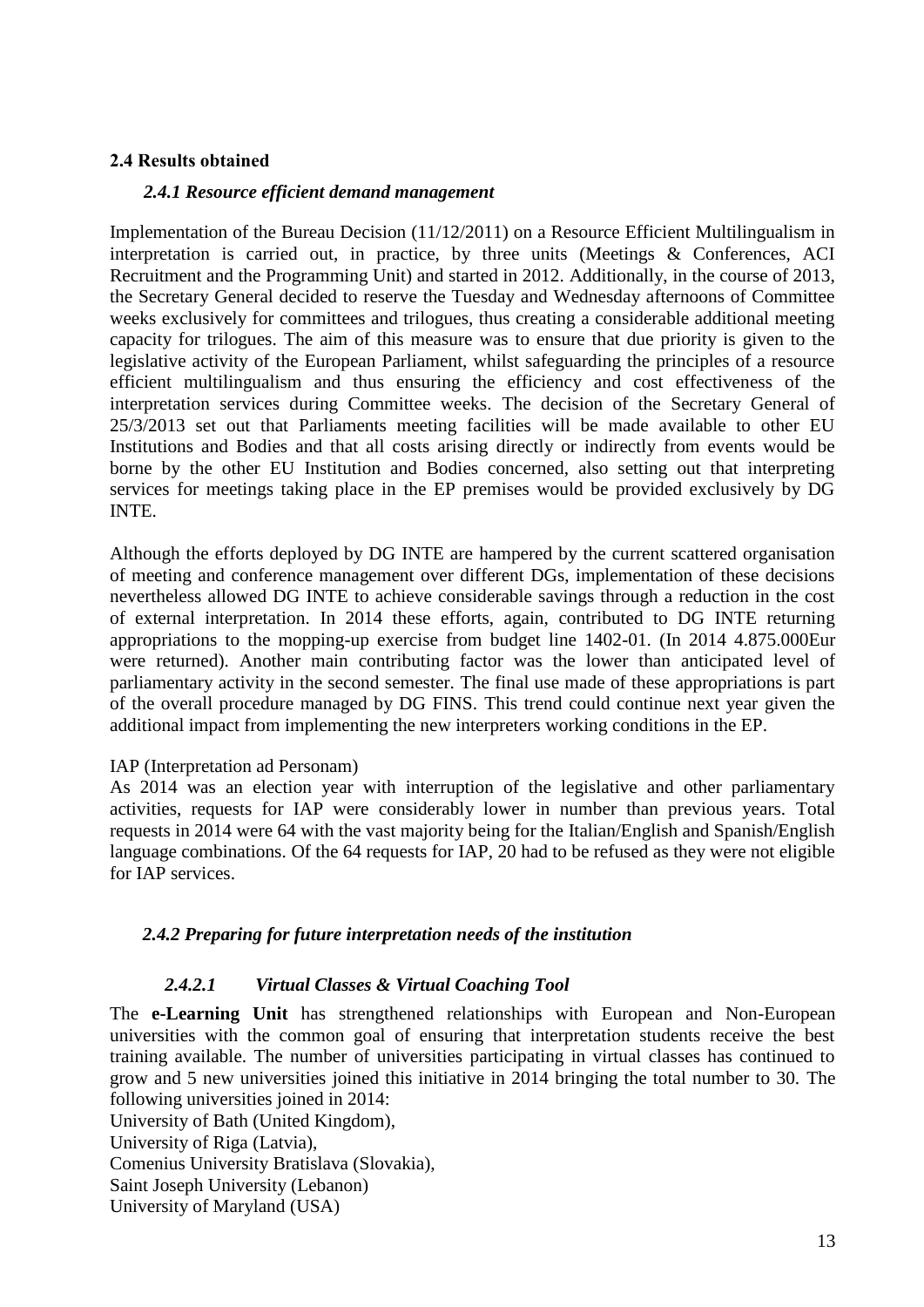A total of 69 Virtual Classes with 332 interpreters and 321 students were organised during the reporting period

A call for tender for the new e-learning project, Virtual Coaching Tool, was launched in May 2014. This was developed with the support and participation of DG ITEC as a decentralised managed IT project, in line with the Secretary General's note on this subject. The Virtual Coaching Tool is an e-learning platform for delivering remote one-to-one interpretation coaching for selected students with specific language combinations needed by the EP. This project aims at supporting the efforts of the DG in the context of succession planning and recruitment. The contract was awarded in December 2014 and work is now underway to develop the application.

#### *2.4.2.2 Speech recordings*

A total of 319 Speech Recordings were produced to provide speeches for EPSO competitions, accreditation, and language adding tests. Additionally, a number of Speech Recordings were produced at the specific request of the Training Unit.

The number of Virtual Classes offered to EU and non-EU universities, and the number of recorded speeches used for accreditation and language-adding tests has increased considerably in 2014. The high-quality remote teaching assistance offered through Virtual Classes has received positive feedback from universities, and this appreciation is evidenced by the increased number of requests for Virtual Classes for 2015. The e-Learning Unit has strengthened its cooperation with the EMCI member universities and the HINTS network, as well as other institutions such as the European Commission and the Council of Europe. The unit has ensured the continuity of the recording of speeches by adding DG COMM (in addition to DG ITEC) to its partners and taking over the post-production of Speech Recordings.

#### *2.4.2.3 Study Visits and pedagogical assistance*

DG INTE provided external examiners to 27 final interpreting exams at various universities. The provision of external examiners helps the universities concerned to keep standards at a good level whilst, for DG INTE, it helps raise awareness of the needs of the Institution and the opportunities offered by the EP. Study visits provide conference interpreting students with an experience of the EP as a workplace, and information about requirements and opportunities. 24 universities have sent students to DG INTE in the reporting period.

#### *2.4.2.4 DG INTE Grant programme*

Previously jointly run with the SCIC services of the Commission, in 2014 the Multilingualism Support Unit of DG INTE launched its own Annual Programme of Grants and Call for Proposals. The deadline for submitting proposals was fixed at 16 May 2014. A total of 17 applications were received and the evaluation procedures were completed by the end of June. The result of the evaluations was to offer grants to a total of 9 projects. (5 applicants withdrew their proposals during the procedure, 1 project was out of scope and 2 projects were excluded).

At the same time finalisation of 9 projects, awarded grants from the previous call for proposals, was underway. The final grant amounts relating to the 2013/2014 programme were paid during the last quarter of the exercise. Two on-the-spot controls have been carried out during the year in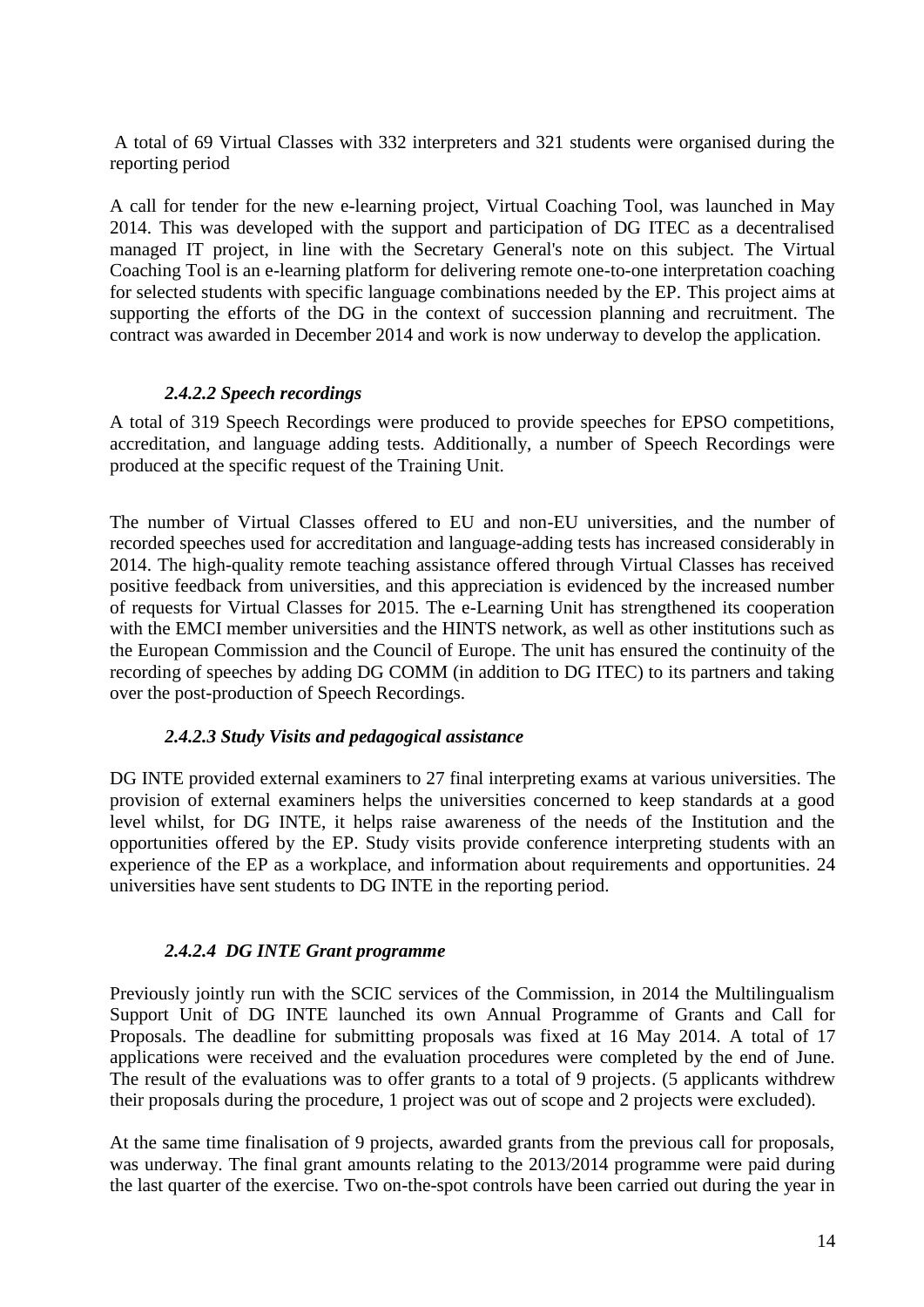order to assess if the public funds had been correctly spent and accounted for in the final reports supplied to DG INTE.

Although the grant programmes of DG INTE and the SCIC services of the Commission will now be run separately it was decided, by both parties, to continue the meetings of the interinstitutional working group in 2015 in order to draw lessons from the past grant exercises and to ensure coordination and a certain harmonisation of approach between both the Institutions.

### *2.4.2.5 University networks*

DG INTE has renewed its partnership with a number of leading interpreting schools and extended the network to other centres of excellence by concluding a **Memorandum of Understanding on the Training of Conference Interpreters**. The aim of the Memorandum is to strengthen the partnership with universities, promote excellence in interpreter training and base the cooperation on a set of well-defined common rules. So far 26 universities, in Europe and beyond, have counter-signed the Memorandum. Additionally, the IMCI project (International Masters in Conference Interpretation) was launched officially at the Rectors Conference in November.

#### *2.4.2.6 Research on the future of interpretation*

The Multilingualism Support Unit is closely following developments in language technologies to explore how they could benefit the interpreting profession. DG INTE was a participating partner in the EU-Bridge project, co-funded through the 7th Framework Programme for Research and Development by the European Commission. In the framework of this project, the Support to Multilingualism Unit was looking into possibilities of developing a tool for interpreters, which would allow them to prepare for meetings in a more efficient way and automate some of the steps in meeting preparation. Given that in future meeting documents will be no longer distributed in paper form, the tool would reduce preparation time and allow interpreters to work more efficiently to high quality standards. The tool features term extraction from multilingual texts and automated identification and lookup of named entities. Currently the beta version of the tool is being evaluated in a field test with interpreters.

#### *2.4.3 Optimising human resources*

# *2.4.3.1 Training*

In order to optimise its performance DG INTE encourages interpreting staff to further develop language skills, in order to increase and enhance language combinations. 48 staff followed external language courses and 47 bursaries for language study for ACIs were granted. A new approach to training based on a comprehensive learning-needs analysis has led to 111 interpreters continuing or beginning language courses to cover deficit language combinations. Training for *retours* was also completed e.g. in the EL and DA booths to increase flexibility and coverage. Targeted programmes were developed in key languages such as DE and ES to enhance language skills as well as for other meeting-related skills and for professional development

In 2014 the focus for training was during the election recess when 104 training events were organized with 1986 participations. Key results showed an 88.5% satisfaction rate amongst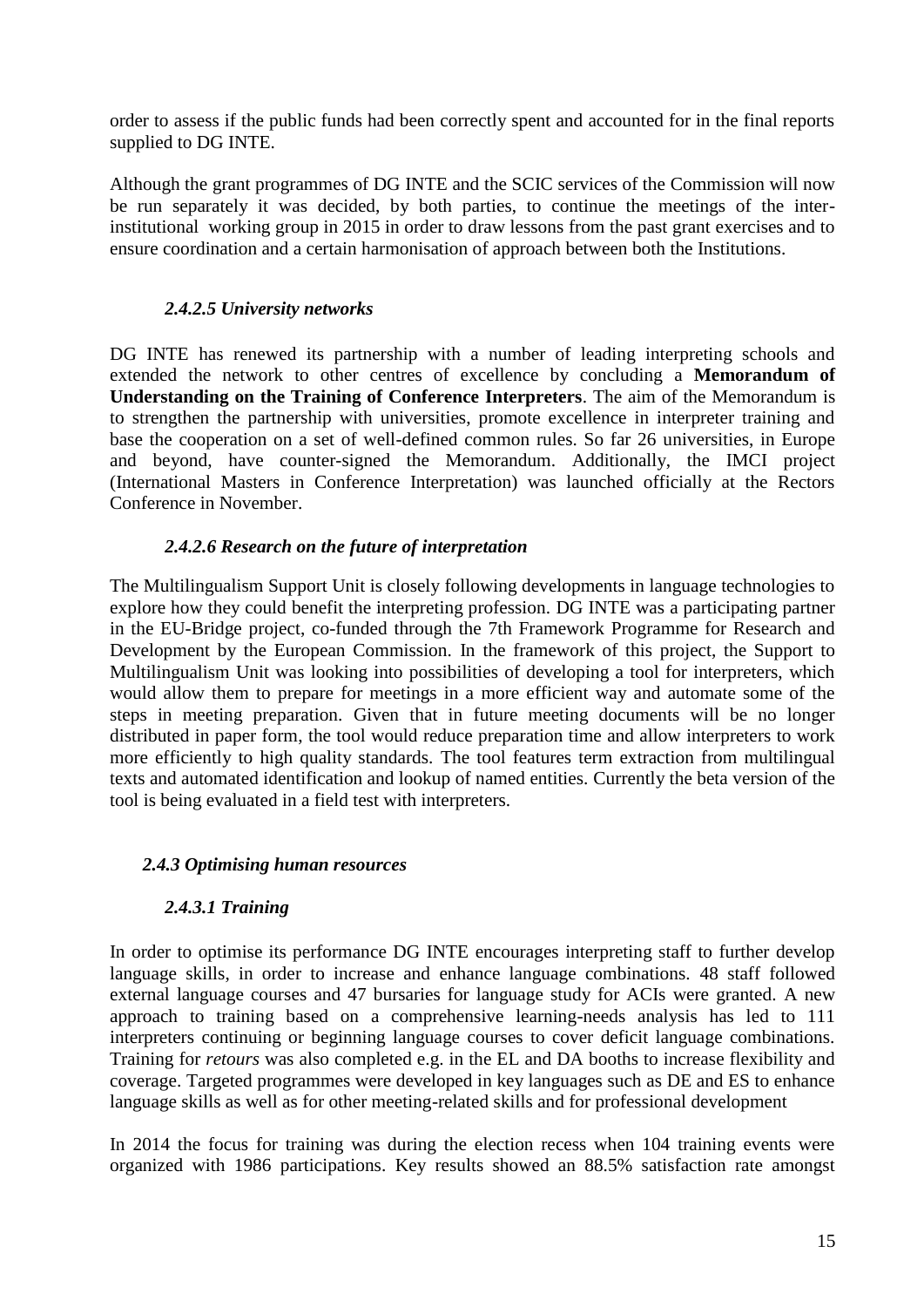participants and a 97% participation rate. Line managers also reported an increase in staff motivation and in skill level in different areas.

### *2.4.3.2 Testing*

DG INTE continues to seek ways to reduce the costs of testing, whilst at the same time ensuring the availability of high quality professionals for the institution. The development of an on- line pre-selection test tool for freelance interpreters was finalised in 2014. The tool will allow candidates to take pre-selection tests in their own homes; only successful candidates from these first testing rounds will be invited to take full accreditation testing. This will result in savings of time and resources. DG INTE is part of a working group whose mandate is to elaborate the principles and procedures governing the pre-selection process, and will chair the group as from 2015.

Pre-accreditation test training- based on deficits identified in language coverage, 5 Bulgarian and 4 Swedish conference interpreting graduates followed a 3-week coaching programme in the EP. 3 subsequently passed the accreditation test and 4 are due to be re-tested.

### *2.4.4. Communication and networking activities*

DG INTE organised a Trainees Conference in February and July 2014 as part of a bi-annual meeting round for administrative trainees from all Institutions. This provided opportunity to present DG INTE and the interpretation service of the European Parliament.

A stand was set up at both Open Door Days of the European Parliament in Strasbourg (4 May) and in Brussels (17 May). The stand provided the opportunity to "have a try'' at simultaneous interpreting in a booth specially set up for this purpose. This was followed up with a round table debate and at the Brussels event a competition with students of interpreting schools from European countries. 24 candidates participated in the competition and the winner was invited to Strasbourg during the July session.

The DG was involved in the welcome programme of new MEPs. During 4 weeks a permanent stand was manned by staff to present the work of DG Interpretation and Conferences to new MEPs. Leaflets were produced by DG INTE specifically for this purpose giving hints and tips and practical information on getting the best from DG INTE services.

The 3<sup>rd</sup> Rectors Conference 'Global Interpretation Forum' was organised on the 13th and 14th November, gathering Rectors, Deans, and Directors, and interpreter trainers from Universities offering interpreting studies from all over Europe and beyond, as well as Heads of Interpretation Services from International Organisations and other stakeholders. A high level programme combined with networking opportunities contributed to a greater strengthening of DG INTE's Memorandum of Understanding network with universities, and promoting inter-institutional and international co-operation thus creating further synergies. The IMCI (International Masters in Conference Interpreting) project was introduced during the closing of the meeting.

The Annual Meeting of IAMLADP (International Annual Meeting on Language Arrangements Documents & Publications) was co-organised by DG INTE, welcoming more than 100 representatives of International Organisations which use interpreting and/or translation services, to Brussels. The Director of Organisation and Planning of DG INTE is chairman of a task force set up within the IAMLADP organisation and which has the mandate to explore capacity optimisation measures, already in place in the different member organisations, or that could be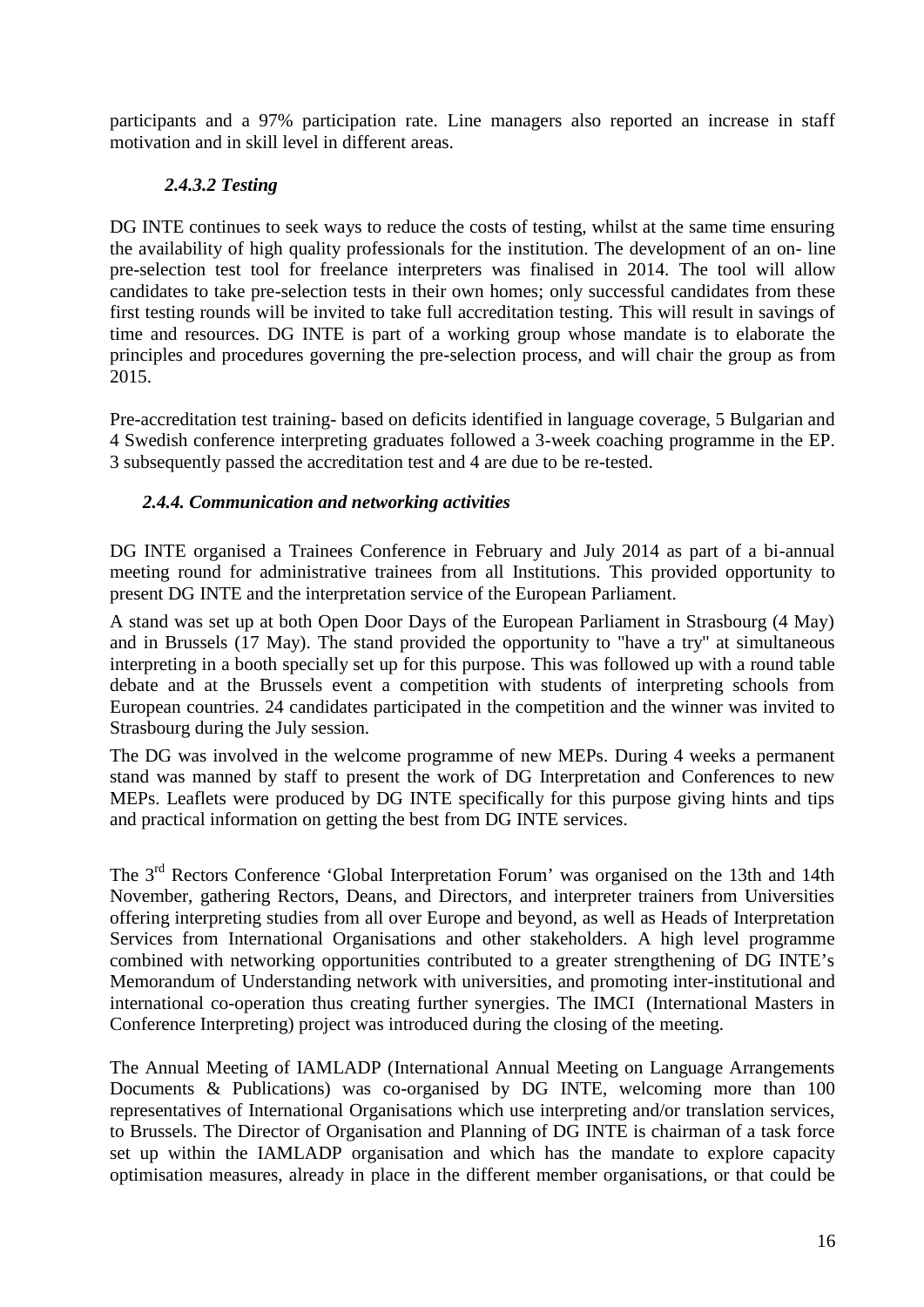implemented, as well as establishing a catalogue of best practices for the purpose of capacity optimisation.

DG INTE was also present at the London Language Show in October 2014.

All of these activities aim at building networks for mutual co-operation and assistance in the field of interpreting, promoting the profession of interpreting in general and, more particularly, presenting the interpreting service of the EP and the opportunities on offer.

### *2.4.5. Satisfaction Survey*

DG INTE carried out its first satisfaction survey to MEPs in 2014. The survey was carried out at the end of the legislature in order to obtain a feed-back on the past five years of activities. It focused on the interpretation and related technical services. Overall, and on the basis of the answers received, 96,8% of respondents were satisfied (from "fairly" to "very") with the overall quality of interpretation in the EP. The overall satisfaction rate was equally high (89,3%) with regards to technical equipment and technical support provided by DG INTE. Replies showed an extensive use of interpretation (almost 89% of respondents using interpretation at least "often"). Interpretation was largely considered as contributing to effective participation in meetings. A second survey regarding interpretation services was also launched in December at the Committee of the Regions. Analysis is ongoing at year-end, but also points to excellent satisfaction rates.

### *2.4.6 Operating, maintaining and updating meeting facilities*

In order to ensure the service continuity of our installations, the modernisation of a total of 12 meeting rooms in Brussels was achieved during 2014. Furthermore, in 9 of these rooms automation was introduced, allowing for a more flexible operation of the meeting room by permitting the users to select, themselves, which features they would like to activate (projector, lights, etc.) and as a result allowing for a more energy-conscious operation of the meeting rooms.

A memorandum of understanding was established with DG PERS in order to allow for the recruitment of interim staff by the Conference Technicians Unit in Brussels. This will provide possibilities to recruit additional staff during times of peaks in workload in a resource and cost efficient manner.

During the election period a total of 5 customized technical training courses were developed, planned and delivered to the members of the Conference Technicians Unit.

The EP was granted ISO A-Liaison status in the light of the revised and new standards that are being developed by ISO in the area of interpreting.

#### *2.4.7 Improving the supply of meeting documents to interpreters in the booth*

Several on-going projects initiated by DG INTE are aimed at improving the supply of documents to interpreters in the booths. In preparation for the extension of paperless document flows, a cross-Directorate "Papersmart" working group (chaired by the Resource Director) is continuing to study the implications for interpreters and to propose solutions on all aspects including IT. For example, the KM portal which was customised for interpreters needs in close cooperation with the services of DG ITEC, resulting in much improved access to meeting-related documents for interpreters in the booth.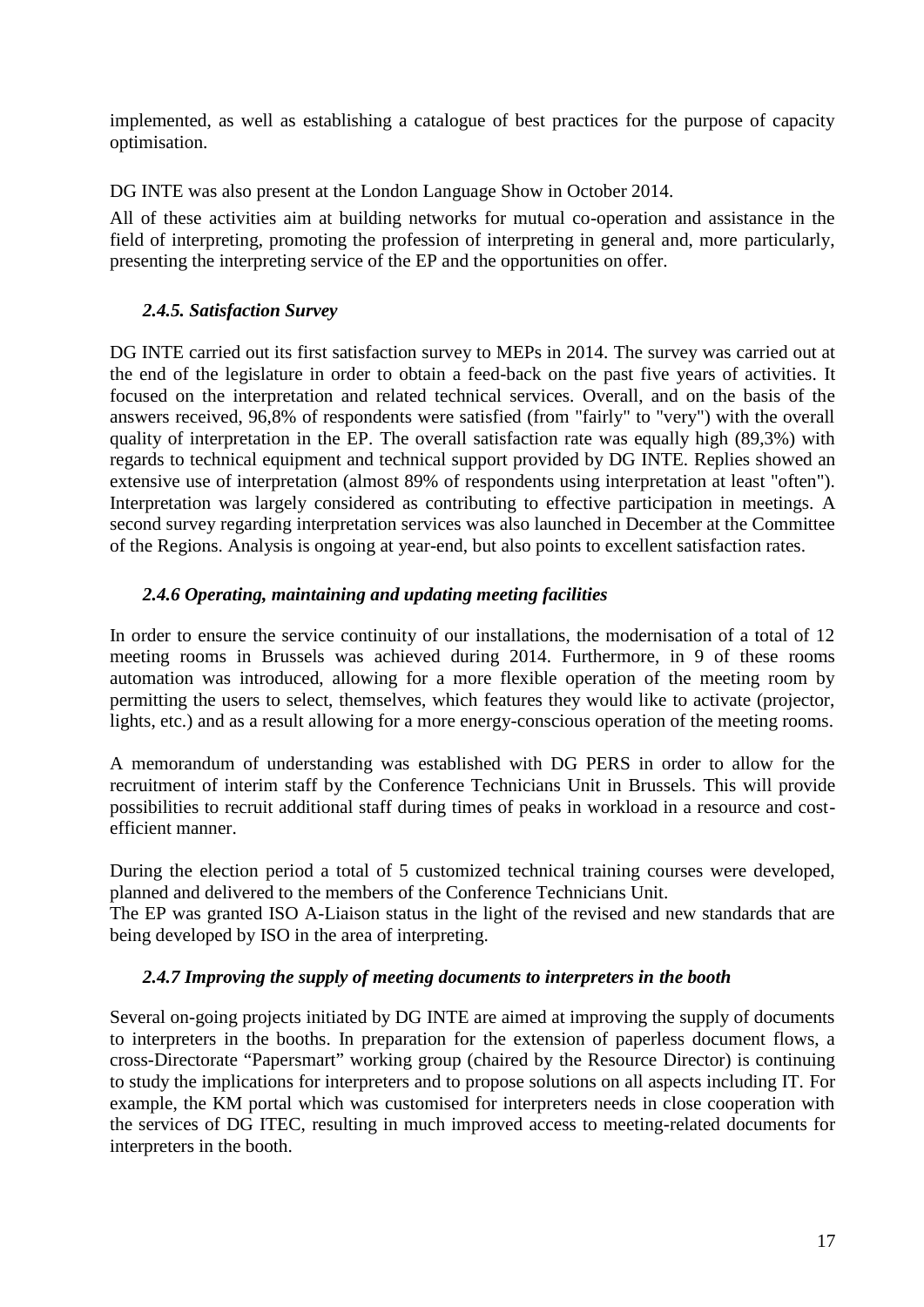Clients of interpreting services are being consulted and discussions are underway to explore all avenues to improve the supply of documents, and general access to information, ahead of meetings; as part of the exercise a pilot scheme was carried out in the framework of the 2014 budgetary conciliation procedure and is currently being assessed.

### *2.4.8 Optimising the use of "valise" interpretation on missions*

The valise was available for 10 out of 52 missions with interpretation served by DG INTE for DGs IPOL and EXPO from January to December, i.e. 19% of cases. Delegation travel was drastically reduced during the 2014 electoral year.

### *2.4.9 Expansion of videoconferencing in parliamentary meetings*

The Technical Helpdesk performed 79 field interventions in the period January to December, 17 of which concerned videoconferencing (43 concerned video messages).

# *2.4.10 IT supporting DG INTE*

The IT unit provided assistance in the preparation and evaluation of the call for tender for the Virtual Coaching Tool. Input from the IT unit will be required on an increasing scale for this and other IT projects launched by the DG under the de-centralised managed IT projects procedure.

In order to support DG INTE's cooperation with Universities the IT unit has:

- Integrated the University pages in the official pages on Interpretation on Europarl in 24 languages.
- Created a forum environment for universities in line with the requirements of the Multilingualism unit.
- Implemented the newly developed Pre-Selection Test tool on EP servers.

On the occasion of the reception period of newly elected MEP's special web-pages with information about interpretation were created.

*To support initiatives to improve the supply of meeting documents to interpreters in the booth:*

- A new application was developed to permit MEPs to submit their speeches for plenary sessions and make them available to all interpreters (staff and ACI)
- A new version of EPIweb was launched with a clearer structure and improved accessibility of meeting documents to interpreters.
- A DG INTE section of the Knowledge Management Portal was created (with the help of DG ITEC) with much improved facilities for meeting preparation for interpreters.

The IT Unit of DG INTE has also delivered, in pre-production, a first phase of a totally new system for reserving meeting rooms (Meeting Request System) which is an EP-wide system to be used by anyone wishing to book a meeting room at the EP. This is a high visibility project which continues into 2015 with the second phase in pre-production and actual delivery of the final product. The development was done by the ITEC Pericles team led by DG INTE.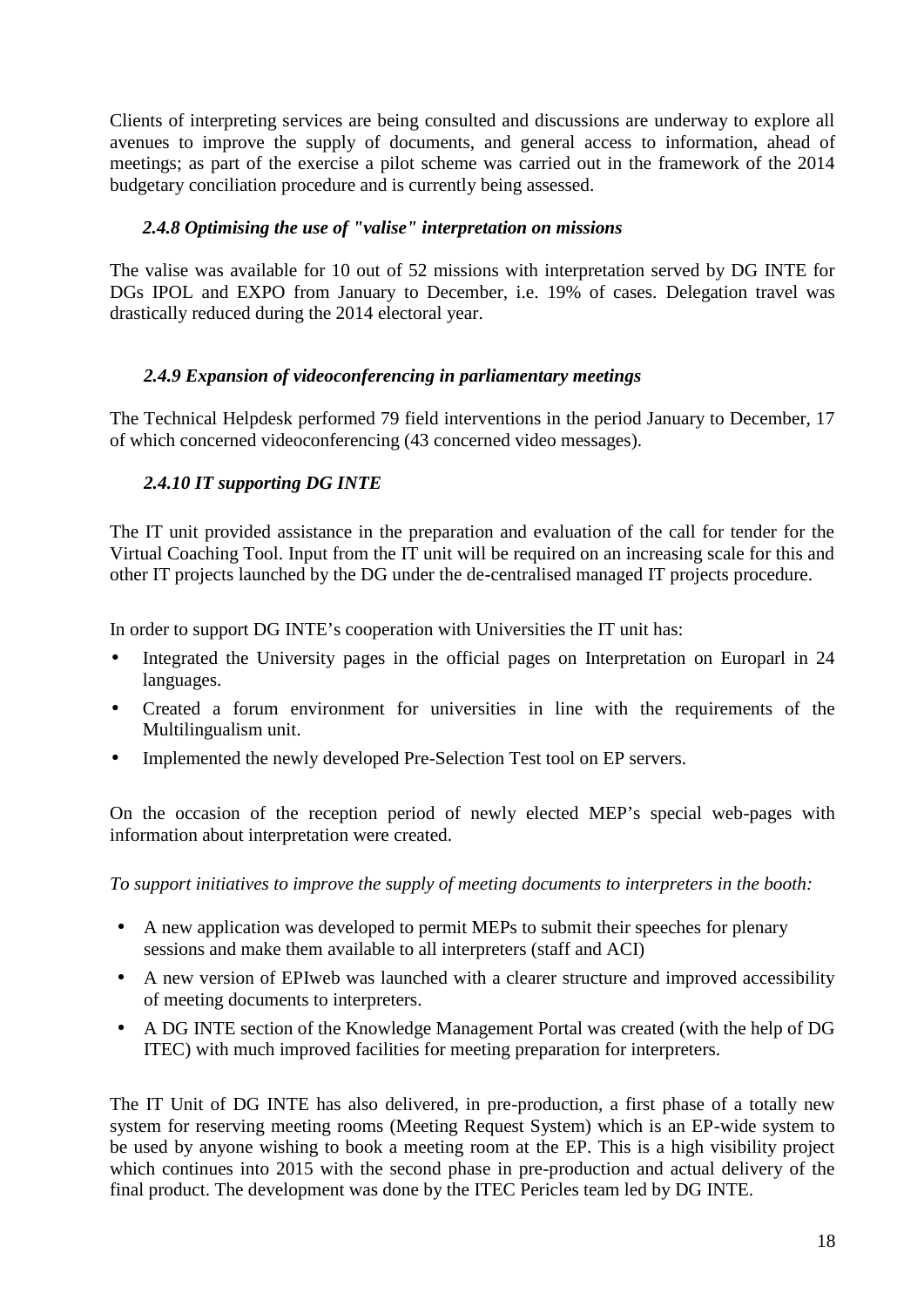Preparatory work has been finalised for the implementation of a project for the Conference Technicians Unit (CTU) whereby audio recordings of meetings will be available online for internal EP users. Implementation by the CTU is scheduled for 2015.

#### *2.4.11. Web-calendar to manage recruitment offers*

In the course of 2014 the project for developing an EP owned web-calendar for managing the recruitment of freelance conference interpreters (ACIs), was turned into an inter-institutional project for updating the current, inter-institutional web-calendar, owned by DG SCIC of the European Commission. The project was discussed on parallel tracks, on the one hand at a political level at the Executive Committee for Interpretation, between the heads of interpretation services, and on the other hand on the technical level between the recruitment and IT services of the three institutions (EP, EC and ECJ). The first practical results of the co-operation were delivered in 2014, namely a reporting functionality for the long-term recruitment, and an improved interpreter data exchange between DG SCIC and DG INTE. The preparations to include the more wide-ranging business requirements from DG INTE are underway and will continue into 2015. The business owner for the Inter-institutional web-calendar is DG SCIC, and the project will be led by them.

#### **3. EVALUATION AND EFFICIENCY OF INTERNAL CONTROL**

The analysis of internal control measures is given at annex 6.8 detailing all new measures taken in 2014. Furthermore a detailed account of ex-post controls undertaken in 2014 and findings is given at annex 6.6.

To summarise: A number of measures have been put in place during the reporting exercise to aid and assist operational units with preparation and management of financial files and with view to improving the quality of the files.

A new workflow system for financial files arriving to the Budget Unit for ex-ante verification was implemented as from 1/1/2014. Prior to these measures it was the financial initiator in the operational units who decided to which ex-ante verifier the file would be attributed. The new workflow means that files are received at a central point in the Budget Unit, this allows full tracking of files through the unit.

The tendering and contracts helpdesk, set up in 2013, continues to support operational units with preparation, running and finalisation of tendering procedures and subsequent contracting. Previously there was an obligation for ex-ante verification of all procedures with a value above 60.000€, this obligation for having tender files checked, before launch, is now extended to all competitive tendering (above 15.000€). This was deemed necessary after a number of problem areas were identified both by the ex-ante verifiers and during ex-post controls. This is of particular importance for DG INTE where there is a greater number of tenders between the  $15.000 \text{ } \in$  to 60.000€ bracket than open calls above 60.000€

Finally, numerous meetings took place between the Budget Unit and the operational units during 2014 to discuss procedures and workflow. This bi-lateral approach will continue in 2015 with a view to continue efforts made towards improved circuits, files, on the spot training and sharing of best practice.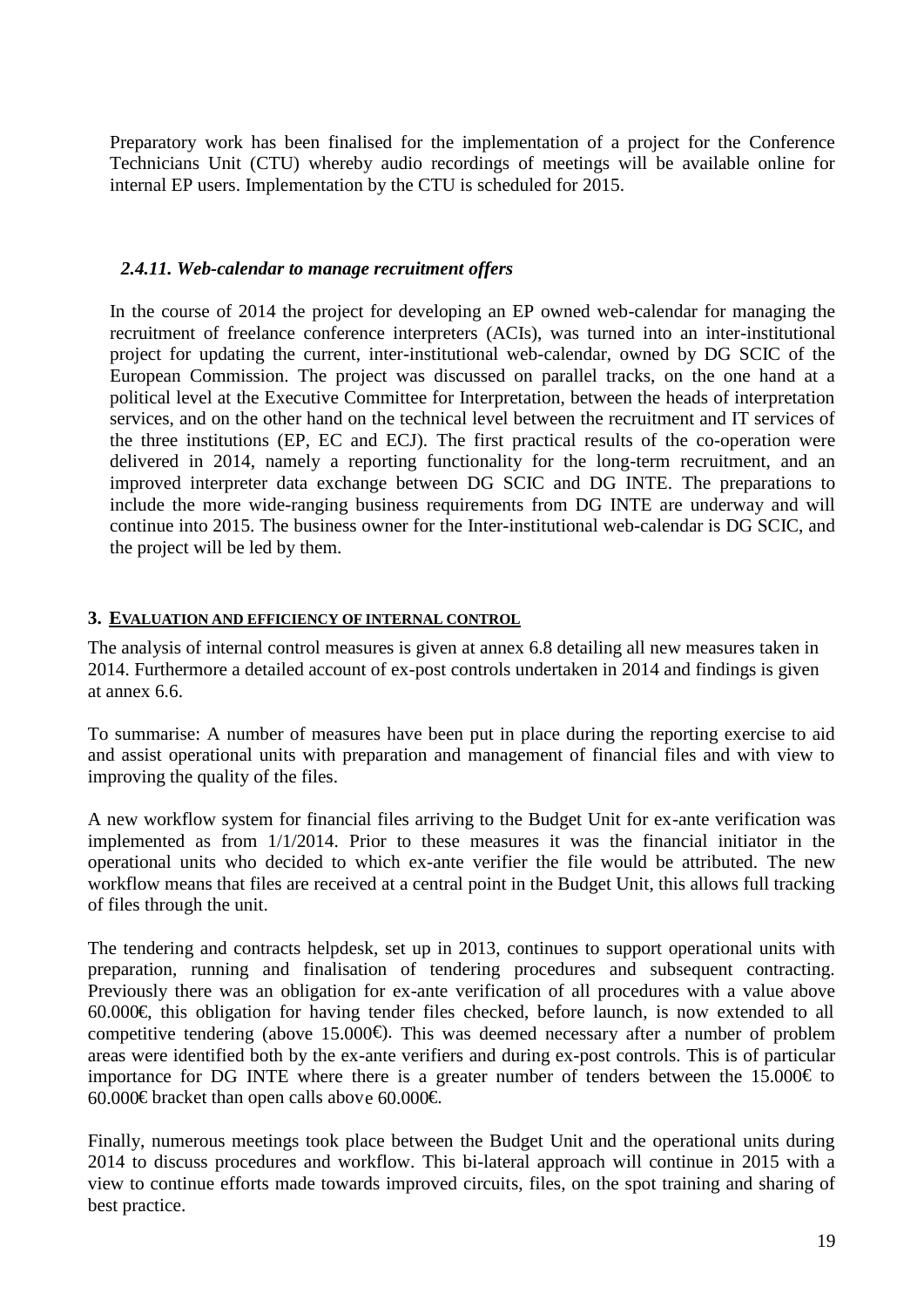#### **4. CONCLUSIONS**

2014, being an electoral year, resulted in a drop in demand for interpreting and conference services as the general level of parliamentary activity was greatly reduced over the election period. Additionally, there was a relatively lower demand for these services after the summer recess and until the end of the budgetary exercise. The effects of this drop in demand during election year had a lower impact than previous election years due to DG INTE's enhanced role as service provider for other EU-institutions and bodies and, more particularly, with the Committee of the Regions. Although an agreement was signed (by the President of the EP and the Presidents of both Committees) setting out that the three institutions should explore ways of enhanced cooperation with a view to DG INTE becoming "the standard provider for interpretation of both Committees". no progress has been made with the European Economic and Social Committee in these talks, and no Service Level Agreement has been signed, to date. The number of requests for interpreter teams from the EESC has therefore remained very limited and/or unchanged in comparison to the previous year. Additionally a service level agreement was signed with the Court of Auditors in 2014.

DG INTE seized this opportunity to concentrate on other activities which would help achieve objectives set for 2014. To this effect, and taking advantage of a greater availability of the EP's professional interpreting staff, more assistance was offered to universities teaching interpretation, and speech recordings were stepped up to help with future testing and recruitment drives. Staff underwent training, both in language and other meeting-related skills as well as for professional development, all aimed at optimising the use of human resources in the DG and achieving even higher standards.

Focus was given to awareness-raising and networking activities and DG INTE also launched the new IMCI project (international masters in conference interpretation). The DG counts an increasing number of universities, international organisations, other institutions and bodies, working in the field of interpretation across Europe and beyond, amongst its partners. This is of particular strategic importance in order to increase DG INTE's visibility as one of the international benchmarks in these areas, thus contributing to setting trends in training of interpreters and issues related to the profession in general.

The programme of renewal and up-date of the EP's meeting facilities continued in 2014 as 12 meeting rooms were modernised. This was a major step in completing the multi-annual plan for meeting room modernisation in the EP.

The continued implementation of the decision of the Bureau of December 2011 on a Resource Efficient Full Multilingualism remained a priority in 2014. For the third year in a row, the efficiency gains achieved were a major contributing factor to the savings in expenditure for external interpretation. The expected adoption of the new interpreter working conditions in 2015 should lead to further gains in efficiency and flexibility.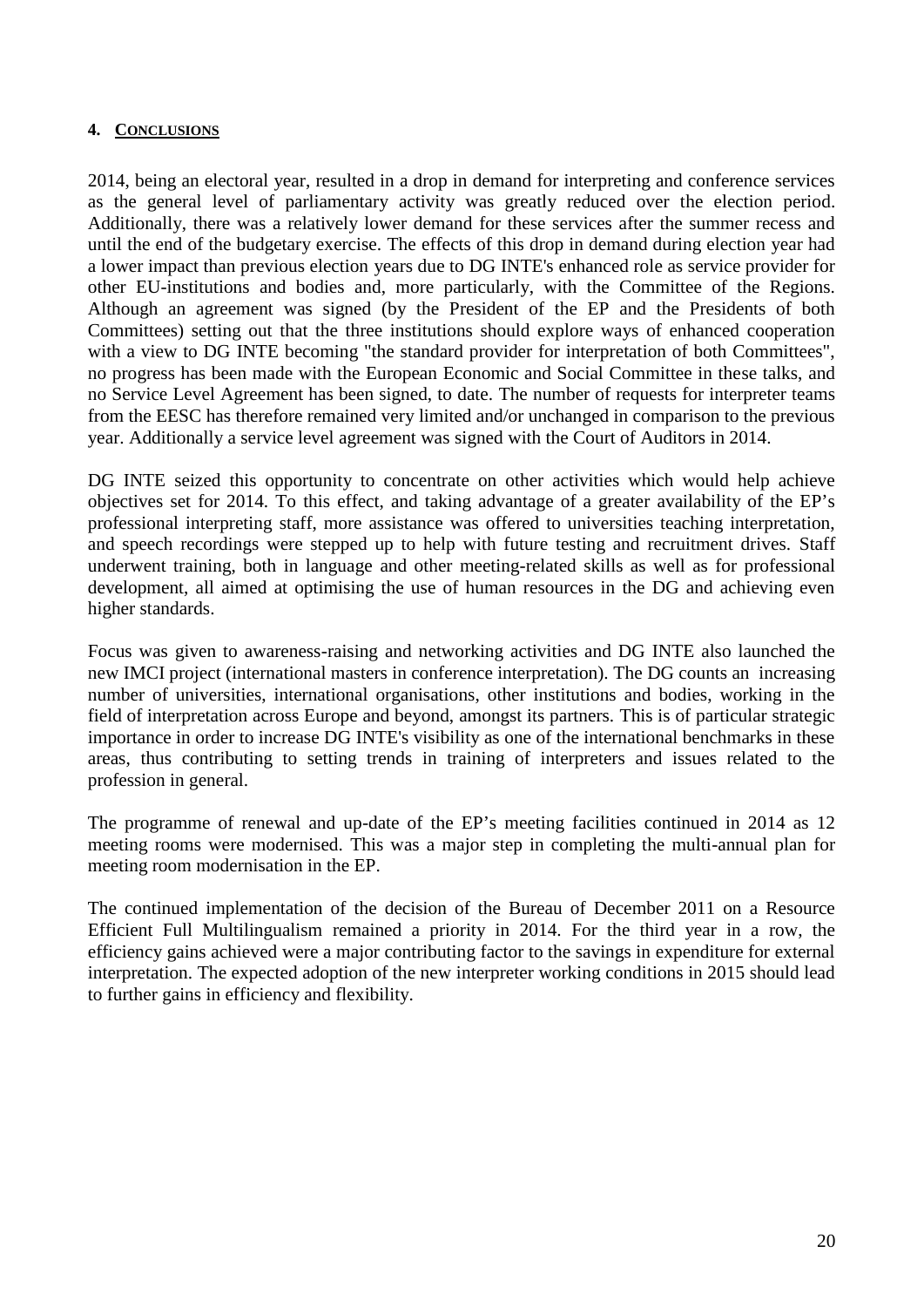### 5. **DECLARATION of the Delegated Authorising Officer**

I, the undersigned, Olga COSMIDOU,

Director-General of Interpretation and Conferences,

hereby declare in my capacity as authorising officer by delegation that I have a reasonable assurance that:

- a) the information contained in the report presents a true and fair view;
- b) the resources assigned to the activities described in the report have been used for their intended purpose and in accordance with the principle of sound financial management;
- c) the control procedures put in place give the necessary guarantees concerning the legality and regularity of the underlying transactions.

This reasonable assurance is based on my own judgment and on the information at my disposal, such as the results of self-assessment, ex post controls and remarks by the Internal Audit Service, as well as the lessons learned from the reports of the Court of Auditors for financial years prior to that for which this declaration is being made.

I also confirm that I am not aware of anything not reported here that could be prejudicial to the interests of the institution.

Done at Brussels,

on

Signature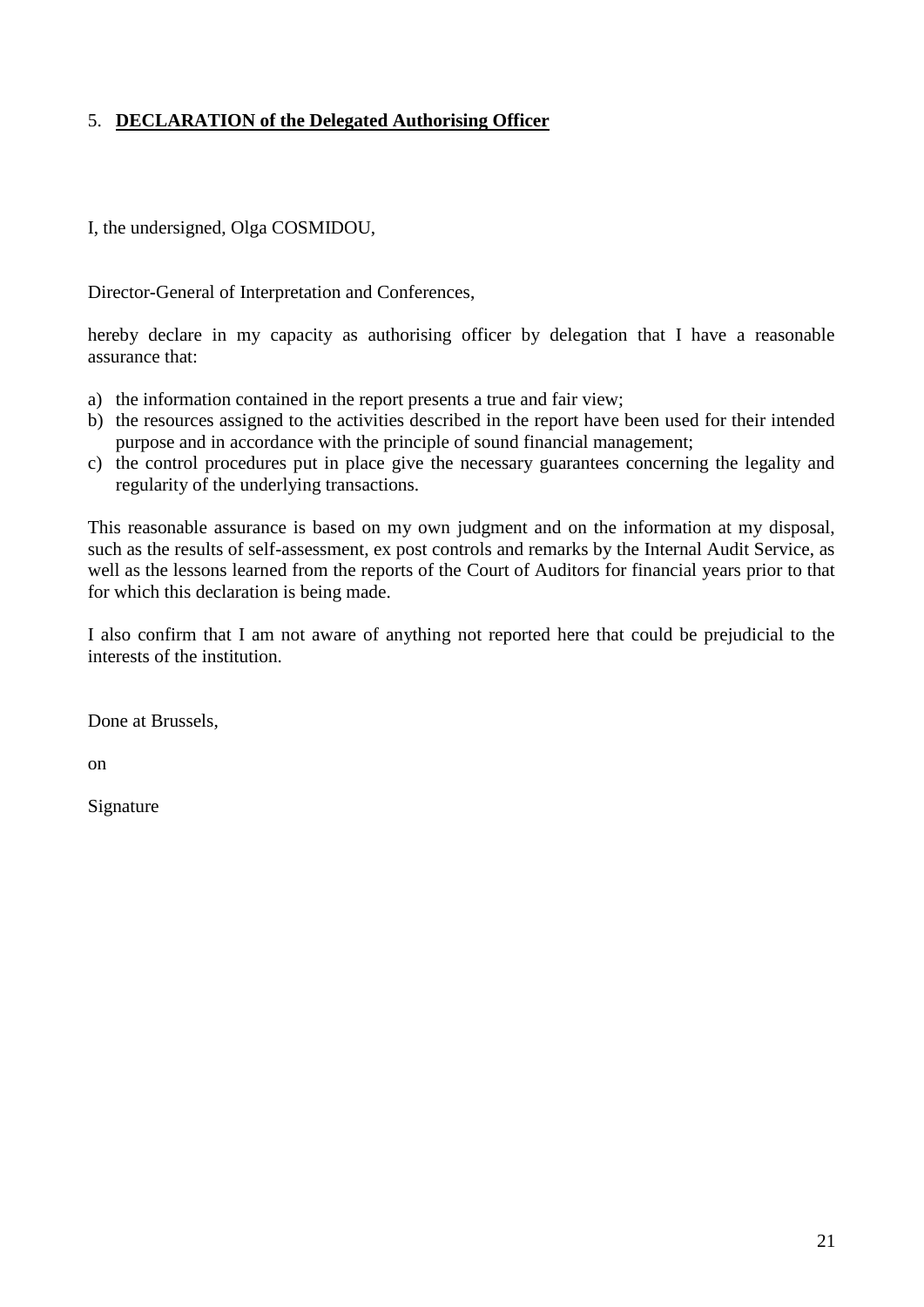#### **6. ANNEXES**

**6.1 Budget execution statements 2014**

**6.1 Déclarations d'exécution du budget de 2014**

Situation at the end of the period - Situation à la fin de l'exercice

*6.1.1 Current appropriations - Crédits courants 6.1.2 Automatic carryovers - Crédits reportés automatiques 6.1.3 Appropriations from specific expenditure / assigned revenue - Crédits de dépenses spécifiques/recettes affectées (RA) 6.1.4 Specific expenditure appropriations carried over / assigned revenue - Crédits reportés de dépenses spécifiques/RA 6.1.5 Revenue - Recettes*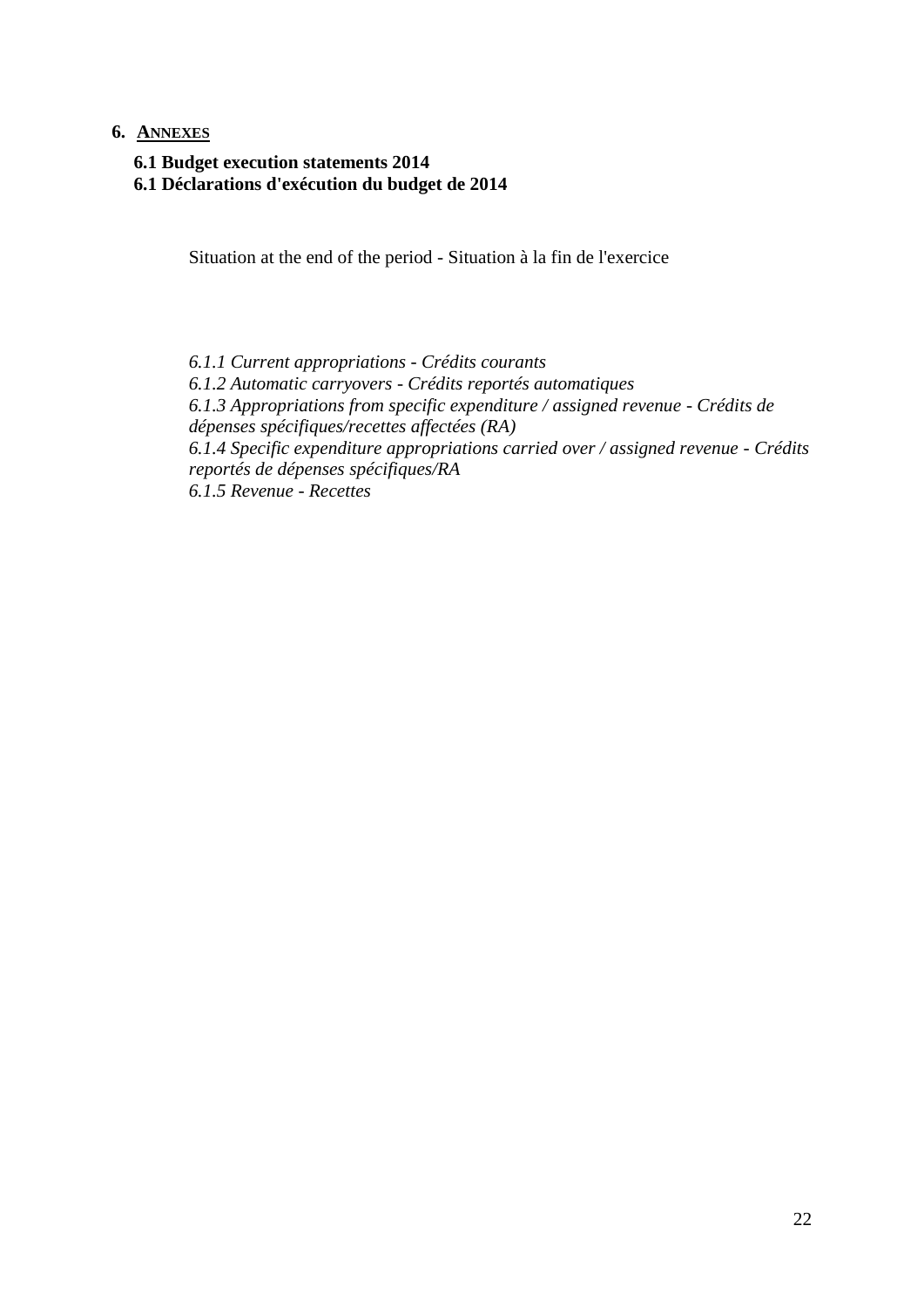#### DG. INTE

#### **Situation des Crédits courants Exercice: 2014 (en EUR)**

Page 1/1 Edité le 13/01/2015 à 15:20

| Poste | Intitulé                                                             | Crédits                                                 | Virements+    | Crédits                                   | Engagements   | %      | Paiements     | Solde des    | Crédits     |
|-------|----------------------------------------------------------------------|---------------------------------------------------------|---------------|-------------------------------------------|---------------|--------|---------------|--------------|-------------|
|       |                                                                      | Initiaux                                                | Budg. Suppl.  | Actuels                                   | Contractés    | Util.  | Effectués     | Engag. E.C.  | Disponibles |
| 01402 | Interprètes de conférence                                            |                                                         |               | 39.428.991,00 -4.875.000,00 34.553.991,00 | 34.553.991,00 | 100,00 | 34.188.542.49 | 365.448,51   | 0,00        |
|       | 01404 Stages, subventions et échanges de fonctionnaires              | 566.000.00                                              | $-445.000,00$ | 121.000,00                                | 118.439,43    | 97,88  | 118.439.43    | 0.00         | 2.560,57    |
|       | 02105 Informatique et telecommunications-Investissements en projects | 0.00                                                    | 210.000.00    | 210.000,00                                | 205.000,00    | 97,62  | 0,00          | 205.000,00   | 5.000,00    |
|       | 02140 Matériel et installations techniques                           | 3.700.000.00                                            | 0.00          | 3.700.000,00                              | 3.698.216.20  | 99,95  | 2.020.816.61  | 1.677.399,59 | 1.783,80    |
|       | 03042 Réunions, congrès et conférences                               | 1.020.000,00                                            | $-620.000,00$ | 400.000,00                                | 365.329,78    | 91,33  | 250.015,89    | 115.313,89   | 34.670,22   |
|       | 03245 Organisation de colloques, séminaires et actions culturelles   | 865.000.00                                              | $-235.000.00$ | 630.000,00                                | 586.609,26    | 93,11  | 420.538,55    | 166.070,71   | 43.390,74   |
|       |                                                                      | Total Général 45.579.991.00 -5.965.000.00 39.614.991.00 |               |                                           | 39.527.585,67 | 99.78  | 36.998.352.97 | 2.529.232.70 | 87.405,33   |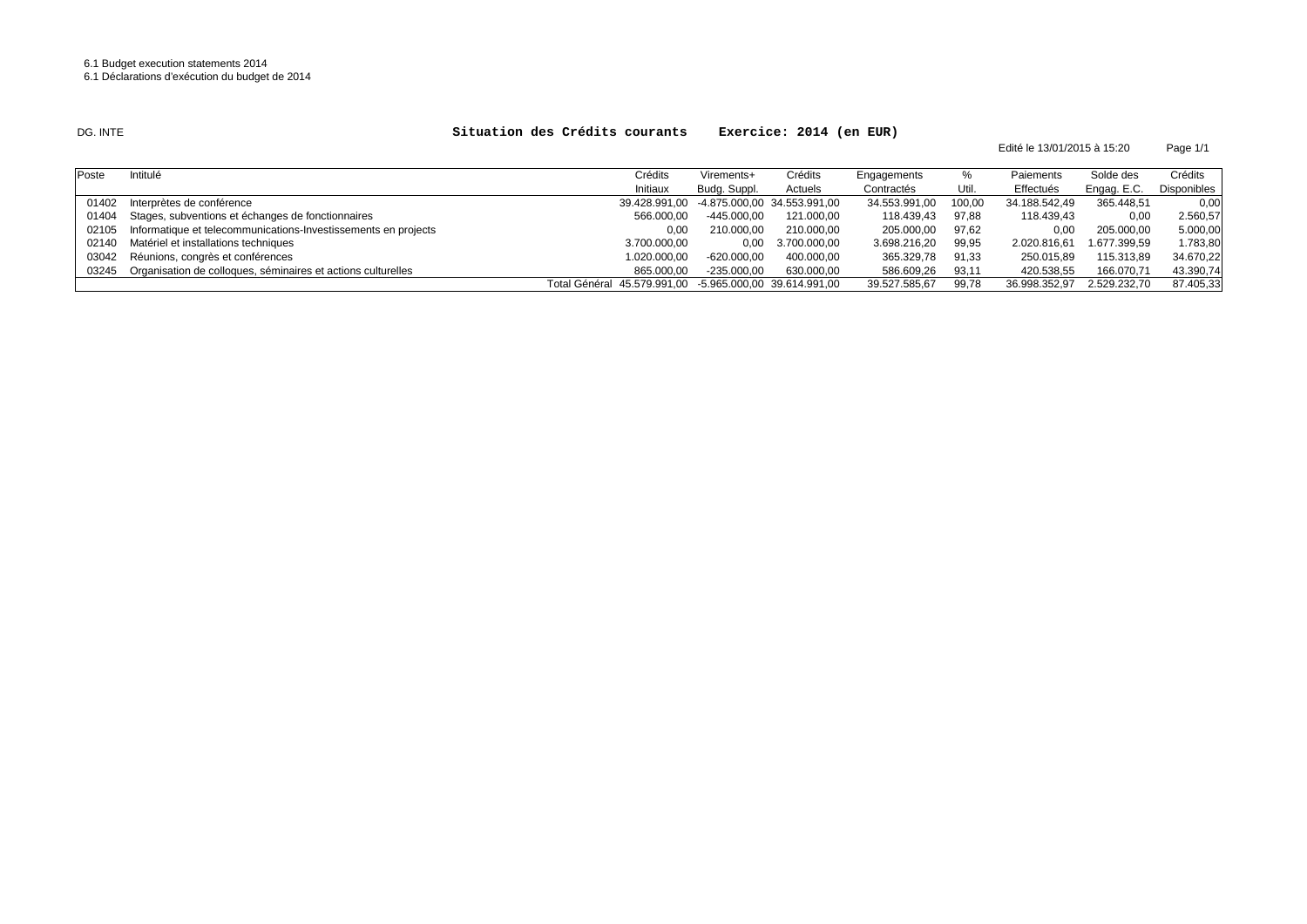#### DG. INTE

#### **Situation des Crédits reportés automatiques Exercice: 2014 (en EUR)**

Edité le 13/01/2015 à 15:21 Page 1/1

| Poste | Intitulé                                                     |               | Crédits      | Crédits      | Engagements  | Paiements    |       | Crédits            | Reliquat de |
|-------|--------------------------------------------------------------|---------------|--------------|--------------|--------------|--------------|-------|--------------------|-------------|
|       |                                                              |               | Reportés     | Actuels      | Contractés   | Effectués    | Util. | <b>Disponibles</b> | Conversion  |
| 01402 | Interprètes de conférence                                    |               | 749.718.66   | 749.718.66   | 749.718,66   | 749.398,25   | 99,96 | 320,41             | 0,00        |
|       | 01404 Stages, subventions et échanges de fonctionnaires      |               | 192.107,31   | 192.107,31   | 192.107,31   | 117.703,81   | 61,27 | 74.403,50          | 0,00        |
|       | 02140 Matériel et installations techniques                   |               | 2.514.087.61 | 2.514.087.61 | 2.514.087,61 | 2.377.070,90 | 94,55 | 137.016,71         | 0,00        |
|       | 03042 Réunions, congrès et conférences                       |               | 227.115.83   | 227.115,83   | 227.115,83   | 146.496,83   | 64,50 | 80.619,00          | 0,00        |
| 03245 | Organisation de colloques, séminaires et actions culturelles |               | 103.376.58   | 103.376.58   | 103.376.58   | 90.901,58    | 87,93 | 12.475,00          | 0,00        |
|       |                                                              | Total Général | 3.786.405.99 | 3.786.405.99 | 3.786.405.99 | 3.481.571.37 | 91,95 | 304.834.62         | 0,00        |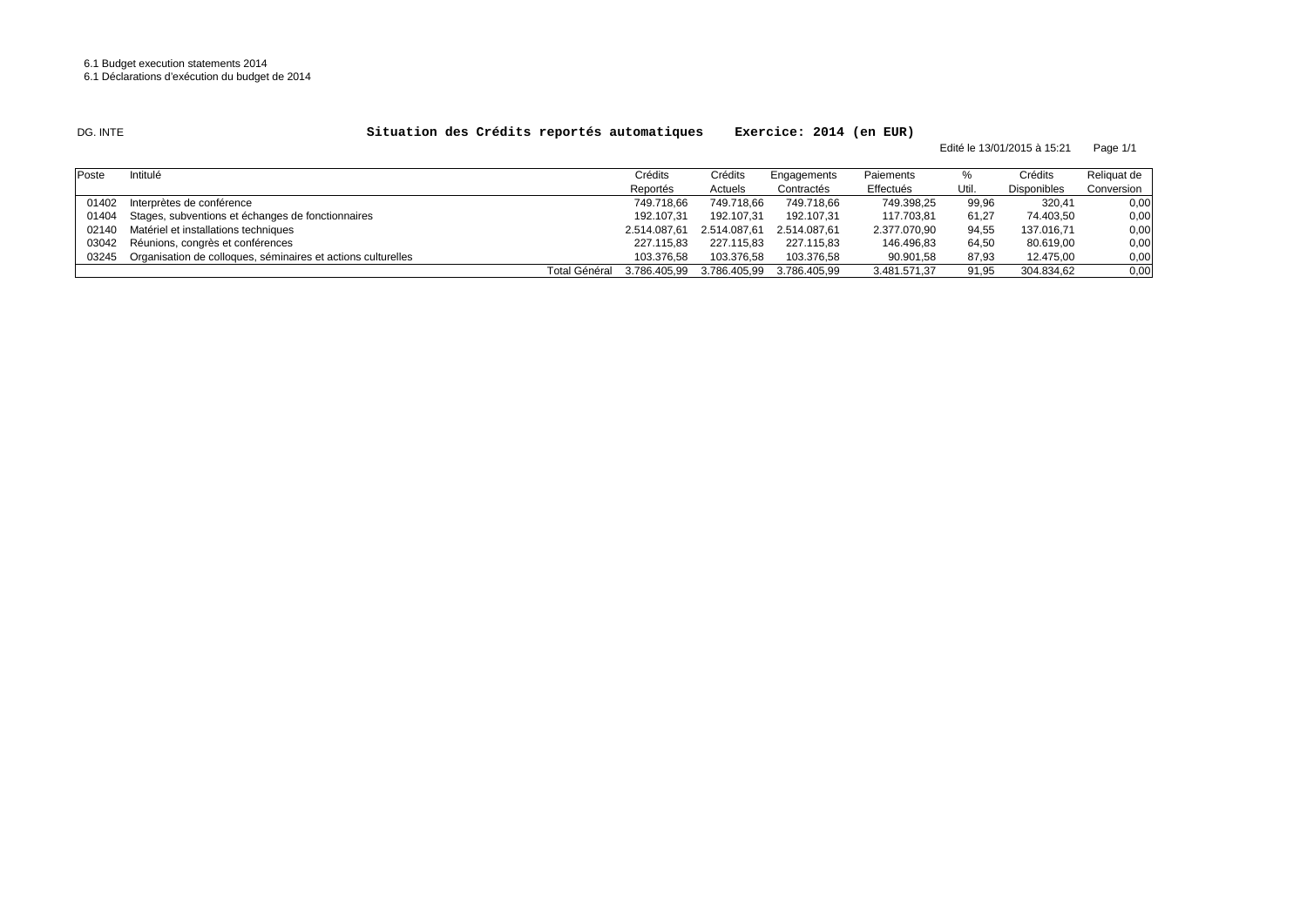#### DG. INTE

#### **Situation des Crédits de dépenses spécifiques/RA Exercice: 2014 (en EUR)**

Page 1/1 Edité le 13/01/2015 à 15:19

| Poste | Intitulé                                                     | Crédits              | Crédits                        | Crédits      | Engagements  |       | Paiements    | Solde des   | Crédits                |
|-------|--------------------------------------------------------------|----------------------|--------------------------------|--------------|--------------|-------|--------------|-------------|------------------------|
|       |                                                              | an. précéd.          | an. cumulés.                   | Actuels      | Contractés   | Util. | Effectués    | Engag. E.C. | <b>Disponibles</b>     |
| 01402 | Interprètes de conférence                                    | 0.00                 | 5.438.999,40                   | 5.438.999.40 | 4.394.519,02 | 80,80 | 4.314.766,08 |             | 79.752,94 1.044.480,38 |
|       | 03042 Réunions, congrès et conférences                       | 0,00                 | 4.461.18                       | 4.461.18     | 0,00         | 0,00  | 0,00         | 0.00        | 4.461.18               |
| 03245 | Organisation de colloques, séminaires et actions culturelles | 0.00                 | 30.756.10                      | 30.756.10    | 0,00         | 0.00  | 0,00         | 0.00        | 30.756.10              |
|       |                                                              | <b>Total Général</b> | 0,00 5.474.216,68 5.474.216,68 |              | 4.394.519.02 | 80,28 | 4.314.766.08 |             | 79.752.94 1.079.697.66 |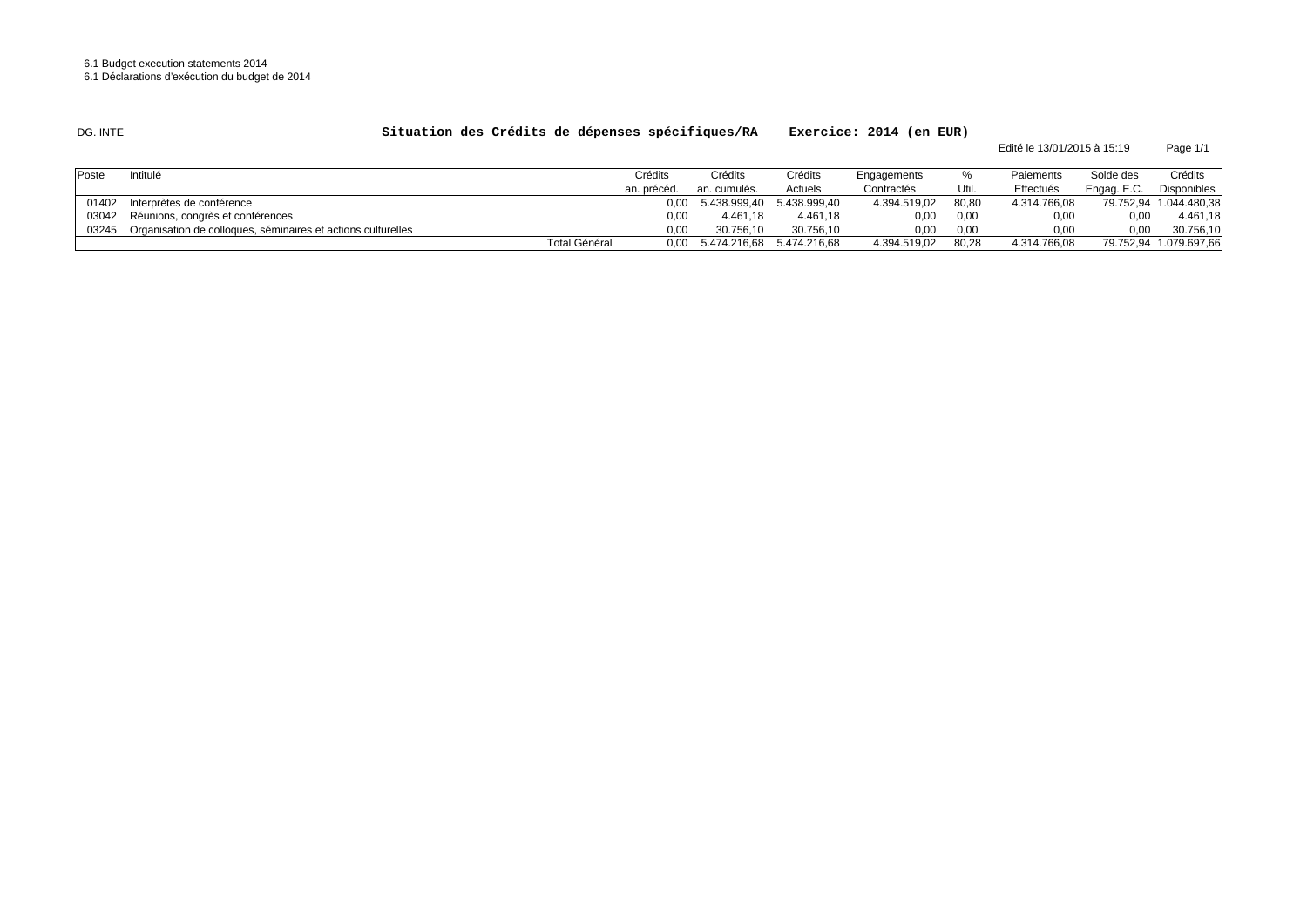#### DG. INTE

#### **Situation des Crédits reportes dep. spec RA Exercice: 2014 (en EUR)**

Edité le 13/01/2015 à 15:21 Page 1/1

| Poste | Intitulé                                                     |                      | Crédits    | Crédits    | Engagements | Paiements  |        | Solde des   | Crédits     |
|-------|--------------------------------------------------------------|----------------------|------------|------------|-------------|------------|--------|-------------|-------------|
|       |                                                              |                      | Initiaux   | Actuels    | Contractés  | Effectués  | Util.  | Engagements | Disponibles |
| 01402 | Interprètes de conférence                                    |                      | 232.523,14 | 232.523.14 | 232.523,14  | 232.523,14 | 100.00 | 0,00        | 0,00        |
| 01404 | Stages, subventions et échanges de fonctionnaires            |                      | 6.374.18   | 6.374,18   | 6.106.47    | 6.106,47   | 0,00   | 0,00        | 267,71      |
|       | 02140 Matériel et installations techniques                   |                      | 385.04     | 385.04     | 385.04      | 385.04     | 100.00 | 0,00        | 0,00        |
|       | 03042 Réunions, congrès et conférences                       |                      | 16.321,01  | 16.321,01  | 11.817,72   | 11.817.72  | 100,00 | 0,00        | 4.503,29    |
| 03245 | Organisation de colloques, séminaires et actions culturelles |                      | 26.123.71  | 26.123,71  | 25.618,30   | 23.234,50  | 90,69  | 2.383,80    | 505,41      |
|       |                                                              | <b>Total Général</b> | 281.727.08 | 281.727.08 | 276.450.67  | 274.066,87 | 99,14  | 2.383,80    | 5.276,41    |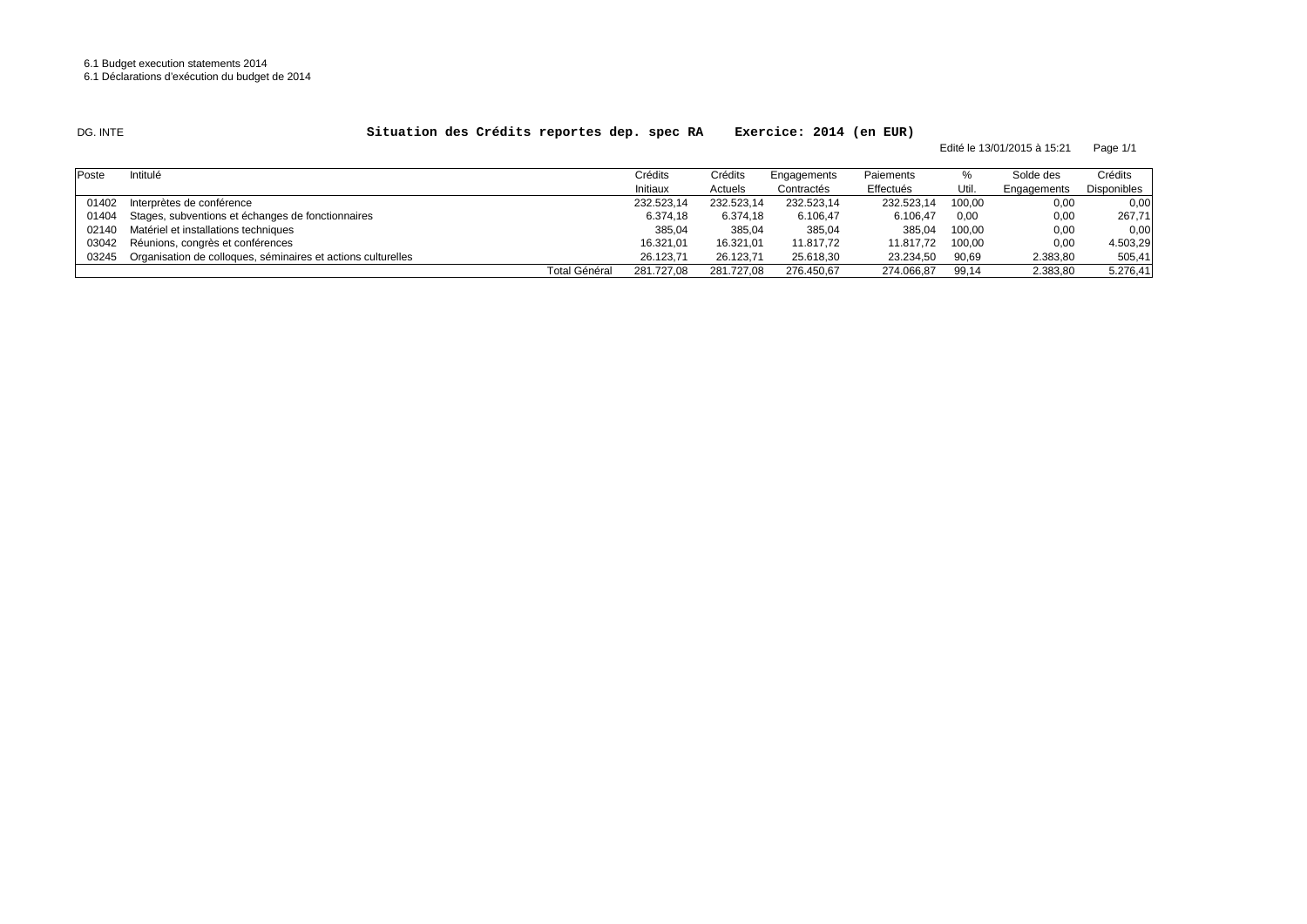6.1 Budget execution statements 2014

6.1 Déclarations d'exécution du budget de 2014

| DG. INTE |
|----------|
|----------|

#### **Situation des engagements reportes dep. spec RA (nature 3) Exercice: 2014 (en EUR)**

 Page 1/1 Edité le 13/01/2015 à 15:20

| <b>Poste</b> | Intitulé                                                     |               | Crédits      | Crédits      | Engagements  | Paiements    | %      | Reste à payer |
|--------------|--------------------------------------------------------------|---------------|--------------|--------------|--------------|--------------|--------|---------------|
|              |                                                              |               | Initiaux     | Actuels      | Contractés   | Effectués    | Util.  |               |
| 01402        | Interprètes de conférence                                    |               | 2.026.825,87 | 2.026.825.87 | 2.026.825.87 | 2.026.825.87 | 100,00 | 0,00          |
| 03042        | Réunions, congrès et conférences                             |               | 13.600,00    | 13.600,00    | 13.600,00    | 11.813.80    | 86,87  | 1.786,20      |
| 03245        | Organisation de colloques, séminaires et actions culturelles |               | 25.996.92    | 25.996.92    | 25.996.92    | 25.996.92    | 100,00 | 0,00          |
|              |                                                              | Total Général | 2.066.422.79 | 2.066.422.79 | 2.066.422.79 | 2.064.636,59 | 99,91  | 1.786,20      |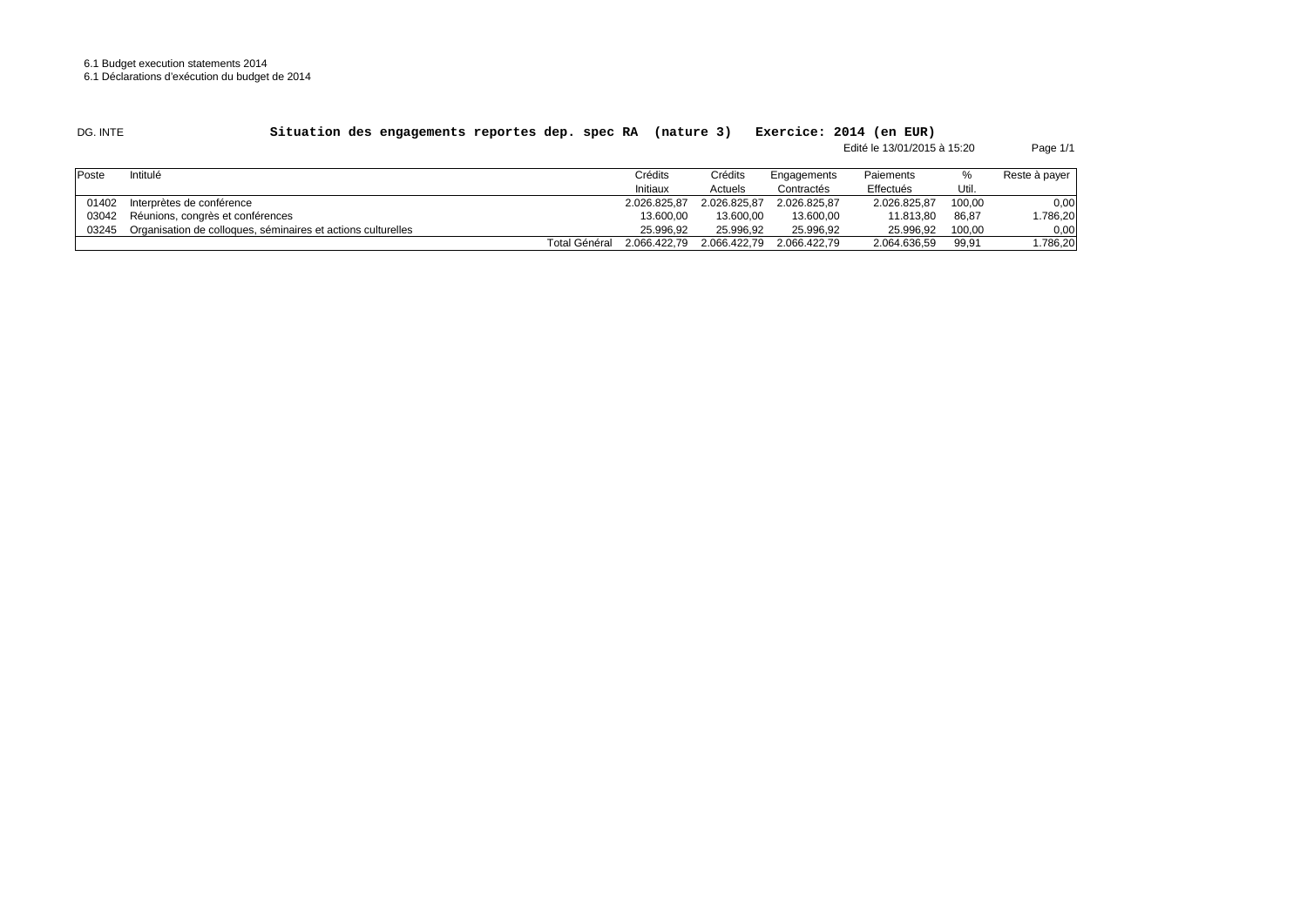| DG. INTE          | Situation des Recettes générales |                     | Exercice: 2014 (en EUR)    |                    |                           |                        | Edité le 13/01/2015 à 15:21 | Page 1/1               |
|-------------------|----------------------------------|---------------------|----------------------------|--------------------|---------------------------|------------------------|-----------------------------|------------------------|
| Intitulé<br>Poste |                                  | Crédits<br>Initiaux | Virements+<br>Budg. Suppl. | Crédits<br>Actuels | Engagements<br>Contractés | Paiements<br>Effectués | Solde des<br>Engag. E.C.    | Crédits<br>Disponibles |
|                   | <b>Total Général</b>             | 0,00                | 0,00                       | 0,00               | 0.00                      | 0,00                   | 0,00                        | 0,00                   |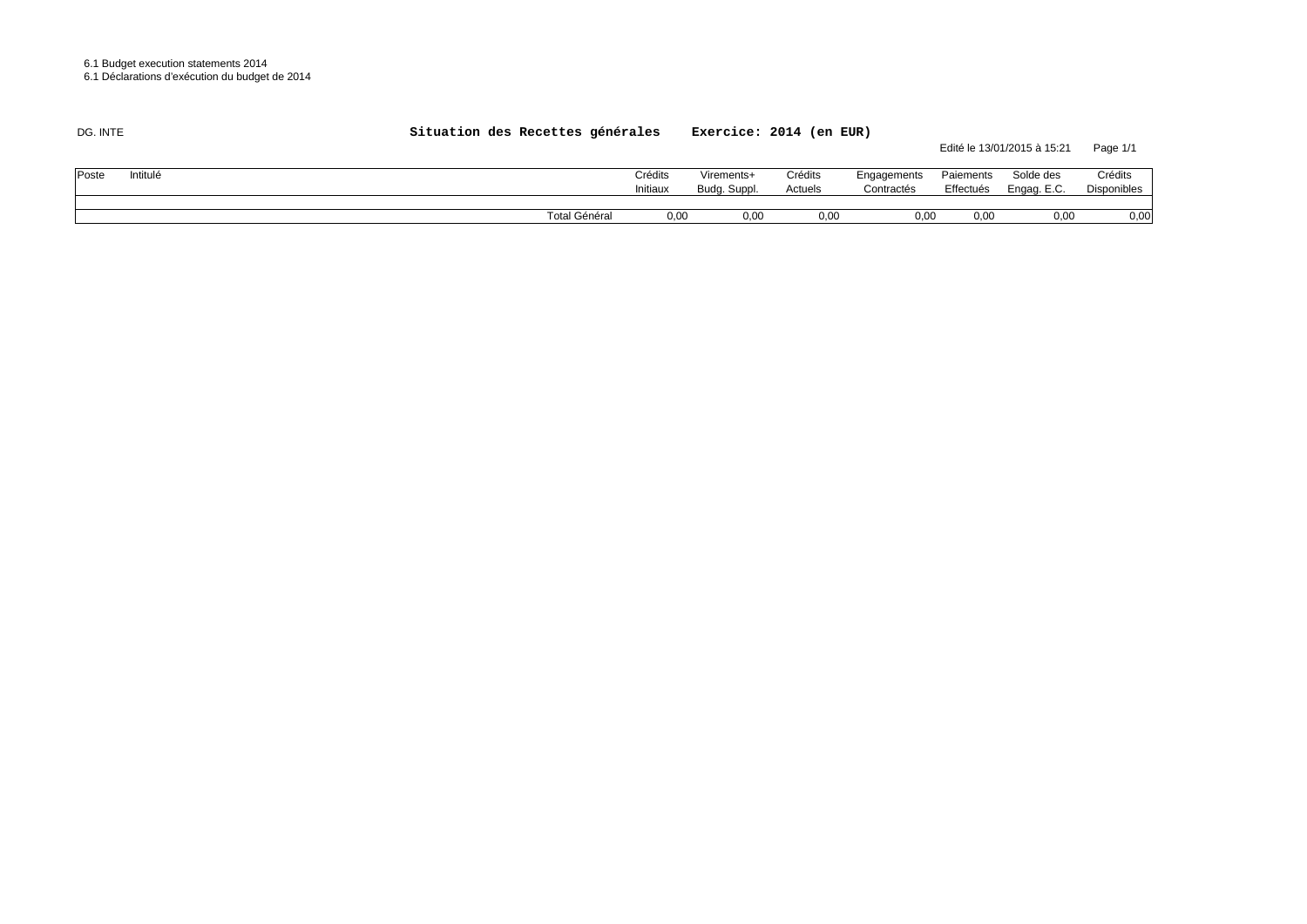6.2 Rapport sur le respect des délais de paiement

# **SOO25:INVOICES PAID FROM 01/01/2014 to 31/12/2014**

| Factures payées                  |                                      | d'office $(>200)$ | Intérêts de retard à payer Intérêts de retard à payer<br>$\frac{1}{2}$ à la demande (<=200€) | Pas d'intérêts de<br>retard à payer | Total         |
|----------------------------------|--------------------------------------|-------------------|----------------------------------------------------------------------------------------------|-------------------------------------|---------------|
|                                  | Nombre de factures                   |                   |                                                                                              | 364                                 | 364           |
| Endéans le délai                 | Montant total des factures (EUR)     |                   |                                                                                              | 34.280.530,82                       | 34280530,82   |
|                                  | Montant des intérêts de retard (EUR) |                   |                                                                                              |                                     |               |
|                                  | Nombre de factures                   |                   | 44                                                                                           |                                     | 50            |
| Après le délai                   | Montant total des factures (EUR)     | 390.016,23        | 421.885,79                                                                                   | 712.965,01                          | 1.524.867,03  |
|                                  | Montant des intérêts de retard (EUR) | 2.637,02          | 335,77                                                                                       |                                     | 2.972,79      |
| Nombre de factures               |                                      |                   | 44                                                                                           | 365                                 | 414           |
| Montant total des factures (EUR) |                                      | 390.016,23        | 421.885,79                                                                                   | 34.993.495,83                       | 35.805.397,85 |
|                                  | Montant des intérêts de retard (EUR) | 2.637,02          | 335,77                                                                                       |                                     | 2.972,79      |

**FNOR\_S0025\_Invoices paid from [starting debit date] until [ending debit date]\_1,1 Last execution date: 13/01/2015**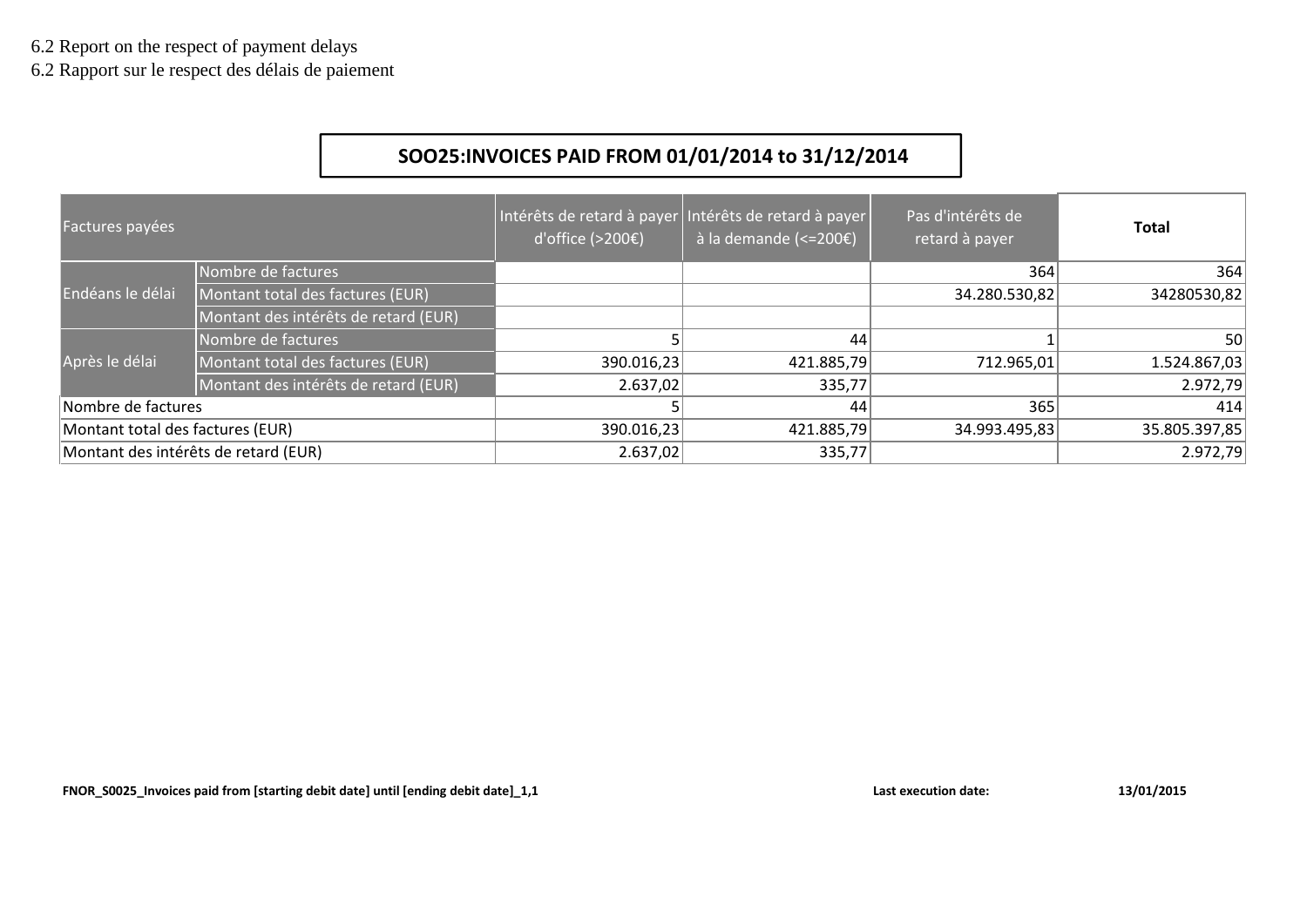# **6.2 Report on the respect of payment delays**

# **6.2 Rapport sur le respect des délais de paiement**

- 1. No interest on late payment of invoices was paid in 2014.
- 1. > 200€ The 5 cases registered are due to errors in manipulation in Finord of the status 'Suspended' and/or 'Rejection of invoices'. To this effect the amounts of interest calculated automatically by Finord are not, in fact, due for payment to the client. These errors will be rectified in the application.
- 2.  $\leq$  200€ The total of 44 invoices registered in this band are to the global value of 421.885,79€. The interest calculated across all 44 invoices amounts to a total of 335,77€. Amongst these invoices 23 (so 52,27% of the total number of invoices paid with a delay in this band) totalling  $322.116,92 \in \text{(so 76,35\% of the total amount)}$ concerned) were paid with a delay of between 1 and 5 days over the deadlines for payment set out in the contracts concerned.

The main reasons for these small delays are:

- Delays encountered due to the closing/opening procedures of the budgetary exercise.
- Delays encountered between the date of registering the arrival of the invoice to the EP by the Official Courier Service and the arrival of the invoice to the services of the DG.
- 42 invoices relate to the same unit and are attributed to the complexity of the contracts concerned. This situation will be analysed with the unit concerned in 2015 to adapt circuits to improve payment time delays.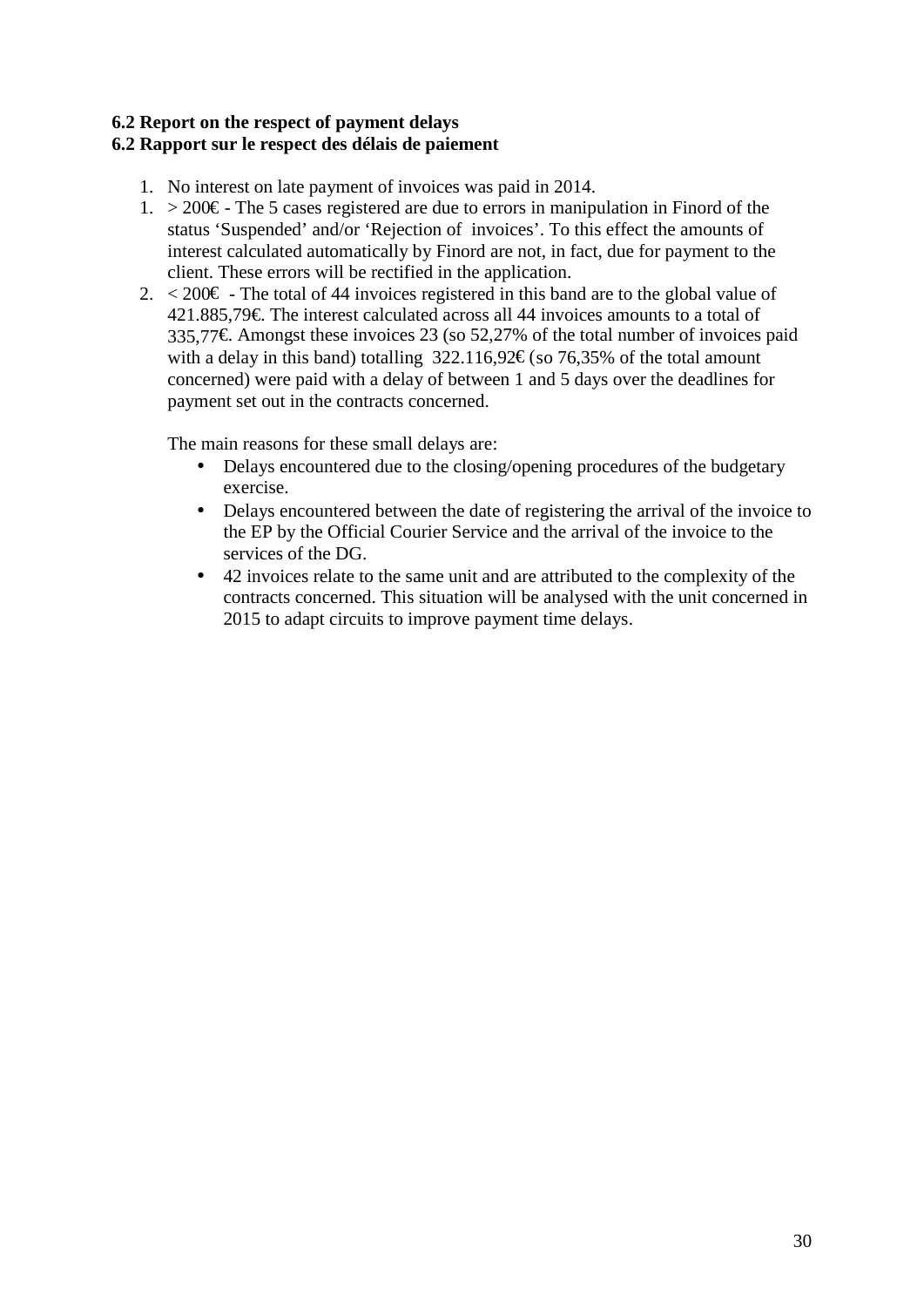#### **6.3 List of exceptions 6.3 Liste des exceptions**

# **Dérogations aux procédures**

|                    |                          |                                                  |                |                                                | Les décisions dérogeant aux procédures établies et aux réglementations applicables   |                                 |                                                                                                                                                         |
|--------------------|--------------------------|--------------------------------------------------|----------------|------------------------------------------------|--------------------------------------------------------------------------------------|---------------------------------|---------------------------------------------------------------------------------------------------------------------------------------------------------|
| Réf.<br>document   | Ordonnateur<br>compétent | Objet                                            | <b>Montant</b> | Avis vérificateurs                             |                                                                                      |                                 | <b>Décision</b>                                                                                                                                         |
|                    |                          |                                                  |                | conforme avec<br>observation / non<br>conforme | Justification                                                                        | <b>Ordonnateur</b><br>compétent | Justification                                                                                                                                           |
| <b>ED</b><br>70173 | S.<br><b>ALTENBERG</b>   | DEPOT de<br><b>MARQUE</b><br>AUPRES de<br>l'OHMI | 900€           | Avis non-<br>conforme                          | Missing specific agreement at Institution<br>level for registering a trademark/logo. | O. COSMIDOU                     | <b>Grant Programme included</b><br>possibility to register any logos and<br>two last AWP's foresaw the<br>creation of a new network of<br>universities. |
|                    |                          |                                                  |                |                                                |                                                                                      |                                 |                                                                                                                                                         |

# **Renonciation/annulations de créance**

|                               | Les procédures de renonciations/annulations de créance |                                                                                         |                                                                    |                                                                                                                                                                                                                                                                                                                                                                                                                                                                                                                                                                                                                                                                                                                                                                                                                                                                                                                              |  |  |  |
|-------------------------------|--------------------------------------------------------|-----------------------------------------------------------------------------------------|--------------------------------------------------------------------|------------------------------------------------------------------------------------------------------------------------------------------------------------------------------------------------------------------------------------------------------------------------------------------------------------------------------------------------------------------------------------------------------------------------------------------------------------------------------------------------------------------------------------------------------------------------------------------------------------------------------------------------------------------------------------------------------------------------------------------------------------------------------------------------------------------------------------------------------------------------------------------------------------------------------|--|--|--|
| Réf.<br>document              | <b>Ordonnateur</b><br>compétent                        | <b>Objet</b>                                                                            | <b>Montant</b>                                                     | Justification de l'ordonnateur quant à la renonciation/annulation                                                                                                                                                                                                                                                                                                                                                                                                                                                                                                                                                                                                                                                                                                                                                                                                                                                            |  |  |  |
| Geda note<br>D(2014)<br>59149 | <b>A.GRAVES</b>                                        | 48 bursaries<br>to freelance<br>conference<br>interpreters<br>for language<br>learning. | 12.321,16€<br>across the total<br>48<br>of<br>persons<br>concerned | Each person received written detail of the amount awarded as bursary $\&$ signed acceptance of those terms.<br>The amounts set out in the award letters were calculated on the wrong basis. Deemed that the individual and<br>small overpayments could not be recuperated without causing damage to the reputation of the institution,<br>and given that the person had accepted the award and made arrangements (enrolment and accommodation)<br>on that basis, debit notes and recovery orders were not established. Initially treated as an administrative<br>error this was later raised as an issue, by the ex post controller, that it should have been treated as a<br>renunciation of a debt, and as such the decision not to recuperate should have been submitted to the AOD<br>for endorsement. Endorsement of the procedure and the non-recuperation of overpaid amounts was made by<br>the AOD at a later date. |  |  |  |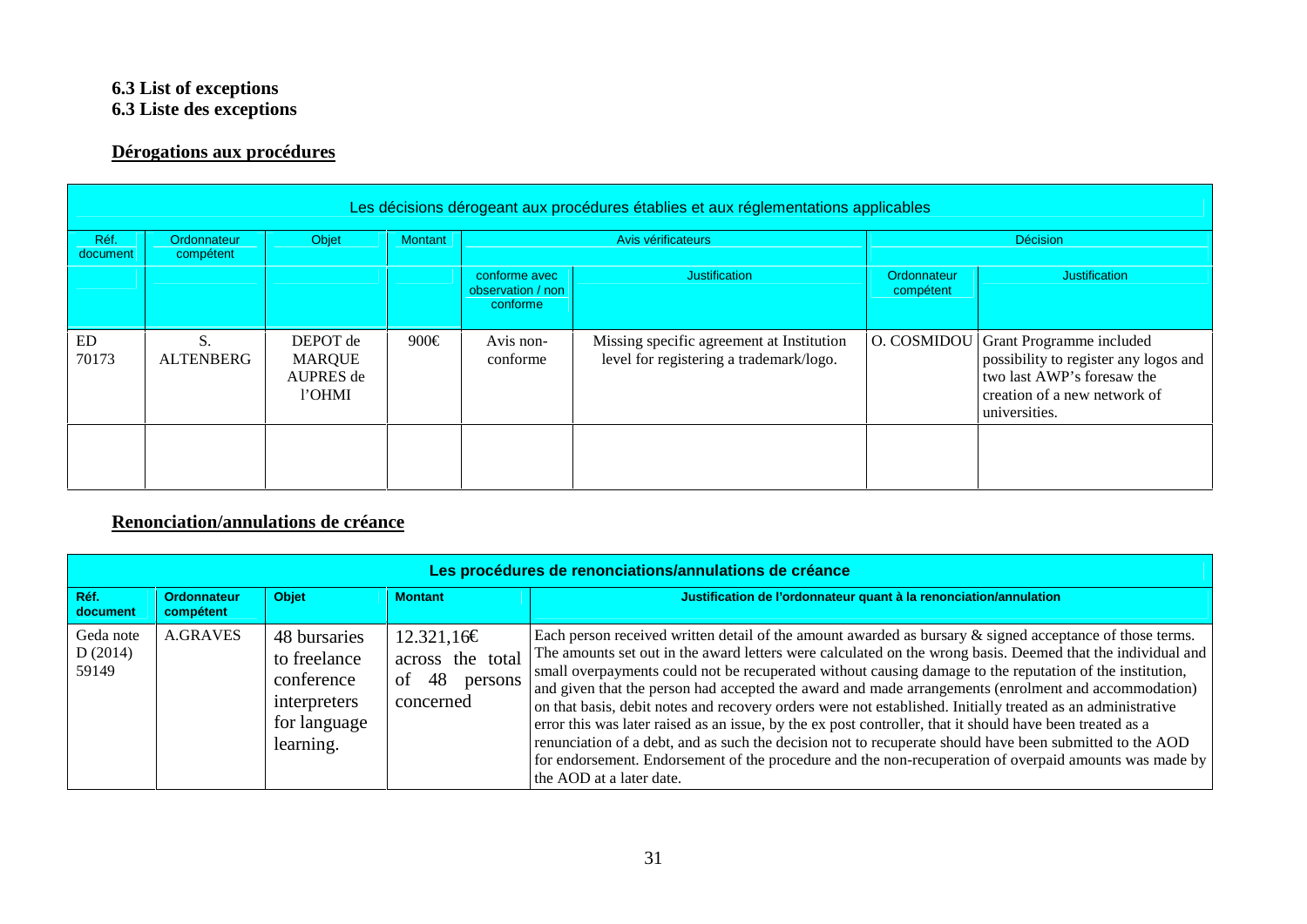# **6.4 Long-term contractual obligations 6.4 Obligations contractuelles à long terme**

There are no long-term contractual obligations for DG INTE in 2014.

# **6.5 Exceptional negotiated procedures 6.5 Procédures négociées exceptionnelles**.

There were no exceptional negotiated procedures in 2014.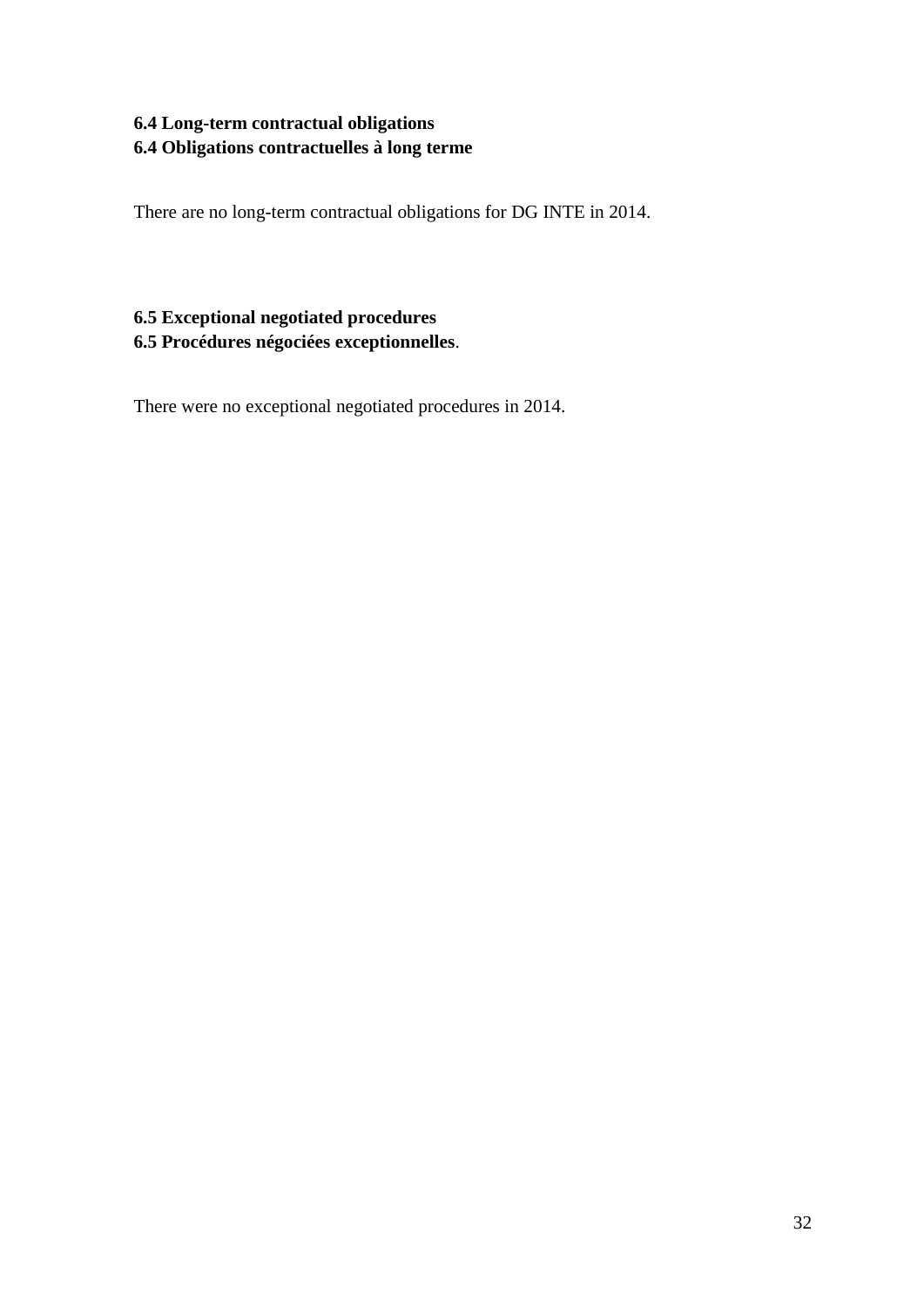#### **6.6 Results of ex post evaluation 6.6 Résultats de l'évaluation ex-post**

After almost two years of activity, the expected added-value of the ex post function has been demonstrated as it strongly contributes to the management oversight and fits in the overall quality approach promoted inside DG INTE.

In accordance with the 2014 work programme approved by the AOD, work focused on the analysis of procedures in place to ascertain the reality of operations and support the endorsement "certified correct" considered as a key step in the financial circuit. In this framework, controls were carried out on budget line 2140-04 ("Technical equipment and installations: maintenance, use and repair of technical equipment and installations") concerning two of the main suppliers of DG INTE. In addition, a sample of 15 transactions related to several budget lines directly managed by the DG was also subject to compliance checks. In particular, controls aimed at verifying that the "passed for payment" is based on a prior endorsement "certified correct" as well as that the actors involved are duly empowered and trained in the financial domain. Moreover, a targeted process review was carried out on some aspects of the procedures and controls in place in DG INTE to ensure the reliability of Pericles data influencing the ACIs entitlements for payments (field work is due to be finalised by the end of the year). In this regard it is worth noting that payments to ACIs are processed by and under the responsibility of the inter-institutional joint payment office hosted by the European Commission DG SCIC. Finally, transaction testing was performed in the field of bursaries (budget line 1404-04 "Graduate traineeships, grants and exchanges of officials: grants for training and further training of conference interpreters").

So far, the recommendations issued relate to raising awareness about the roles and responsibilities of actors involved in the chain of controls (including via the elaboration and monitoring of standardized training paths), streamlining financial circuits where possible, as well as building on current effort to consolidate internal guidance on financial matters. With regard to the management of maintenance contracts, possible developments were identified, together with the AOSD, to further enhance the oversight on the related contractors. Moreover, a state of play concerning the follow-up given to 2013 recommendations was requested from the services concerned in November 2014. Detailed analysis is on-going on a number of actions declared already completed or well advanced.

In the field of grant management (budget line 1404-04), it was decided by the AOD that the TQM Unit should contribute to on-the-spot controls of final claims submitted by the beneficiaries. These controls, organised by the AOSD in charge, allow for possible corrections to be made timely while increasing their cost/efficiency. In 2014, on-the-spot missions were performed in two Universities (ineligible expenditures were duly recovered or deducted from final payment).

The reference risk analysis for DG INTE ex post activities dates back to the end of 2012. It will be up-dated, in the framework of the elaboration of the 2015 work-programme, in order to take into consideration significant changes related to budget lines managed by DG INTE and the results of previous years control activities. Particular attention will also be paid to the outcome of the European Court of Auditors work, specifically regarding budget line 1402-01 as well as to the audit engagements carried out or planned by the Internal Auditor.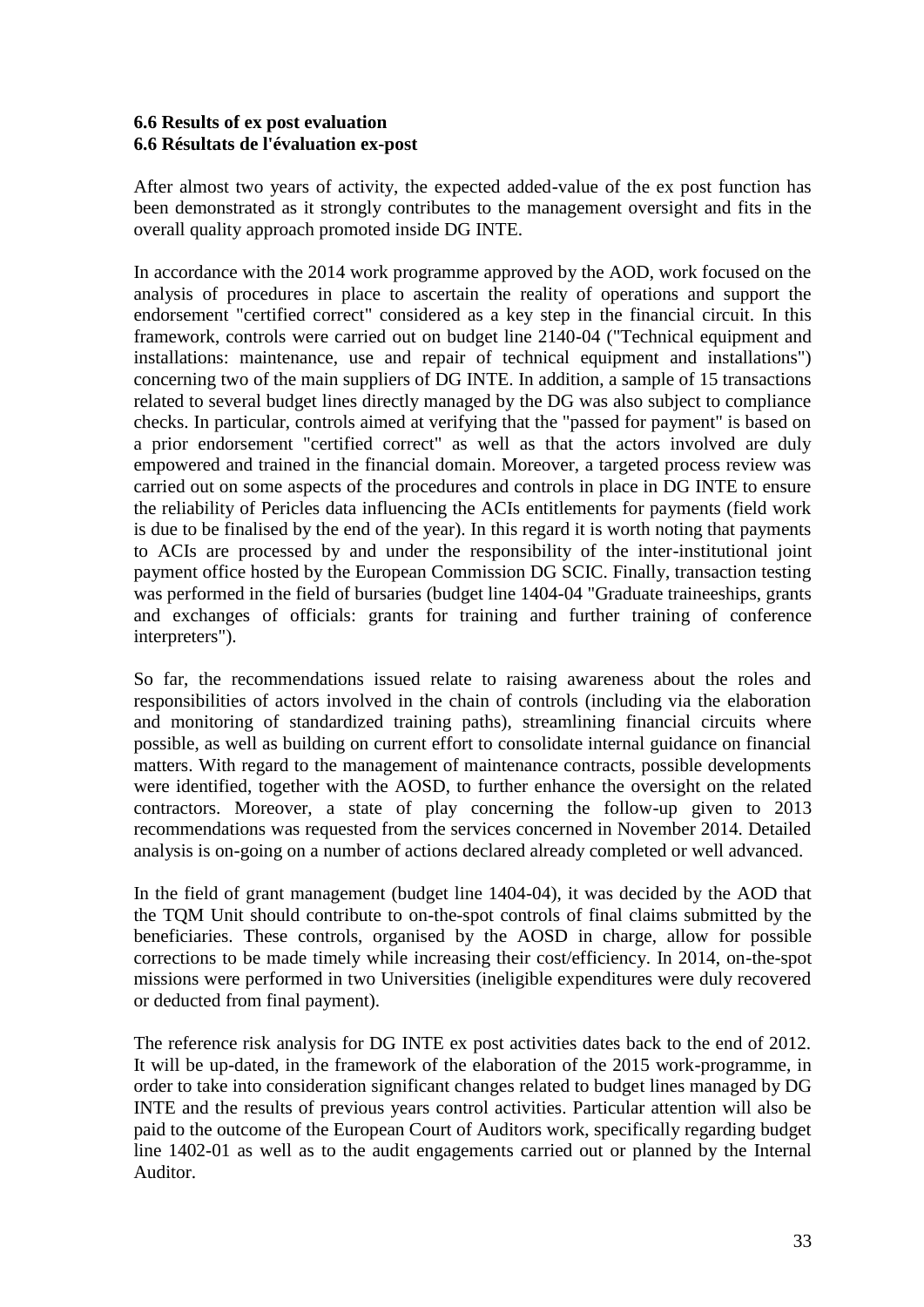### **6.7 Sensitive posts 6.7 Postes sensibles**

A full analysis of sensitive posts was carried out in 2012. Since submitting the results of the exercise no feedback or guidelines have been received. DG INTE has not, therefore, repeated this exercise since this date.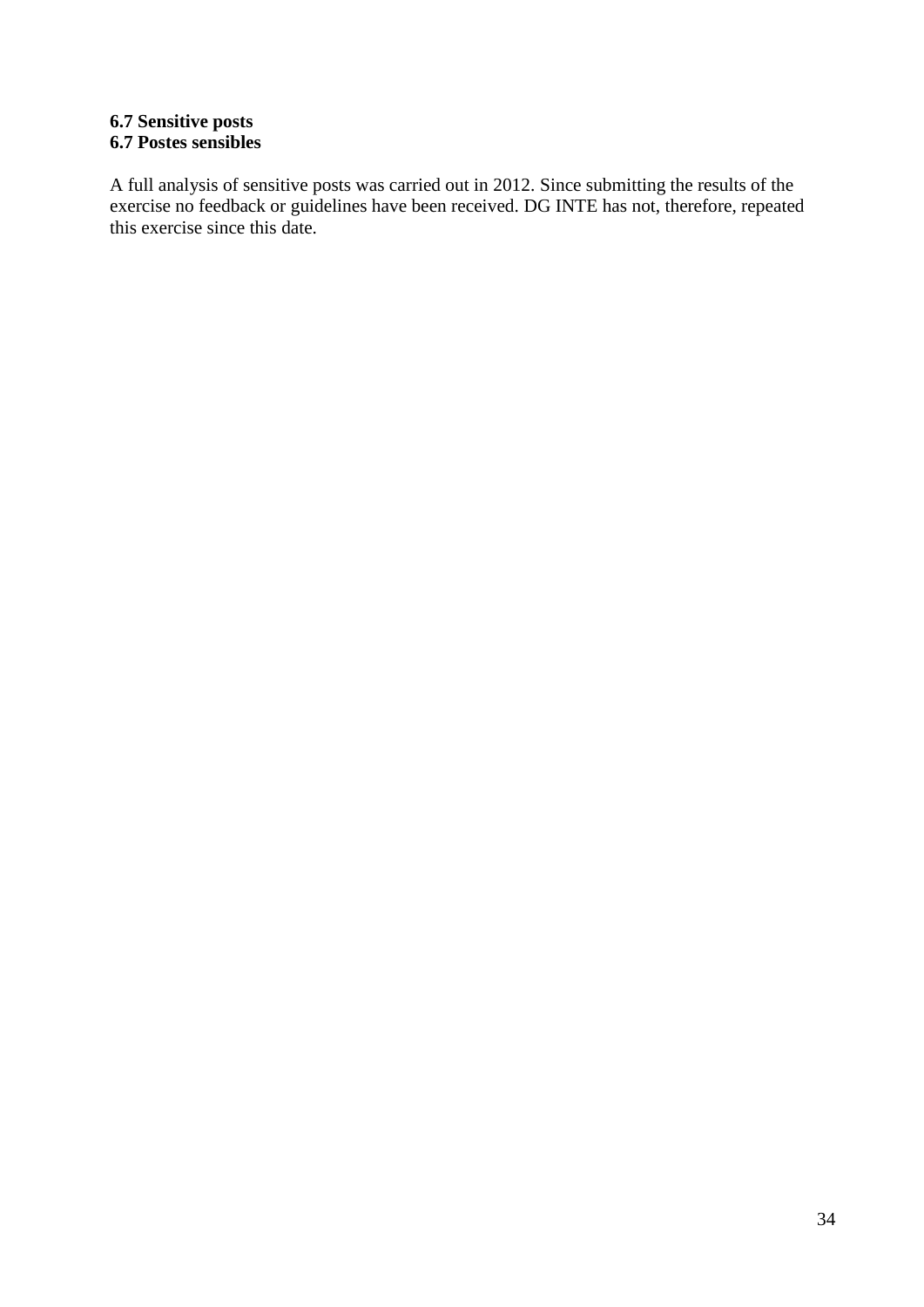#### **6.8 Evaluation of implementation of minimum internal control standards 6.8 Evaluation de la mise en oeuvre des normes de contrôle interne**

| N° norme                                                                | achevée      | presque | en partie | démarré | à<br>démarrer<br>/ NA |
|-------------------------------------------------------------------------|--------------|---------|-----------|---------|-----------------------|
| Section 1: Environnement de contrôle                                    |              |         |           |         |                       |
| 1. Déontologie et intégrité                                             | X            |         |           |         |                       |
| 2. Mission, rôle et tâches                                              | $\mathsf{x}$ |         |           |         |                       |
| 3. Compétences du personnel                                             | x            |         |           |         |                       |
| 4. Rendement du personnel                                               | X            |         |           |         |                       |
| 5. Fonctions sensibles                                                  | $\mathsf{x}$ |         |           |         |                       |
| 6. Délégation                                                           | $\mathsf{x}$ |         |           |         |                       |
| Section 2: Performance et gestion des risques                           |              |         |           |         |                       |
| 7. Fixation d'objectifs                                                 | X            |         |           |         |                       |
| 8. Programmation pluriannuelle                                          | X            |         |           |         |                       |
| 9. Programme de travail annuel                                          | $\mathsf{x}$ |         |           |         |                       |
| 10. Contrôle de la performance sur la base d'objectifs et d'indicateurs |              |         |           | x       |                       |
| 11. Analyse et gestion du risque                                        | X            |         |           |         |                       |
| Section 3: Information et communication                                 |              |         |           |         |                       |
| 12. Information ad hoc en matière de gestion                            | х            |         |           |         |                       |
| 13. Enregistrement du courrier et systèmes d'archivage                  | х            |         |           |         |                       |
| 14. Signalement d'irrégularités                                         |              |         |           |         | x                     |
| Section 4: Activités de contrôle                                        |              |         |           |         |                       |
| 15. Documentation relative aux procédures                               | x            |         |           |         |                       |
| 16. Séparation des tâches                                               | x            |         |           |         |                       |
| 17. Surveillance                                                        | x            |         |           |         |                       |
| 18. Relevé des exceptions                                               |              |         |           | x       |                       |
| 19. Continuité des opérations                                           |              | X       |           |         |                       |
| Section 5: Audit et évaluation                                          |              |         |           |         |                       |
| 20. Identification et correction des insuffisances du contrôle interne  | х            |         |           |         |                       |
| 21. Rapports d'audit                                                    | x            |         |           |         |                       |
| 22. Examen annuel du contrôle interne                                   | X            |         |           |         |                       |
|                                                                         |              |         |           |         |                       |
|                                                                         |              |         |           |         |                       |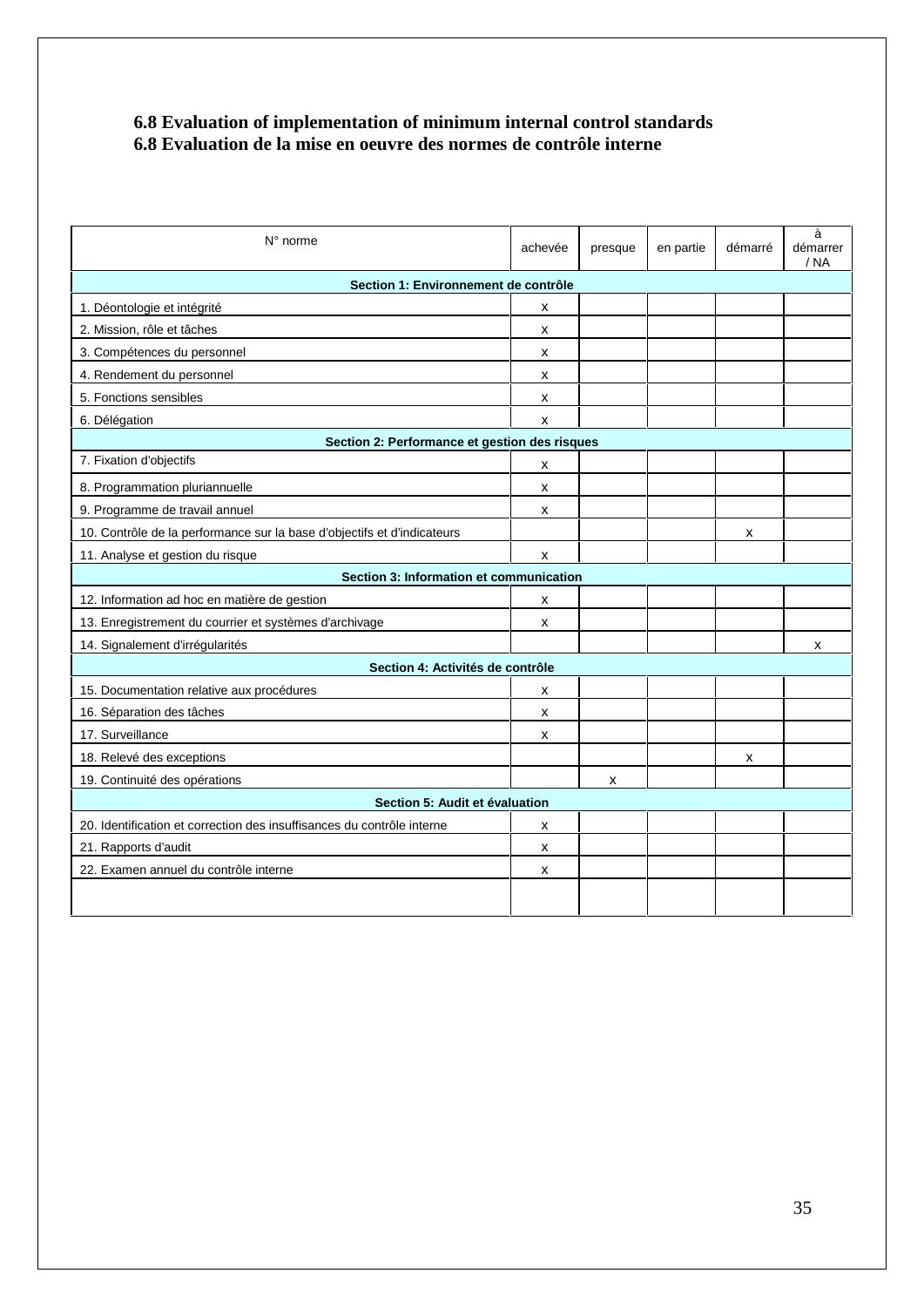### **6.8 Evaluation of implementation of minimum internal control standards 6.8 Evaluation de la mise en oeuvre des normes de contrôle interne**

### **ACHEVEE**

| $N^{\circ}$ norm          | <b>Title of norm</b>          | <b>Comments on achievement</b>                                                                                        |
|---------------------------|-------------------------------|-----------------------------------------------------------------------------------------------------------------------|
| 1. Control                | 1. Ethics and                 | NO change to comments - Staff have access, by means of intranet to all notes and updates from                         |
| Environment               | integrity                     | DG Personnel, DG INLO etc. All regulations, internal rules and guidance documents relating to                         |
|                           |                               | financial work are also readily available and accessible via the intranet site of the institution. DG                 |
|                           |                               | INTE has its own website, EPI web, via which staff have access to all communications from the                         |
|                           |                               | Director General, to information on matters such as staff conduct, Manual of Procedures,                              |
|                           |                               | delegations and sub delegations etc. as well as links to information on the main intranet site of the<br>EP.          |
| 1. Control<br>Environment | 2. Mission, role<br>and tasks | NO change to comments - The role and tasks of the Directorates and Units in the DG are set out<br>on the EPIweb site. |
| 1. Control                | 3. Staff                      | All staff recruitment is conducted by at least two members of staff, usually one member from a                        |
| Environment               | competence                    | different unit wherever possible. Normally recruitment interviews for AD posts are conducted                          |
|                           | (recruitment,                 | together with the head of Human Resources Unit. Interviews are fully documented in a written                          |
|                           | training and                  | report. DG INTE has a training officer working within the Human Resources Unit who follows up                         |
|                           | mobility)                     | on training requirements of each unit. For the most part mobility does not affect DG INTE in the                      |
|                           |                               | sense that Interpreting staff are not mobile. Other posts follow the normal rules and instructions                    |
|                           |                               | issued. The ex post control report of 2014 raises the issue of financial training for the various                     |
|                           |                               | financial actors in the DG as needs have been identified during the course of the control work.                       |
|                           |                               | Plans are underway to set out and follow up on training paths for actors dealing with different                       |
|                           |                               | aspects of financial files.                                                                                           |
| 1. Control                | 4. Staff                      | NO change to comments - Staff performance is assessed during the annual staff report procedure.                       |
| Environment               | Performance                   | Specific problems arising during the year would be dealt with as promptly as possible and the                         |
|                           |                               | Human Resource Unit is available to assist with all staff related matters.                                            |
| 1. Control                | 5. Sensitive posts            | A full analysis of sensitive posts was carried out in 2012. Since submitting the results of the                       |
| Environment               |                               | exercise no feedback or guidelines have been received. DG INTE has not, therefore, repeated this                      |
|                           |                               | exercise.                                                                                                             |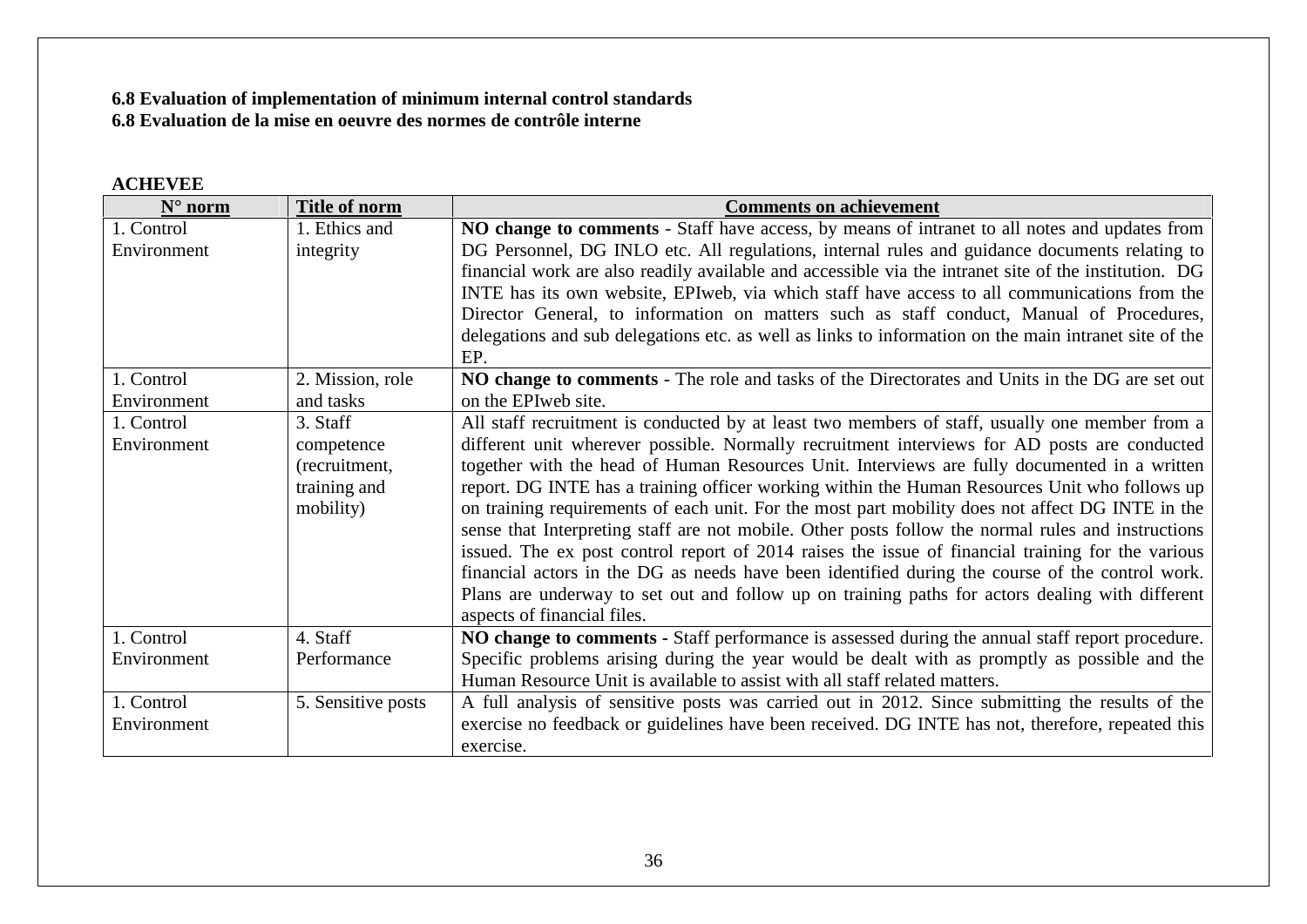| 1. Control<br>Environment                  | 6. Delegation                           | All original documentation relating to the delegation and sub-delegation of authorising officers is<br>archived and closely monitored; all changes are immediately up-dated in the handbook of<br>procedures on the EPIweb site. All persons concerned receive written notification with regard to<br>tasks and responsibilities. Ex post control exercises in 2013 and 2014 identified two cases where<br>the person placing CAF and/or BAP were not entitled to do so. Measures are now in place to<br>ensure that notification is given each time a change is made.                                                                                                                                                    |
|--------------------------------------------|-----------------------------------------|---------------------------------------------------------------------------------------------------------------------------------------------------------------------------------------------------------------------------------------------------------------------------------------------------------------------------------------------------------------------------------------------------------------------------------------------------------------------------------------------------------------------------------------------------------------------------------------------------------------------------------------------------------------------------------------------------------------------------|
| 2. Performance &<br><b>Risk Management</b> | 7. Setting of<br>objectives             | NO change to comments - Each Unit/Directorate develops objectives for each sector of work and<br>the overall objectives for the DG are built up in stages from that point. The objectives of the DG<br>are available to staff via the EPIweb site and individual objectives are set out in the annual<br>appraisals. The Director general holds a meeting each year to set out and agree the objectives and<br>to explain how they feed into the annual assessment procedure.                                                                                                                                                                                                                                             |
| 2. Performance &<br><b>Risk Management</b> | 8. Multi-annual<br>programming          | NO change to comments - The Administrative Work Programme 2012-2014 (AWP) defines the<br>Parliament's main challenges and key projects to be achieved over this period. The programme<br>sets out the key projects to be completed by each DG. DG INTE has 9 projects set out in the AWP.                                                                                                                                                                                                                                                                                                                                                                                                                                 |
| 2. Performance<br>and risk<br>management   | 9.Annual<br>management plan             | NO change to comments - The objectives set for each sector are fully detailed and constitute the<br>work programme for each sector.                                                                                                                                                                                                                                                                                                                                                                                                                                                                                                                                                                                       |
| 2. Performance &<br><b>Risk Management</b> | 11. Risk analysis<br>and management     | Risk management continues to be firmly embedded in daily activities. Coordination is ensured by<br>the Risk Management Team as already stated in the report. In order to further improve the<br>methodological approach for the rating of risks, the assessment made of likelihood and impact has<br>been reviewed and aligned with the centrally prepared guidance. Moreover, risk registration forms<br>have been adapted to the revised and simplified reporting requirements from the EP risk manager.<br>Risk register is updated at least twice a year                                                                                                                                                              |
| 3. Information $&$<br>Communication        | 12. Ad hoc<br>management<br>information | NO change to comments - A full management meeting is held once per month by the Director<br>General with all Directors and Heads of Unit where upcoming issues are discussed any particular<br>problems can be raised and news of the previous months main points are given. Each Unit holds<br>regular team meetings. Regular meetings (normally 6 times per year) are held between the Budget<br>Unit and the Financial Initiators (who are placed in the operational services) and Ex Ante Verifiers.<br>Any important information regarding financial work, tendering, or reporting requirements, are<br>either issued in writing (GEDA) by the Director General or by e mail to all concerned by the<br>Budget Unit. |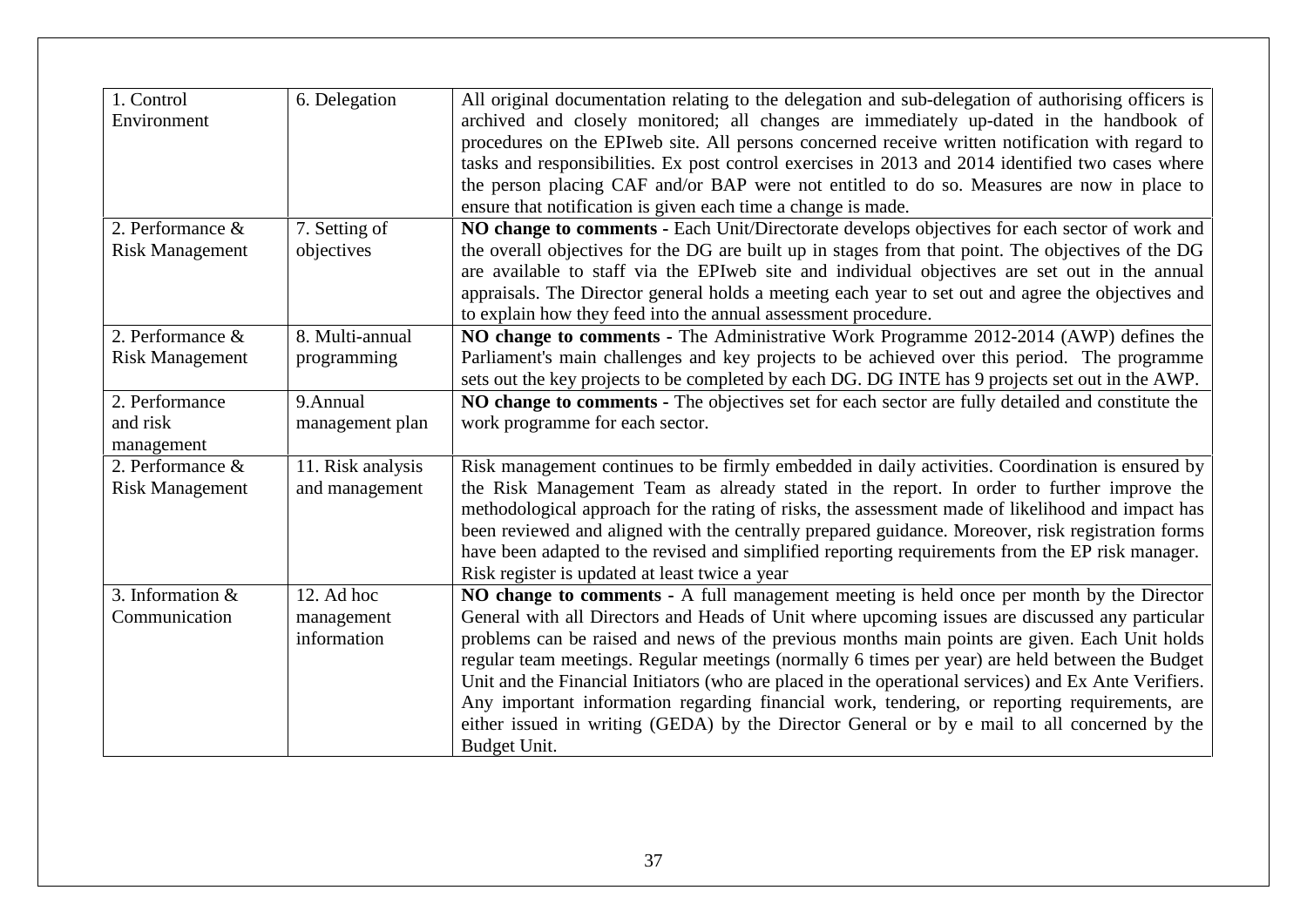| 3. Information $\&$   | 13. Mail           | NO change to comments - Systematic and formal registration of incoming documents is made in                                                                                                     |
|-----------------------|--------------------|-------------------------------------------------------------------------------------------------------------------------------------------------------------------------------------------------|
| Communication         | registration and   | GEDA. Centralised administrative archives have been set up and now maintained according to                                                                                                      |
|                       | filing systems     | internal instructions to the institution The financial archives are now complete and installed and                                                                                              |
|                       |                    | organised in the TRI building and all electronic archiving is up to date.                                                                                                                       |
| 4. Control activities | 15.Documentation   | All financial procedures are documented and regularly up dated in a manual of Procedures                                                                                                        |
|                       | of procedures      | available on the DG intranet site. All standard documents and rules and regulations and templates                                                                                               |
|                       |                    | are linked to the manual. Codification of procedures is on-going. Some Directorates/services have                                                                                               |
|                       |                    | finalised the documentation of administrative procedures and the Budget Unit will finalise in 2015.                                                                                             |
|                       |                    | Revision of the manual of Procedures (section on tendering) is planned during 2015. Observation<br>notes, file notes and comments on budget transactions are now systematically registered in a |
|                       |                    | workflow table used by the Budget Unit. This will enable analysis of problem areas and areas                                                                                                    |
|                       |                    | where improvements can be made for the future. Analysis of the 2014 observations is underway                                                                                                    |
|                       |                    | and will be presented to the Resource Director in the first quarter of 2015.                                                                                                                    |
| 4. Control activities | 16. Segregation of | Operational and financial initiators work within the operational units. Ex ante verifiers work in the                                                                                           |
|                       | duties             | Budget Unit ensuring complete segregation of duties. Tendering is de centralised in the operational                                                                                             |
|                       |                    | units. Ex ante verification on tendering files was made on procedures over $60.000 \in$ During the last                                                                                         |
|                       |                    | quarter of 2014 this is now extended to procedures above 15.000€                                                                                                                                |
| 4. Control activities | 17. Supervision    | The review of the ex-ante verification function is on-going. As from the beginning of 2014 all                                                                                                  |
|                       |                    | transactions arriving to the Budget Unit for ex ante verification are registered 'in' to the unit and                                                                                           |
|                       |                    | details are taken onto a central workflow table. All comments, observations and file notes are                                                                                                  |
|                       |                    | recorded onto the table ensuring information on files is shared between the ex-ante team. After one                                                                                             |
|                       |                    | full year of using the table the results are currently under analysis. This and the results of the ex                                                                                           |
|                       |                    | post controls will be the subject of a review A tendering helpdesk was established in 2013,<br>verification of all tendering procedures above 15.000€ before launch is now obligatory in the DG |
|                       |                    | and a first analysis of this work will be undertaken in the first quarter of 2015. An ex post control                                                                                           |
|                       |                    | was put in place in May 2013 and entrusted to the Total Quality Management Unit. 2014 was the                                                                                                   |
|                       |                    | first full year of activity. More details are provided in annex 6.6 of the report.                                                                                                              |
|                       |                    |                                                                                                                                                                                                 |
| 5. Audit and          | 20. Recording and  | NO change to comments - Internal control weaknesses are identified on an ad hoc basis and                                                                                                       |
| evaluation            | correction of      | suitable solutions are discussed and implemented wherever this is deemed appropriate.                                                                                                           |
|                       | internal control   |                                                                                                                                                                                                 |
|                       | weaknesses         |                                                                                                                                                                                                 |